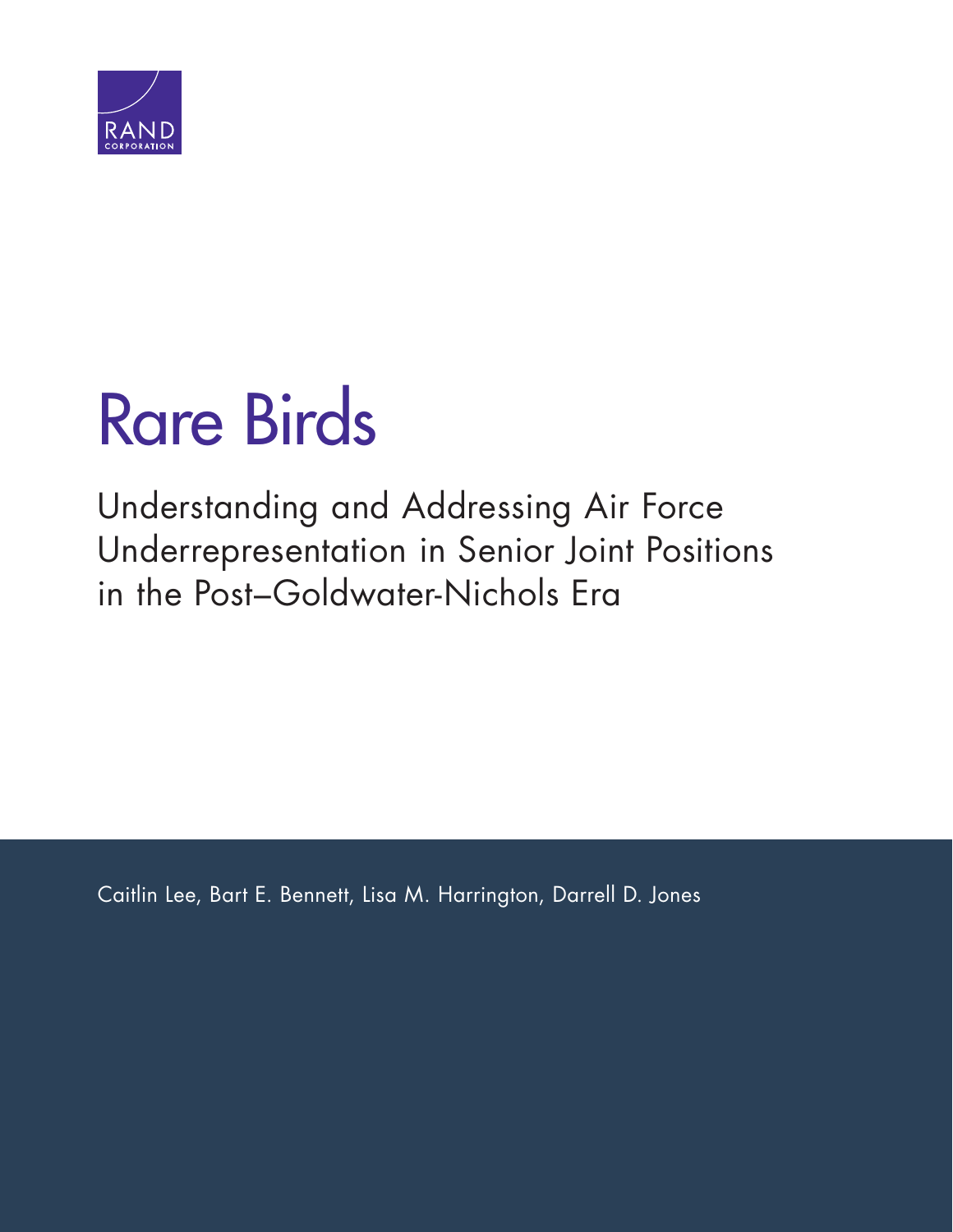For more information on this publication, visit [www.rand.org/t/RR2089](http://www.rand.org/t/RR2089)

Library of Congress Cataloging-in-Publication Data is available for this publication. ISBN: 978-0-8330-9861-0

> Published by the RAND Corporation, Santa Monica, Calif. © Copyright 2017 RAND Corporation RAND<sup>®</sup> is a registered trademark.

#### Limited Print and Electronic Distribution Rights

This document and trademark(s) contained herein are protected by law. This representation of RAND intellectual property is provided for noncommercial use only. Unauthorized posting of this publication online is prohibited. Permission is given to duplicate this document for personal use only, as long as it is unaltered and complete. Permission is required from RAND to reproduce, or reuse in another form, any of its research documents for commercial use. For information on reprint and linking permissions, please visit [www.rand.org/pubs/permissions.](http://www.rand.org/pubs/permissions)

The RAND Corporation is a research organization that develops solutions to public policy challenges to help make communities throughout the world safer and more secure, healthier and more prosperous. RAND is nonprofit, nonpartisan, and committed to the public interest.

RAND's publications do not necessarily reflect the opinions of its research clients and sponsors.

Support RAND Make a tax-deductible charitable contribution at [www.rand.org/giving/contribute](http://www.rand.org/giving/contribute)

[www.rand.org](http://www.rand.org)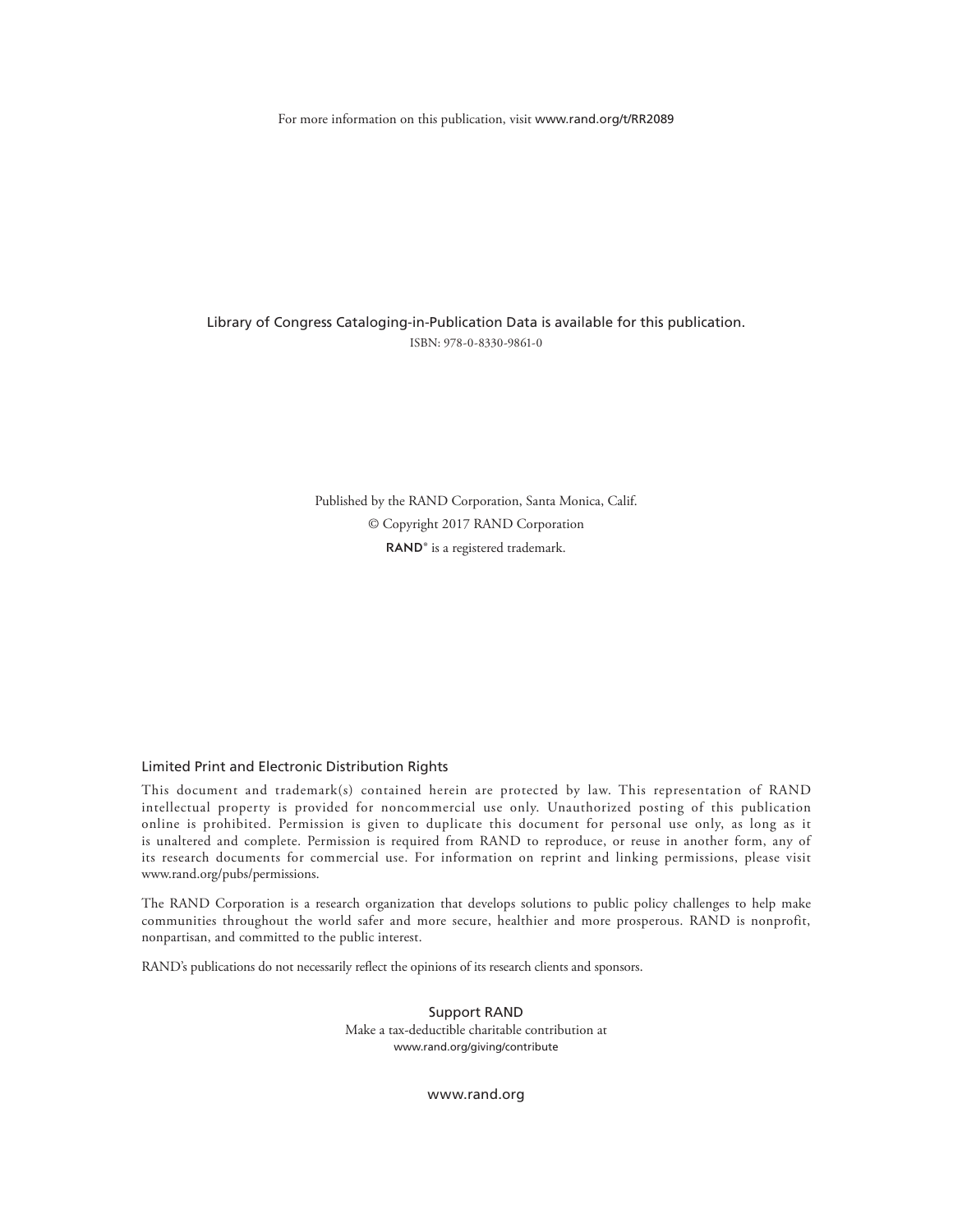# Preface

General David Goldfein, chief of staff of the U.S. Air Force (USAF), has made the development of airmen for senior joint billets one of his top leadership priorities, announcing a series of broad efforts designed to increase Air Force representation in the most-senior joint positions. This report starts from the premise that the Air Force's first steps must be to identify which senior joint positions matter most and why, to understand how well the Air Force is represented in those positions, and to understand the extent to which the Air Force can actually control the factors that shape joint senior leader selection.

Our research findings indicate that the joint senior leader positions most widely viewed as critical are tied to strategymaking and warfighting. Among the most critical positions are chairman of the Joint Chiefs of Staff; vice chairman of the Joint Chiefs of Staff; combatant commands (particularly U.S. Central Command, U.S. Pacific Command, and U.S. European Command); joint task force commands; director of the Joint Staff; and the Joint Staff directors of the following three directorates: Operations (J3), Strategic Plans and Policy (J5), and Force Structure, Resources, and Assessment (J8). Further data analysis reveals that airmen are underrepresented in many of these key positions.

The USAF may be less competitive for senior joint positions for both subjective and objective reasons. Most notably, from a subjective perspective, interviewees perceived that the Air Force may have a cultural tendency to focus on grooming its rated force for top positions inside the service rather than systematically cultivating qualified officers for joint assignments. Objective considerations that may be reducing competitiveness include a potential shortfall in the quality of joint experience in terms of both Washington staff work and cross-domain exposure, a lack of joint experience early in airmen's careers, a lack of focus on strategic-level education focused on interagency cooperation and geographic expertise, and an inadequate organizational structure to support the establishment of joint task forces.

To adopt meaningful reforms that address these shortfalls, the USAF should consider whether it is willing to undertake a fundamental cultural transformation by taking on reforms that will effectively elevate the importance of senior joint command over senior Air Force command. Such reforms will require the Air Force to (1) openly examine and acknowledge its values and priorities in regard to senior leader development and (2) use those values and priorities as a basis for making conscious decisions about where to invest time and resources in joint senior leader development while acknowledging where corresponding trade-offs must be made.

This report is the result of the advice and assistance of a number of people. Although they are not named in the report, we owe special thanks to our interviewees for their candid discussion. We are also grateful to Col David Kumashiro and Katrina Jones of the Air Force General Officer Management Office (AF/DPG), who provided data and information on general officer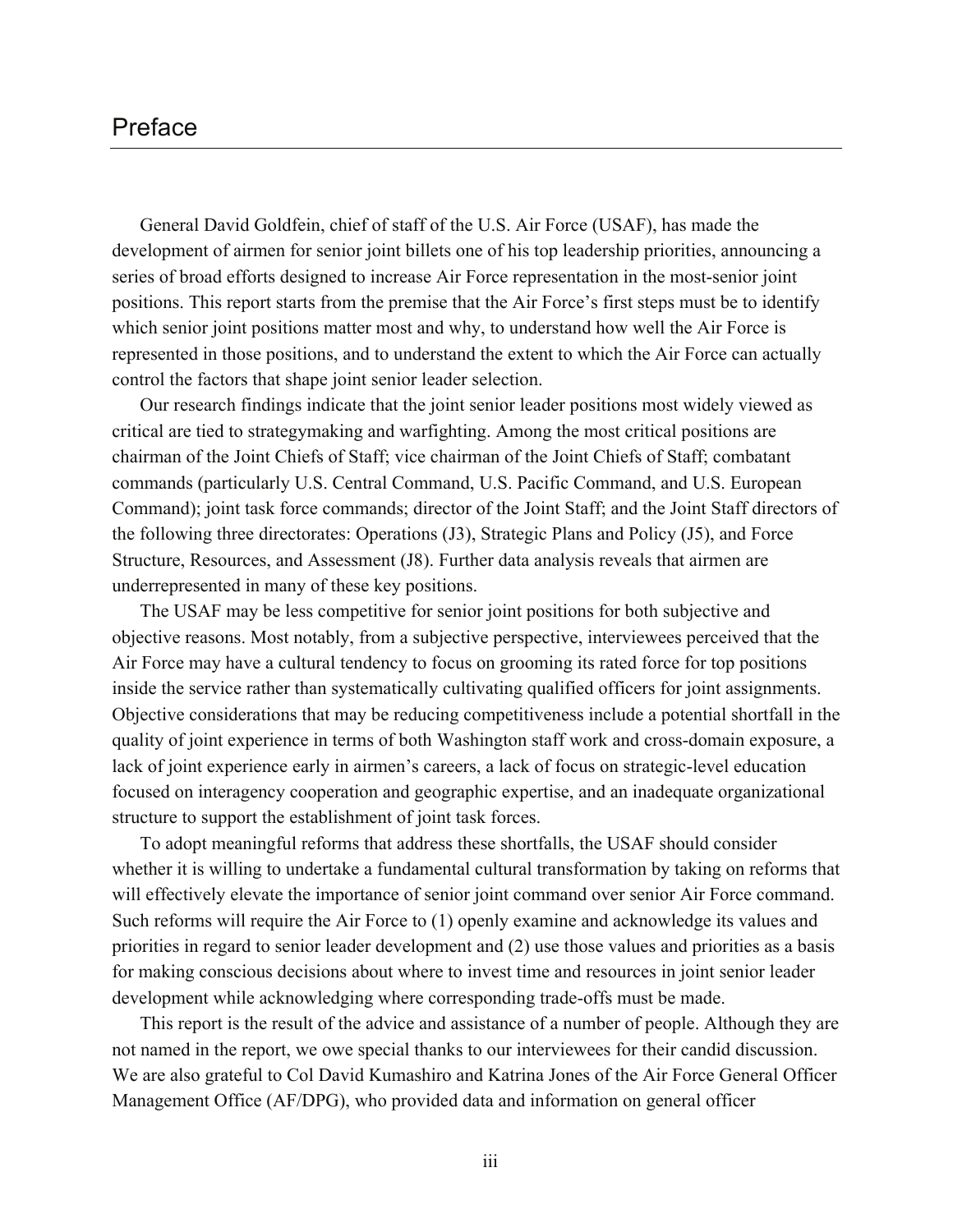management. Russell Frasz (AF/A1D) and Brig Gen Brian Killough (AF/A5S) and their staffs also were generous with their time and provided valuable insights on the Air Force's current and planned efforts to address the development of "jointness" within the Air Force. Finally, we would like to thank our reviewers, Paula Thornhill and Robert Elder, for their helpful and insightful feedback and recommendations.

This research is part of an ongoing RAND research effort to examine ways in which the Air Force could enhance the development and exposure of potential joint force commanders to make them more competitive for joint force senior leadership positions. The research reported here was commissioned by Air Force Manpower, Personnel and Services, Headquarters Air Force, and conducted within the Manpower, Personnel, and Training Program of RAND Project AIR FORCE as part of a fiscal year 2017 project, "Development of Joint and Combined Senior Leaders."

# RAND Project AIR FORCE

RAND Project AIR FORCE (PAF), a division of the RAND Corporation, is the U.S. Air Force's federally funded research and development center for studies and analyses. PAF provides the Air Force with independent analyses of policy alternatives affecting the development, employment, combat readiness, and support of current and future air, space, and cyber forces. Research is conducted in four programs: Force Modernization and Employment; Manpower, Personnel, and Training; Resource Management; and Strategy and Doctrine. The research reported here was prepared under contract FA7014-16-D-1000.

Additional information about PAF is available on our website: [www.rand.org/paf](http://www.rand.org/paf) 

This report documents work originally shared with the U.S. Air Force on May 1, 2017. The draft report, issued on May 11, 2017, was reviewed by formal peer reviewers and U.S. Air Force subject-matter experts.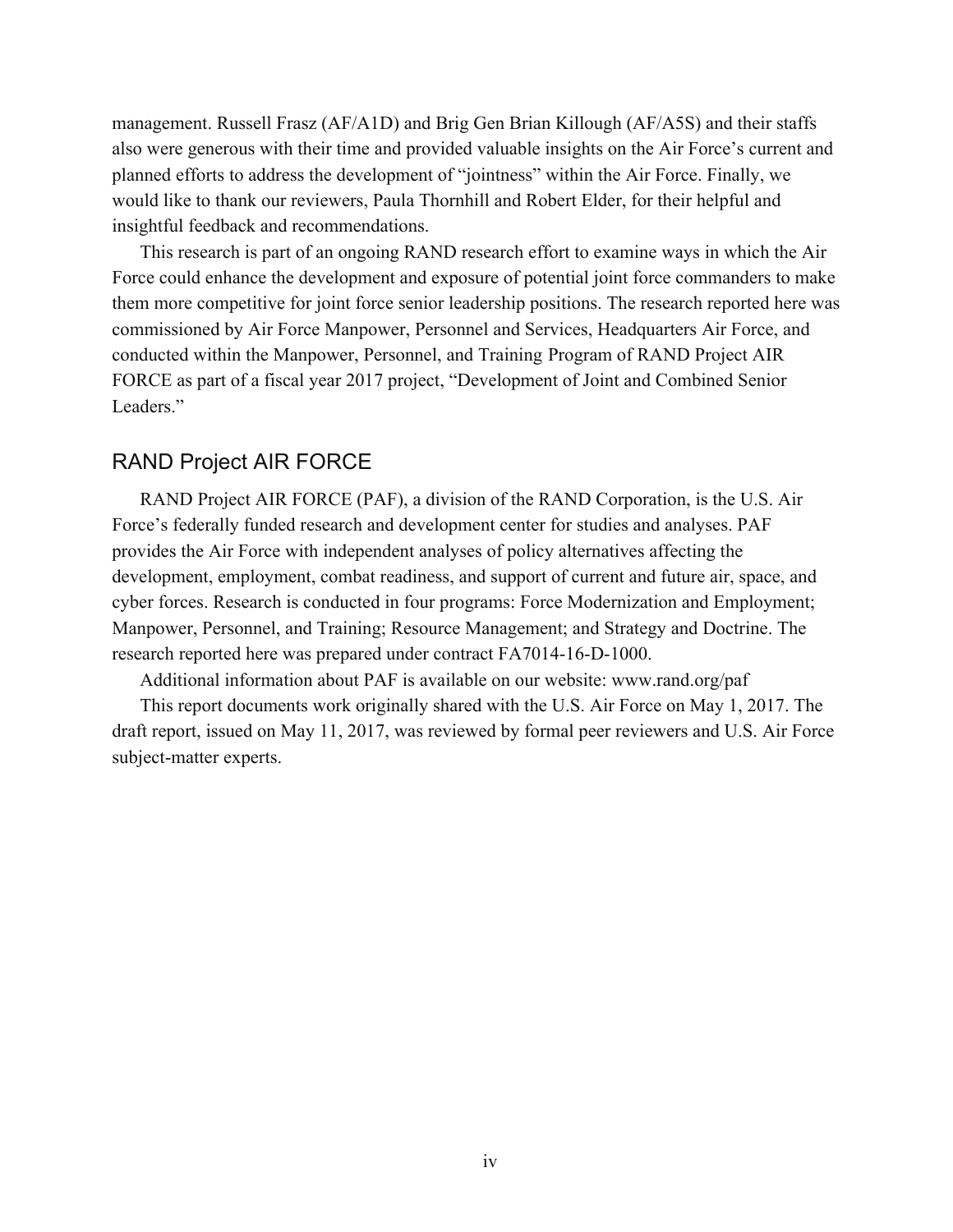# **Contents**

| Strategy, Foreign Policy, and Warfighting: The Role of the Combatant Commands Under the GNA  8  |  |
|-------------------------------------------------------------------------------------------------|--|
| 3. High-Value Targets: USAF Representation in the Senior Joint Positions That Matter Most 12    |  |
|                                                                                                 |  |
| Should the USAF Worry About Its Representation in the Most Important Senior Joint Positions? 14 |  |
|                                                                                                 |  |
| 4. Critical Factors That Influence Joint Senior Leader Development and Selection 22             |  |
|                                                                                                 |  |
| Subjective Factors That Influence Air Force Joint Senior Leader Development 23                  |  |
|                                                                                                 |  |
|                                                                                                 |  |
|                                                                                                 |  |
|                                                                                                 |  |
|                                                                                                 |  |
|                                                                                                 |  |
|                                                                                                 |  |
| Build a Succession Plan and Institutionalize General Officer Development Practices 39           |  |
|                                                                                                 |  |
|                                                                                                 |  |
|                                                                                                 |  |
|                                                                                                 |  |
|                                                                                                 |  |
|                                                                                                 |  |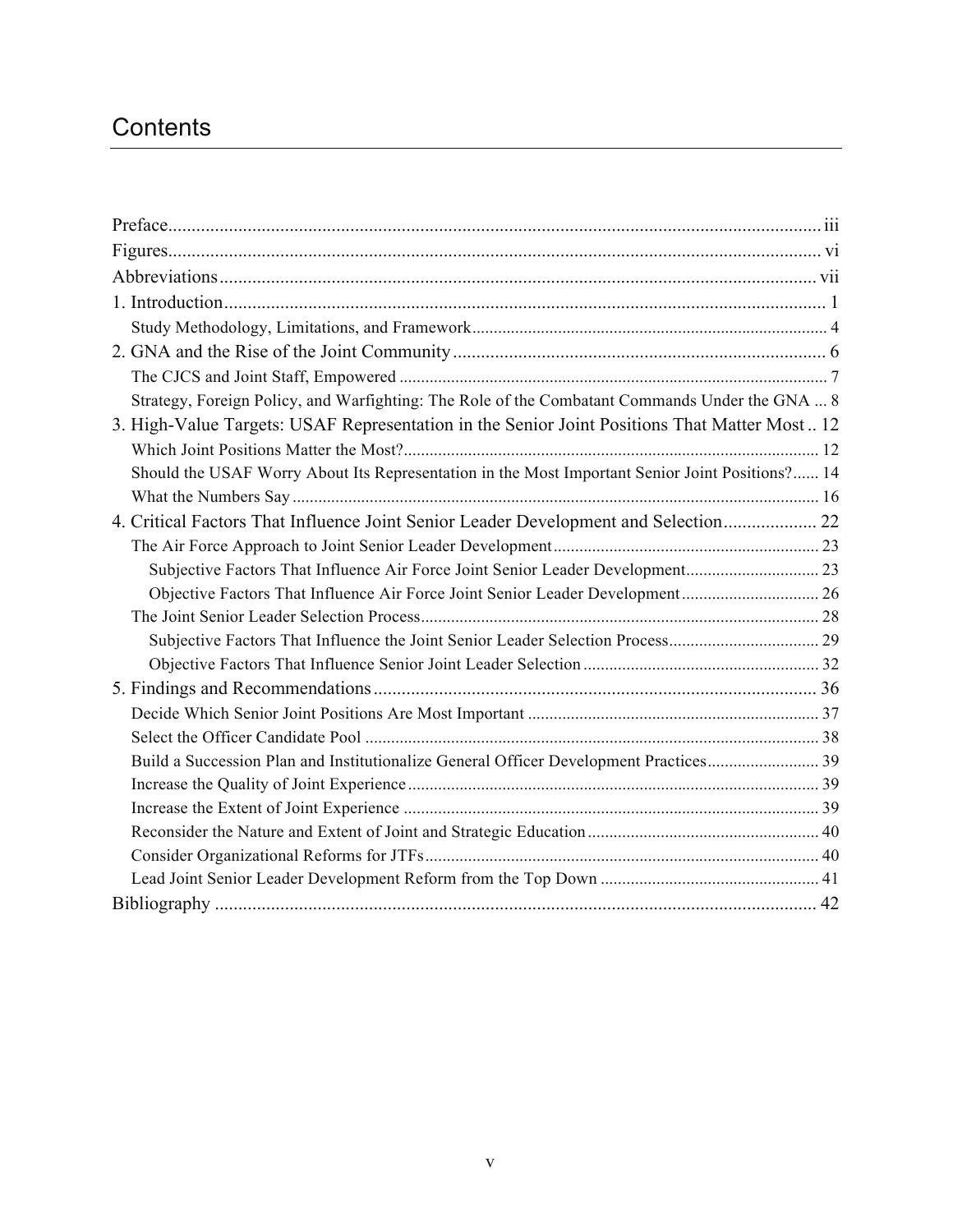# Figures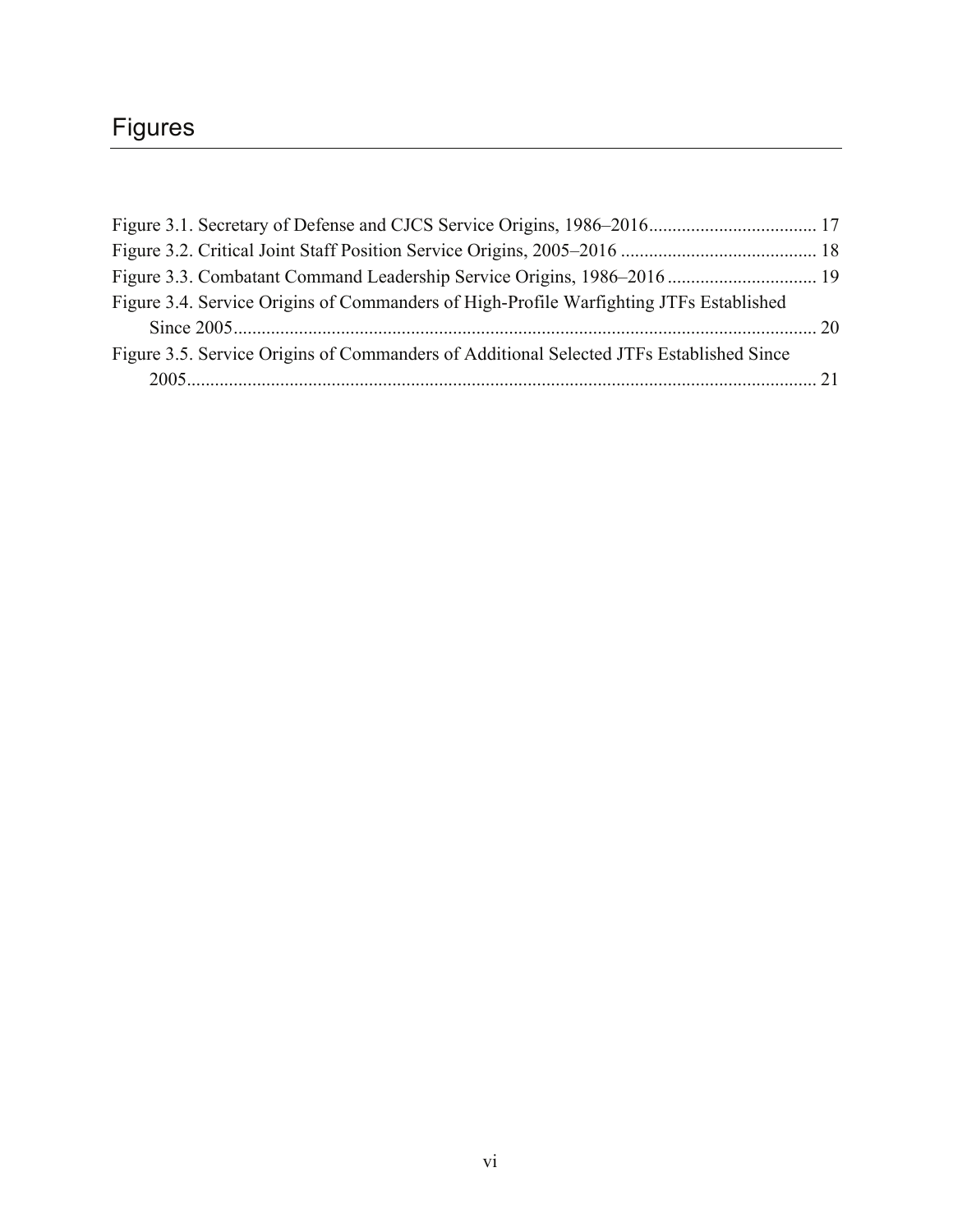# Abbreviations

| <b>ACJCS</b>     | assistant to the chairman of the Joint Chiefs of Staff |
|------------------|--------------------------------------------------------|
| <b>CJCS</b>      | chairman of the Joint Chiefs of Staff                  |
| <b>CJTF-OIR</b>  | Combined Joint Task Force-Operation Inherent Resolve   |
| <b>CSAF</b>      | chief of staff of the U.S. Air Force                   |
| DJ3              | director of Operations                                 |
| DJ <sub>5</sub>  | director of Strategic Plans and Policy                 |
| DJ <sub>8</sub>  | director of Force Structure, Resources, and Assessment |
| <b>DJS</b>       | director of the Joint Staff                            |
| DoD              | U.S. Department of Defense                             |
| <b>FRE</b>       | Former Regime Elements                                 |
| <b>GNA</b>       | Goldwater-Nichols Act                                  |
| <b>GNO</b>       | <b>Global Network Operations</b>                       |
| <b>JCS</b>       | Joint Chiefs of Staff                                  |
| <b>JIATF</b>     | Joint Interagency Task Force                           |
| <b>JSOC</b>      | Joint Special Operations Command                       |
| <b>JTF</b>       | joint task force                                       |
| <b>MDOCs</b>     | Multi-Domain Operations Centers                        |
| <b>NAFs</b>      | numbered air forces                                    |
| <b>OSD</b>       | Office of the Secretary of Defense                     |
| <b>PAF</b>       | <b>RAND Project AIR FORCE</b>                          |
| <b>SAC</b>       | Strategic Air Command                                  |
| <b>SOJTF-A</b>   | Special Operation Joint Task Force—Afghanistan         |
| <b>USAF</b>      | U.S. Air Force                                         |
| <b>USAFRICOM</b> | U.S. Africa Command                                    |
| <b>USCENTCOM</b> | U.S. Central Command                                   |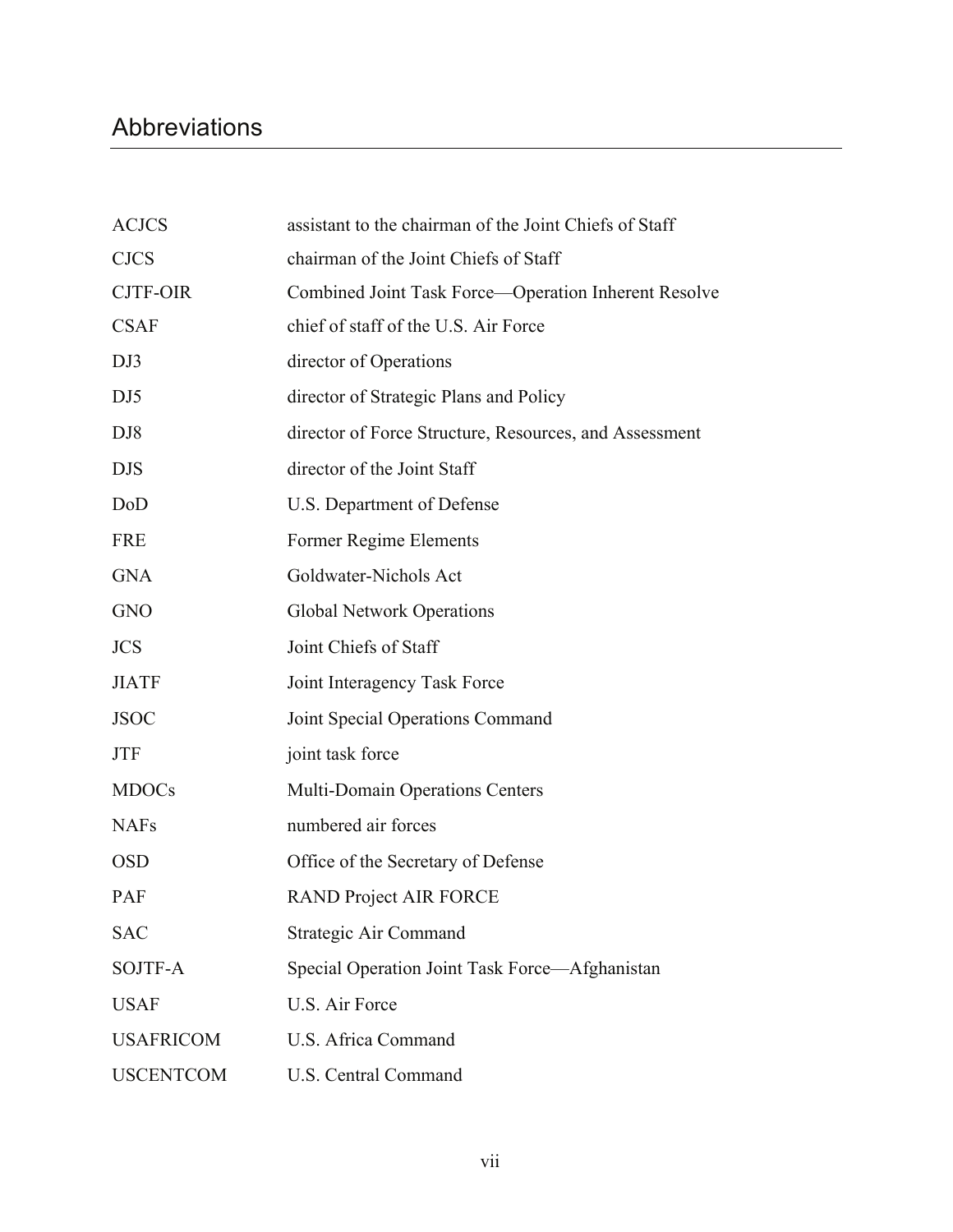| <b>USEUCOM</b>    | U.S. European Command                      |
|-------------------|--------------------------------------------|
| <b>USNORTHCOM</b> | U.S. Northern Command                      |
| <b>USPACOM</b>    | U.S. Pacific Command                       |
| <b>USSOCOM</b>    | U.S. Special Operations Command            |
| <b>USSOUTHCOM</b> | U.S. Southern Command                      |
| <b>USSTRATCOM</b> | U.S. Strategic Command                     |
| <b>USTRANSCOM</b> | U.S. Transportation Command                |
| <b>VCJCS</b>      | vice chairman of the Joint Chiefs of Staff |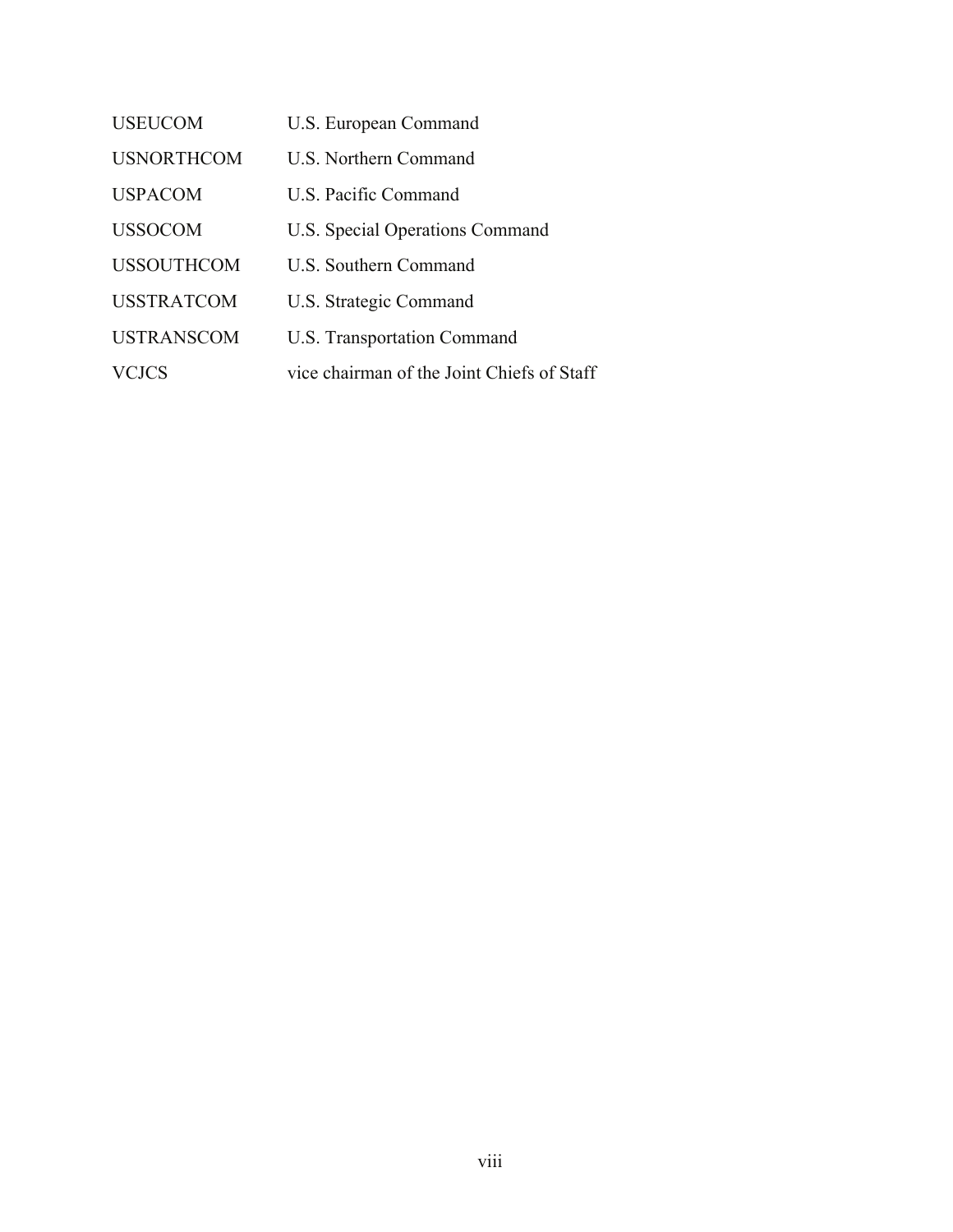# 1. Introduction

In his position as chief of staff of the U.S. Air Force (CSAF), Gen David L. Goldfein has identified the development of airmen for senior joint billets as one of his top priorities. In a September 20, 2016, speech, the chief argued that the Air Force, now more than ever, needs to be ready to stand up leaders and teams optimized for joint operations because airpower is poised to play a central role in all five of the main challenges confronting the U.S. Department of Defense (DoD) in China, Russia, Iran, North Korea, and violent extremist organizations.<sup>1</sup> To this end, General Goldfein has called for airmen to gain proficiency in joint warfare earlier in their careers so they can better contribute to campaign-level planning and for the Air Force to develop a core joint task force (JTF) staff that is ready to lead campaigns on short notice.<sup>2</sup>

General Goldfein is not alone in his desire to cultivate officers for the highest levels of joint command. Competition for the top joint positions is intense, owing to a military-wide recognition of a dramatic shift in power dynamics that began 30 years ago with the passage of the Goldwater-Nichols Act (GNA). Since the law was enacted in 1986, joint positions have subsumed a significant amount of authority historically reserved for the services. Under the law, the chairman of the Joint Chiefs of Staff (CJCS) became the principal military adviser to the President and the Secretary of Defense.<sup>3</sup> Previously, the service chiefs each had a direct line to these command authorities.<sup>4</sup> The law also empowered the combatant commands—which have been joint entities since  $1946<sup>5</sup>$ —in two ways that solidified their supremacy over the formerly dominant military services.<sup>6</sup> First, the law gave the combatant commanders direct access to the Secretary of Defense but did not grant that privilege to the service chiefs.<sup>7</sup> Second, the law empowered the combatant commands to conduct current operations—a change that, in practice,

 $1$  Gen David S. Goldfein, remarks at the 2016 Air, Space and Cyber Conference, Gaylord Convention Center, Md., September 20, 2016a.

<sup>2</sup> Gen David S. Goldfein, *CSAF Focus Area: Strengthening Joint Leaders and Teams*, Washington, D.C.: U.S. Air Force, October 2016b.

<sup>3</sup> Joint Chiefs of Staff (JCS), *Joint Publication 1: Doctrine for the Armed Forces of the United States*, March 25, 2013, pp. III-4–III-5; Goldwater-Nichols Department of Defense Reorganization Act of 1968 (Pub. L. 99-433), Title II, Section 153.

<sup>4</sup> James R. Locher III, "Has It Worked? The Goldwater-Nichols Reorganization Act," *Naval War College Review*, Vol. 56, No. 4, Autumn 2001, p. 103.

<sup>5</sup> Cynthia Watson, *Combatant Commands: Origins, Structure, and Engagements*, Santa Barbara, Calif.: Praeger, 2011, p. 12–13.

<sup>6</sup> Paula Thornhill, *The Crisis Within: America's Military and the Struggle Between Overseas and Guardian Paradigms*, Santa Monica, Calif.: RAND Corporation, RR-1420-AF, 2016, pp. 3–5. Also see Locher, 2001, p. 108.

 $<sup>7</sup>$  Goldwater-Nichols Act of 1986, Title II, Section 162.</sup>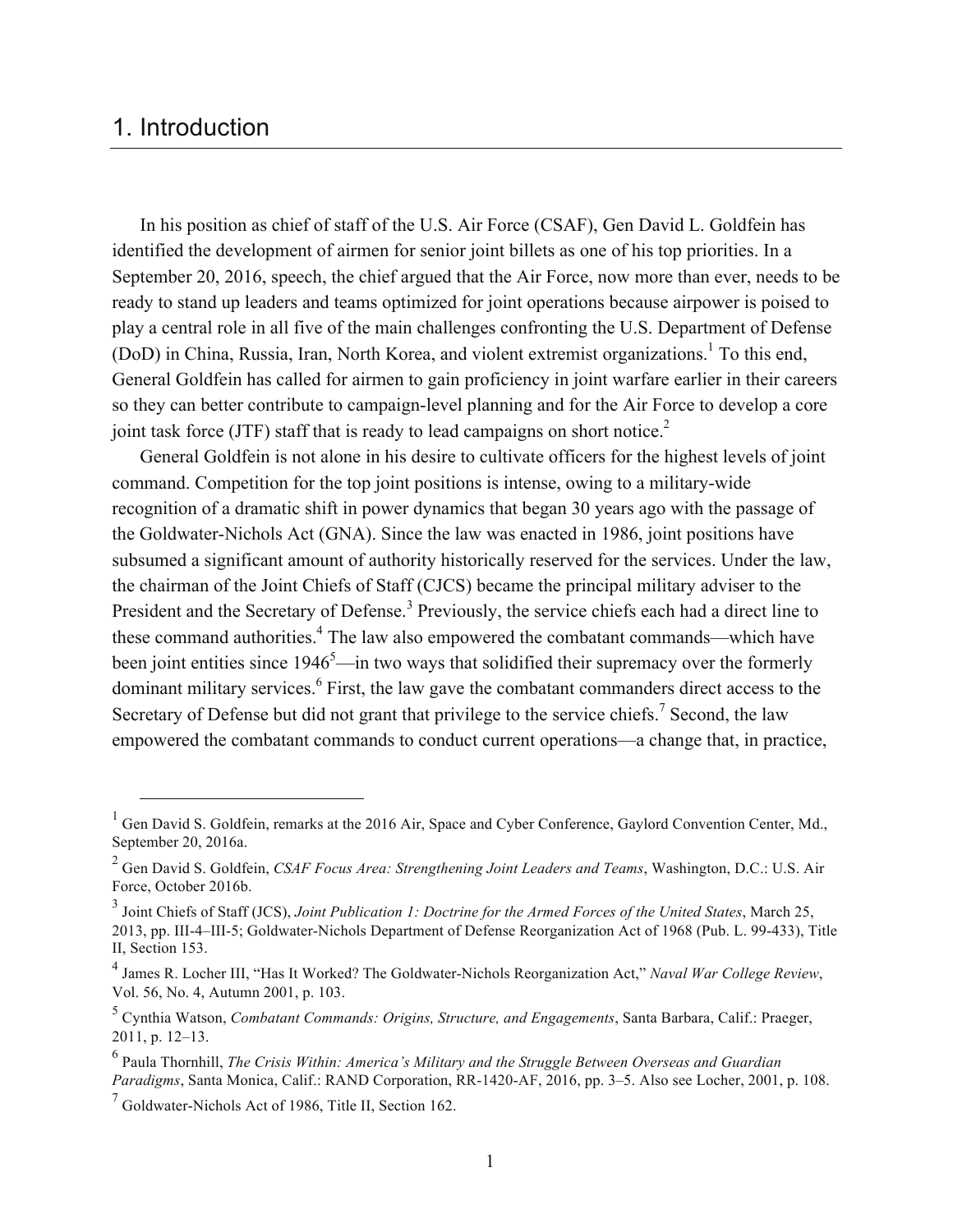allowed them to become the fulcrums of warfighting, while the services were relegated to the role of force providers.<sup>8</sup>

As a result of these changes, each service views representation in the most-senior joint positions as one measure of its continued relevance, celebrating when it captures a key position and sounding alarms if it perceives an inequity.<sup>9</sup> In the U.S. Air Force (USAF), the professional literature reflects a particularly keen sensitivity to airmen's representation in senior joint billets. Airpower historians Philip Meilinger and Rebecca Grant, as well as retired Air Force Lt Gen David Deptula, have publicly expressed their concern that Air Force generals are "rare birds" in the most-senior joint positions and have each suggested that this constitutes a serious problem for U.S. national security that needs to be addressed.<sup>10</sup>

In 2009, senior Air Force leaders took up the issue, asking RAND to conduct an analysis of whether the USAF was actually underrepresented in the joint arena. That report found that between 2004 and 2008, Air Force officers were scarce in senior joint "warfighting" billets, including the combatant commands, as well as Joint Staff positions, including the J3 (Operations), J5 (Strategic Plans and Policy), and J8 (Force Structure, Resources, and Assessment) billets.<sup>11</sup> USAF representation in senior "non-warfighting" joint positions also declined during the same time period. Airmen competed poorly for these jobs, the study found, because they had insufficient joint warfighting experience by the time they were selected for brigadier general.<sup>12</sup> Another RAND study found that of the 90 JTF headquarters constituted

 <sup>8</sup> Locher, 2001, p. 107; Watson, 2011, p. 18; also see Thornhill, 2016, p. 4, especially the Tommie Franks example.

<sup>9</sup> "Army Brass Losing Influence," Associated Press via Military.com, June 15, 2007; Harry Levins, "Pace Appointment Shows Marines Have Arrived," *St. Louis Post Dispatch*, April 23, 2005, p. 23; Michael Hoffman, "Obama Nominates First Airmen for JCS Leadership Position in 10 Years," *Military.com*, May 5, 2015; Scott Saslow, "Inside the US Navy's Leadership School," *Forbes*, April 27, 2010.

<sup>10</sup> Credit for the phrase "rare birds" goes to Rebecca Grant, "Why Airmen Don't Command," *Air Force Magazine*, March 2008, pp. 46–49. See also Col Phillip S. Meilinger, USAF (Ret.), "Airpower Past, Present and Future," presented at the Air Force Historical Foundation Symposium, Arlington, Va., October 16–17, 2007; and Gen David Deptula, USAF (Ret.), "Perspectives on Air Force Positions in Joint and COCOM Senior Leader Positions," presented at the Air Force Association Symposium, Orlando, Fla., February 22, 2013. Other airpower advocates who have written papers about the USAF's underrepresentation in senior joint billets: Maj William H. Burks (USAF), "Blue Moon Rising? Air Force Institutional Challenges to Producing Senior Joint Leaders," master's thesis, Fort Leavenworth, Kan.: School of Advanced Military Studies, U.S. Army Command and General Staff College, 2010; and Lt Col Howard D. Belote (USAF), *Once in a Blue Moon: Airmen in Theater Command—Lauris Norstad, Albrecht Kesselring, and Their Relevance to the Twenty-First Century Air Force*, Cadre Paper No. 7, Maxwell Air Force Base, Ala.: Air University Press, July 2000.

One oft-cited but misleading statistic in this literature, first cited by historian Phillip Meilinger, is that airmen served as theater commanders, heading JTF-like units, only four out of 110 times between World War II and 2008. But, given that the importance of joint capabilities is viewed as so much greater in the post-GNA environment than it was prior to the law, it may not be particularly helpful to consider USAF representation in the joint community prior to the GNA's enactment. See Meilinger, 2007.

<sup>&</sup>lt;sup>11</sup> Al Robbert, "Air Force Competitiveness for Senior Joint Assignments: Recommendations for SECAF and CSAF," briefing, March 2009.

 $12$  Robbert, 2009.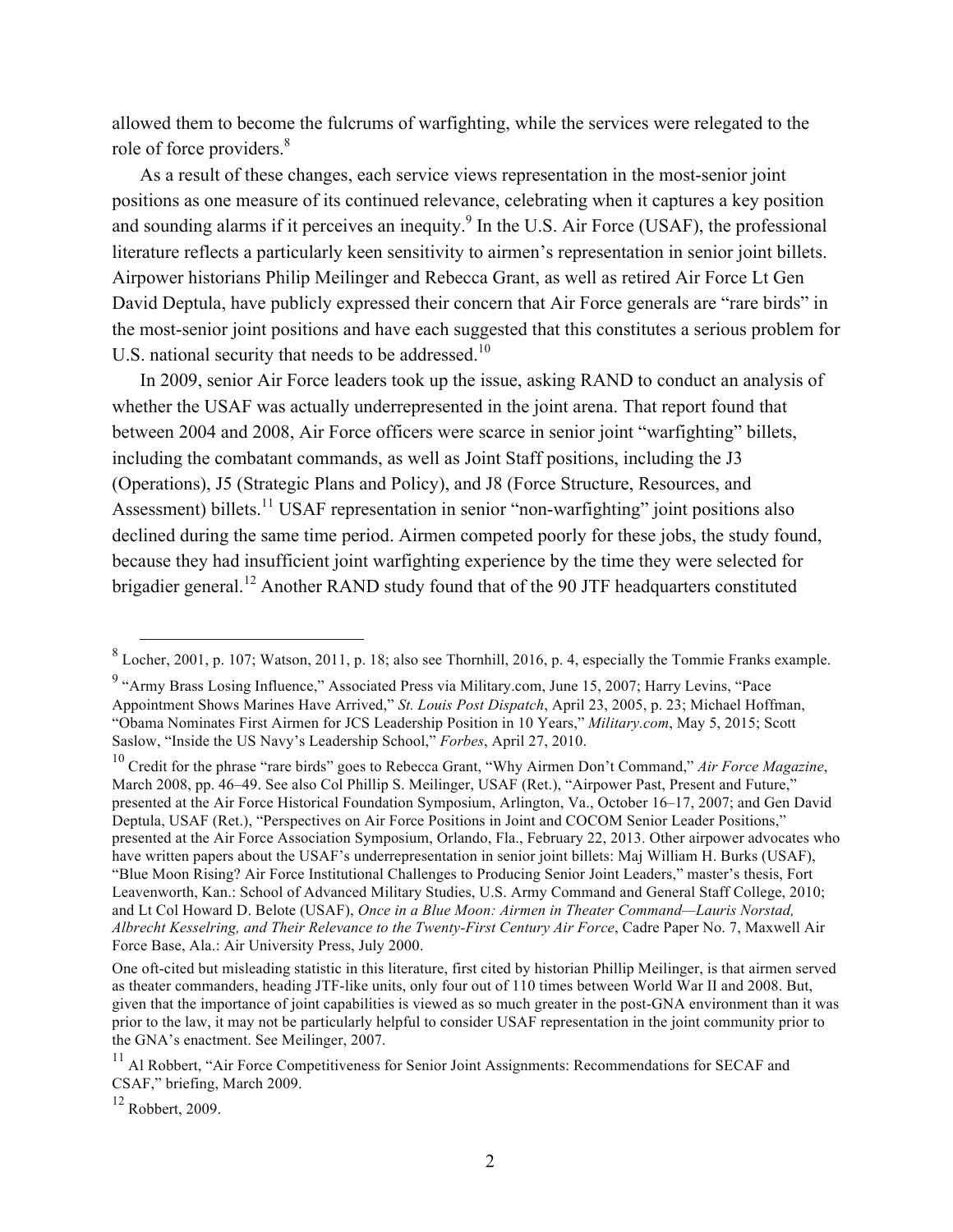between 1990 and 2008, the USAF formed the core of only 15 (17 percent), joining the other services to trail far behind the Army, which constituted the core of 47 JTFs  $(52 \text{ percent})$ .<sup>13</sup>

As a practical matter, these concerns and findings support General Goldfein's interest in improving joint leader development. But viewed in a broader context, it is not immediately clear that the USAF's underrepresentation in the joint community, if it is still even statistically remarkable today, is a strategically significant problem—or one that the USAF alone can fix.

This report takes a top-down approach to help the USAF think through these broader strategic issues as it pursues its own bottom-up initiatives to reform joint leader development and JTF organization. Its purpose is to help the USAF consider which specific joint positions it should value the most and why; how well it is represented in those positions; and to what extent it can improve airmen's representation in those positions, given the wide array of variables that factor into the joint senior leader selection process. To be sure, there are some obvious things the USAF can do to better groom airmen for senior joint billets, such as General Goldfein's proposal to offer more opportunities to serve in joint positions earlier in airmen's careers. But whether even these changes are worth the time and effort requires a serious consideration of exactly what the USAF ultimately hopes to achieve by increasing its senior joint representation and contributions to JTFs. Does the USAF believe that the nation suffers when airmen are not at least equally represented in senior joint billets? If so, which billets most critically need the USAF's input? What would the USAF be willing to give up to assume greater representation in these positions? The USAF would likely benefit from considering each of these questions as part of a broader conversation about the rationale for making joint leader development a top priority *before* it exerts considerable time and resources toward reform of its joint senior leader development efforts.

Our findings suggest a consensus among senior military officers and DoD civilians (retired and active duty) that the USAF can best serve the nation if it targets a very specific set of senior joint jobs that play significant roles in strategymaking and warfighting. These current and former senior officials are more divided over whether it makes sense for the USAF to put a premium on JTF leadership, given the practical limitations of the USAF's existing organizational structure. Regardless, our data analysis suggests that the USAF has reason to worry about its representation in the joint positions if it agrees with interviewees' views regarding the positions that are most critical to the nation's warfighting apparatus. We found that the service is underrepresented in a range of positions that interviewees identified as key for strategymaking and warfighting (CJCS, director of the Joint Staff [DJS], director of Operations [DJ3], director of Strategic Plans and Policy [DJ5], and certain geographic combatant commander posts) and that the service has led only a handful of JTFs between 2005 and 2016.

 <sup>13</sup> Michael Spirtas, Thomas-Durell Young, and S. Rebecca Zimmerman. *What It Takes: Air Force Command of Joint Operations*, Santa Monica, Calif.: RAND Corporation, MG-777-AF, 2009, p. 10.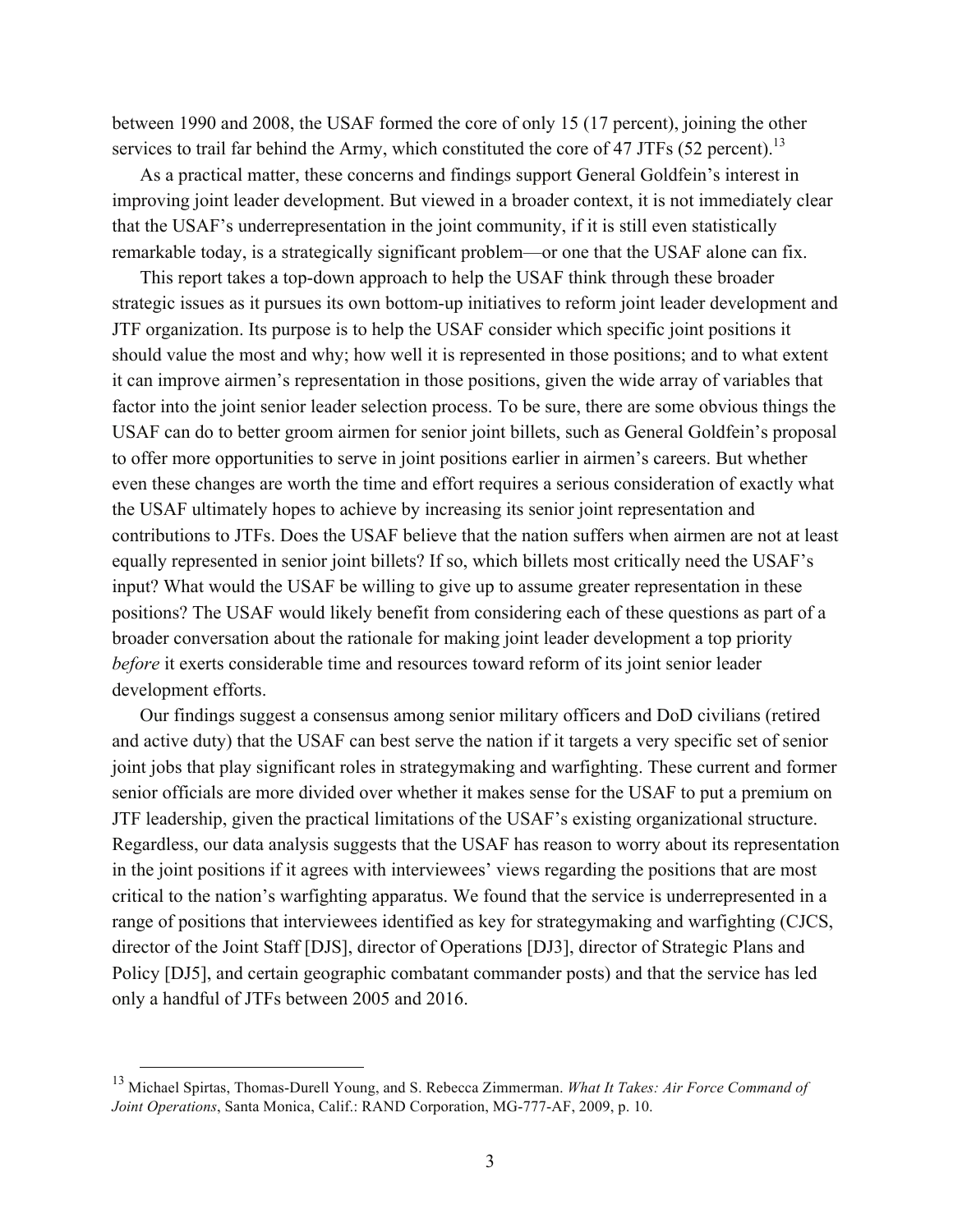That said, the USAF's prospects for improving its competitiveness for senior joint positions are limited by three considerations. First, the senior joint jobs that are most important for the nation change over time, to some extent, as the strategic environment evolves. Second, a wide variety of external factors beyond the USAF's control impinge on the decisionmaking process that surrounds senior joint leadership selection. Third, to the extent that the USAF can influence its competitiveness for the most-critical senior joint billets, there is a broader question that the USAF needs to consider about whether the Air Force is willing to take on some risk in the development of its officers for senior Air Force positions in order to support enhanced joint senior leader development.

## Study Methodology, Limitations, and Framework

This report draws on the existing literature on joint leadership, current data on USAF representation in senior joint positions and JTFs, and project team interviews with active-duty and retired USAF general officers, retired U.S. Army and U.S. Navy general officers, and retired Office of the Secretary of Defense (OSD) civilians who were involved in the senior joint leader selection process. The discussion that follows contains references to the interviews, and, unless otherwise indicated, all quotations come from these interviews.

This report aims to spur a broader debate within the USAF regarding its goals for joint senior leader development and to offer broad recommendations for reforming the joint senior leader development process. It describes how various sources view the relative importance of senior joint positions and examines the USAF's representation in those positions. However, it does not make any judgments about which specific positions would most immediately benefit from increased Air Force representation, nor does it speculate on whether joint senior leader reforms would be worth the inevitable costs. The report also stops short of identifying specific actions the Air Force should take to increase its competitiveness for any particular senior joint position. Instead, our main goal is to help the Air Force think through what it hopes to achieve by reforming joint senior leader development and what trade-offs might be required. Once those decisions are made, further qualitative and quantitative analysis could be done to determine the career and education pathways that would increase the competitiveness of Air Force officers for the USAF's top priority joint senior positions.

The report proceeds as follows. Chapter 2 discusses how the GNA and/or changes in the international environment dramatically boosted the power and, therefore, the influence of three categories of joint positions: Joint Staff positions, combatant command positions, and JTF positions. Chapter 3 discusses how sources inside and outside the USAF rank the relative importance of senior joint positions and their rationale for these views, as well as these sources' views on whether the USAF should worry about competing for these positions. Chapter 3 also analyzes some basic data on USAF representation in the senior joint billets that matter most in the eyes of our interviewees. Chapter 4 turns to a discussion of the relative roles of the USAF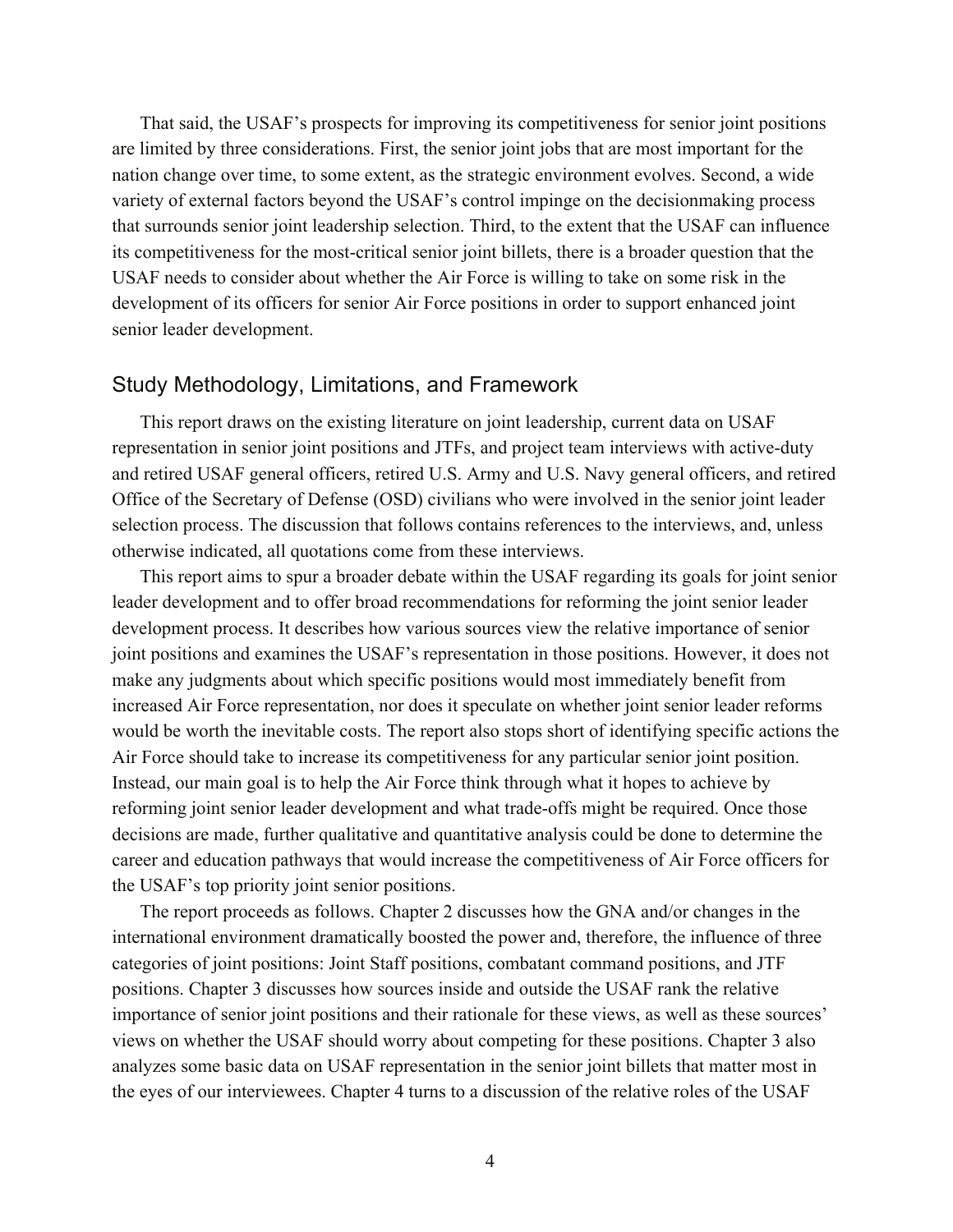and senior Pentagon leaders in the selection of joint senior leaders and discusses a variety of subjective and objective factors that shape both the USAF's competitiveness for senior leader selection and the senior leader selection process itself. Finally, Chapter 5 reviews findings and offers some broad recommendations for USAF leaders considering senior joint leader development reforms.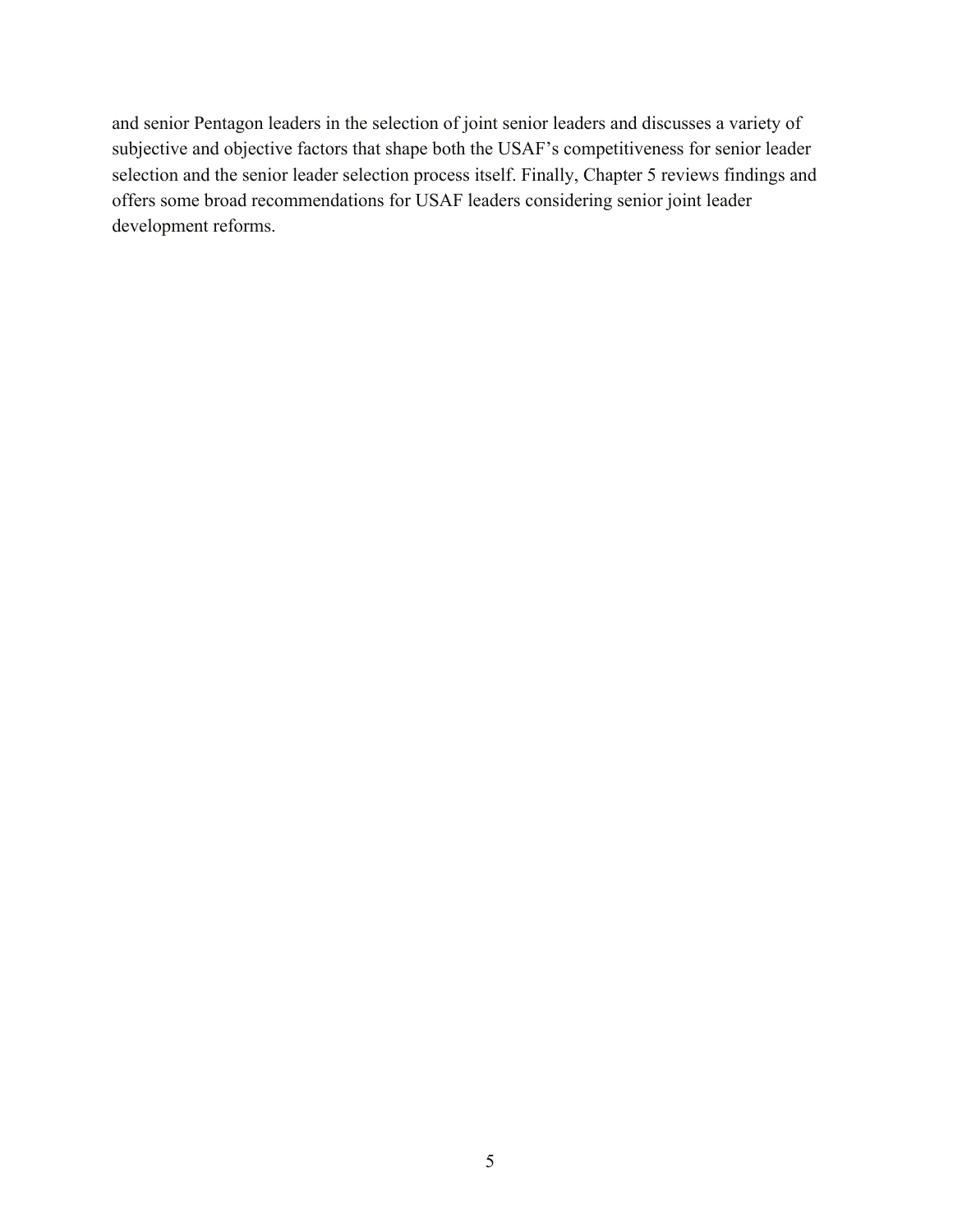Joint positions have not always been important to the military services. In fact, the services railed against "jointness" in the four decades between the World War II–era establishment of the JCS and the unified commands and the 1986 passage of the GNA. Although Western militaries largely recognized unity of command as a virtue long before World War II, the services were hardly comfortable embracing it, for fear that centralized control would encroach on their basic roles and functions.14 As a result of this "service-first" approach, the services and their backers in Congress effectively strived to keep joint institutions weak and to preserve a balance of power that favored the services prior to GNA reform.<sup>15</sup>

The advisory role of the JCS was minimal, as the law focused on a consensus approach that took into account all JCS views, leading to watered-down, late, and irrelevant advice to the President and Secretary of Defense.<sup>16</sup> The combatant commands held that status in name only. The four-star combatant commander, theoretically in charge of operations in his or her area of responsibility, did not have meaningful authority over the subordinate commanders, who, in practice, took orders from their own services rather than the combatant commander.<sup>17</sup>

As the administrative and operational shortcomings of the existing service-centric military organization became increasingly apparent, finally a service insider called for reform. USAF Gen David C. Jones, the CJCS, told a congressional panel in 1982 that service influence was so great, it would take outside pressure from Congress to achieve meaningful reform.18 Over the next four years, lawmakers debated changes that ultimately led to the GNA. The law, signed by President Ronald Reagan on October 1, 1986, set the Pentagon on a course to reverse its service-dominant culture. It emphasized interservice cooperation at every level and across a broad swathe of military activity, a concept that became known as "jointness."<sup>19</sup> Unity of command was no

<sup>&</sup>lt;sup>14</sup> The exception to this acceptance of unity of command might be the Navy, with its focus on independent command of ships at sea. See Carl Builder, *Masks of War*, Baltimore, Md.: Johns Hopkins University Press, 1989, p. 18. For the Western appreciation of unity of command dating back to the Napoleonic era, see Jay Kuvaas, ed., *Napoleon on the Art of War*, New York: Free Press, 1999, p. 63; and General Hermann von Kuhl (German Army), "Unity of Command Among the Central Powers," *Foreign Affairs*, September 1923. Regarding service worries about unified command, see Ronald H. Cole, Walter S. Poole, James F. Schnable, Robert J. Watson, and Willard J. Webb, *A History of the Unified Command Plan, 1946–2012*, Washington, D.C.: Joint History Office, Office of the Joint Chiefs of Staff, 2013, p. 1. See also Locher, 2001, pp. 95–98.

<sup>15</sup> Samuel Huntington, "Defense Organization and Military Strategy," *National Affairs,* No. 75, Spring 1984, p. 23.

 $16$  Locher, 2001, pp. 103–104.

 $17$  Locher, 2001, p.104, and Huntington, 1984, p. 24.

 $18$  Locher, 2002, pp. 33–58.

<sup>19</sup> Steven L. Rearden, *The Role and Influence of the Chairman: A Short History*, Joint History Office, Joint Chiefs of Staff, September 28, 2011, p. 454.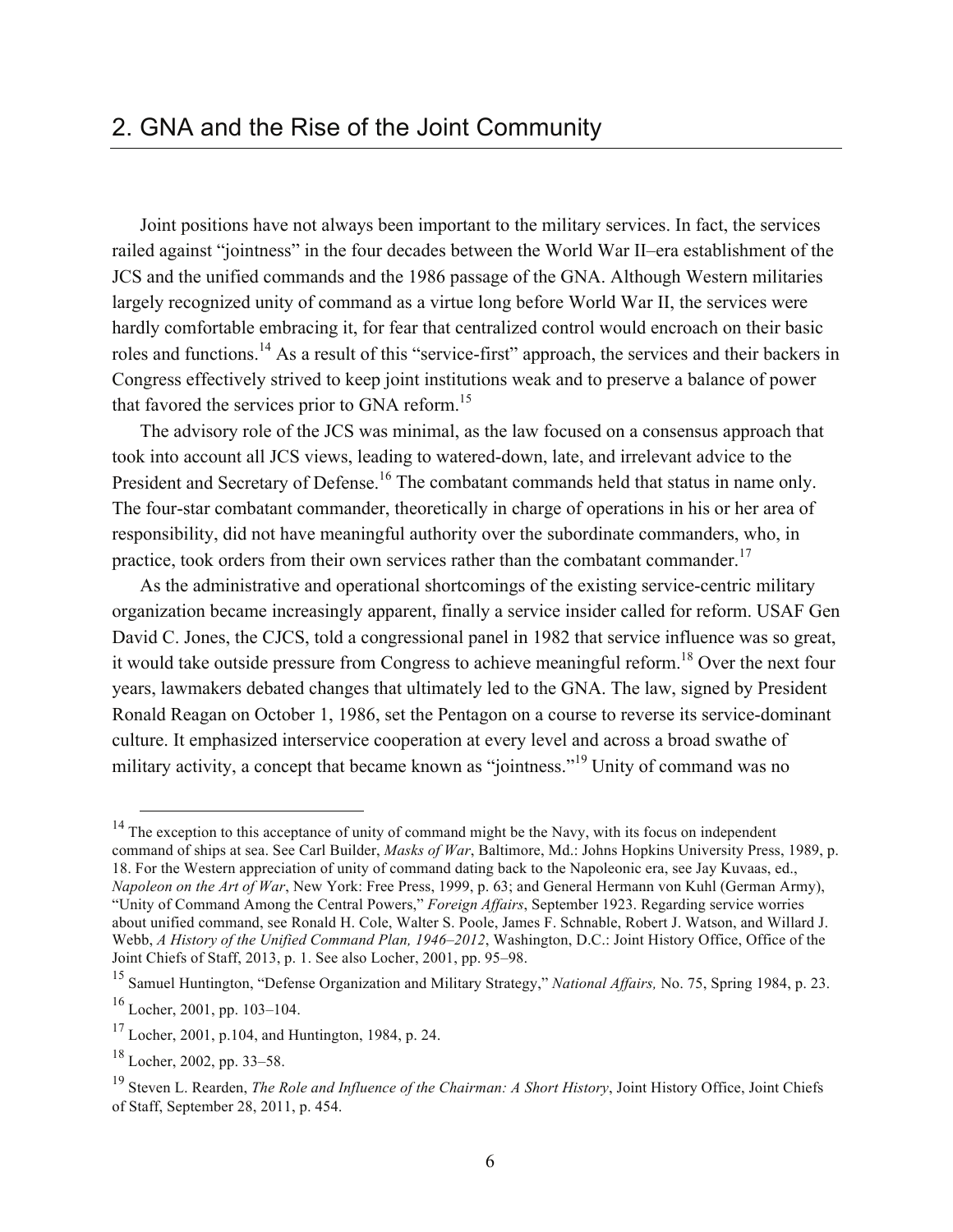longer just an ideal; it was actually reflected in law and in the U.S. military's streamlined command structure. In contrast with the past, the services' instincts toward self-preservation were now held in check by a joint community empowered by GNA. In particular, the law both directly and indirectly enhanced the prestige and power of the CJCS, the Joint Staff, and the combatant commands.

# The CJCS and Joint Staff, Empowered

The GNA designates the CJCS as the principal adviser to both the President and the Secretary of Defense. Under the GNA mandate, the CJCS can now provide a military-wide perspective.20 The law also gives the CJCS the authority to provide strategic direction and conduct strategic planning and contingency planning; to provide advice on requirements, programs, and budget; to formulate doctrine, training, and education, and to make recommendations on roles and missions.<sup>21</sup> Although the CJCS is outside the chain of command (which runs directly from the President to the Secretary of Defense to the combatant commanders), the GNA empowers the CJCS to translate the commander-in-chief's intent into operational orders for combatant commands and to serve as a spokesman on behalf of the combatant commands to the national command authority.<sup>22</sup> In sum, the CJCS can now heavily influence both strategic and operational planning because of direct access to the President and Secretary of Defense, as well as the combatant commanders, in contrast with the limited access of the service chiefs.

The GNA also grants the CJCS a vice chairman of the Joint Chiefs of Staff (VCJCS), and authority over a Joint Staff of civilian and military personnel. Prior to GNA, the Joint Staff supported the work of all four service chiefs and the chairman.<sup>23</sup> The GNA also enhances the prestige of the Joint Staff relative to the service staffs, thanks to a provision requiring joint experience for the most-senior general and flag officer appointments.<sup>24</sup> In the years since the GNA was enacted, the influence of the Joint Staff has grown commensurate with its size. The Joint Staff has ballooned from 1,262 positions in fiscal year 2005 to a total of 2,599 positions in fiscal year 2013 (Joint Staff officials say that the increase is the result of the realignment of duties following the closure of Joint Forces Command).<sup>25</sup> Because of the size and competency of

 $^{20}$  JP-1, p. III-4.

<sup>&</sup>lt;sup>21</sup> JP-1, p. III-4–III-5, and Goldwater-Nichols Act, Title II, Sec. 153.

<sup>22</sup> JP-1, p. III-4, and Goldwater-Nichols Act, Title II, Sec. 163.

<sup>23</sup> Kathleen McInnis, *Goldwater-Nichols at 30: Defense Reform and Issues for Congress*, Congressional Research Service, R44474, June 2, 2016, p. 7.

 $^{24}$  Rearden, 2011, p. 454.

<sup>25</sup> U.S. Government Accountability Office, *DoD Needs to Reassess Personnel Requirements for the Office of the Secretary of Defense, Joint Staff, and Military Service Secretariats*, GAO-15-10, Washington, D.C., January 2015, p. 9; McInnis, 2016, p. 7.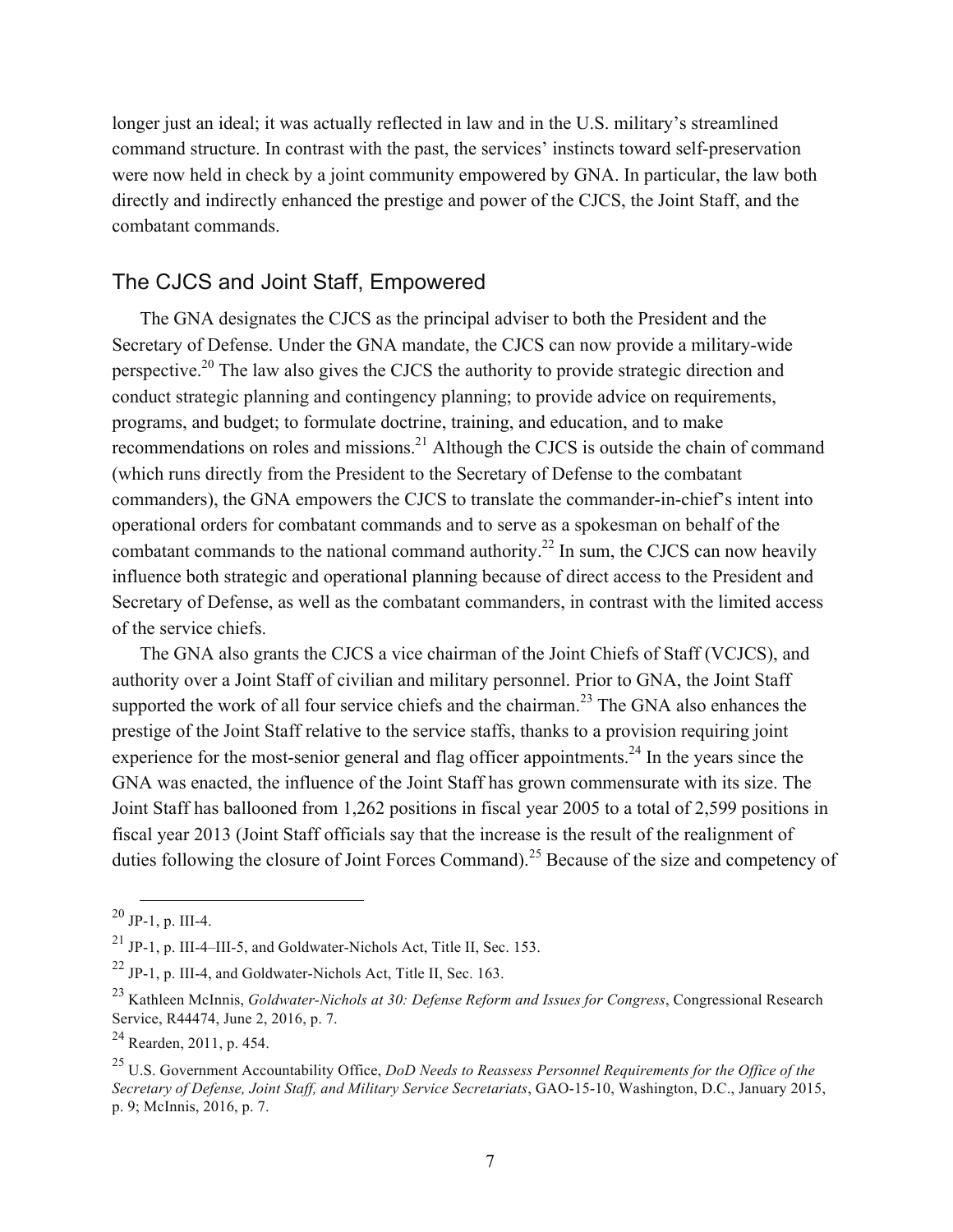this highly professional staff, it has a unique capacity to frame choices in interagency discussions<sup>26</sup>

# Strategy, Foreign Policy, and Warfighting: The Role of the Combatant Commands Under the GNA

The GNA also dramatically enhances the influence, authority, and prestige of the unified combatant commands, to varying degrees. Today there are nine combatant commands. Six of them are considered "geographic commands" because they cover a specific area of responsibility in the world. They include U.S. European Command (USEUCOM), U.S. Pacific Command (USPACOM), U.S. Southern Command (USSOUTHCOM), U.S. Central Command (USCENTCOM), U.S. Northern Command (USNORTHCOM), and U.S. Africa Command (USAFRICOM). There are also three functional commands, including U.S. Transportation Command (USTRANSCOM), U.S. Strategic Command (USSTRATCOM), and U.S. Special Operations Command (USSOCOM), although the last command is better thought of as a hybrid, a concept discussed in more detail at the end of this chapter.

Combatant commands wield increasing influence on U.S. strategy and foreign policy both because of the GNA and because of changes in the international environment. Under the GNA, all combatant commanders now enjoy a direct line to the civilian leadership, allowing them to shape strategy more directly. But because of shifts in the strategic context since the end of the Cold War, geographic combatant commanders (as opposed to functional ones) have enjoyed a particularly broad expansion of their influence on strategymaking. The Cold War–era focus on a global warfighting scenario has given way to a regional focus tailored to the unique challenges presented by a multi-polar world. Geographic combatant commanders are therefore now in a unique position to use their regional expertise to shape strategy.<sup>27</sup> One example involves the near-closure of USCENTCOM in 1989. ADM William Crowe, the CJCS, prepared recommendations on national security strategy for Congress that omitted the Middle East. Worried about the fate of his command, U.S. Army GEN Norman Schwarzkopf came up with a new mission to save the command from becoming a backwater: checking Iraqi aggression against weaker states. With direct support from Secretary of Defense Dick Cheney, General Schwarzkopf effectively advocated to add the Middle East back into the national strategy.<sup>28</sup>

 <sup>26</sup> Richard Kohn, "The Erosion of Civil Control in the United States Military Today," *Naval War College Review*, Vol. LV, No. 3, Summer 2002, p. 16.

<sup>27</sup> COL William W. Mendel, U.S. Army (Ret.), and Graham H. Turbiville Jr., *The CINC's Strategies: The Combatant Command Process*, Fort Leavenworth, Kan.: Foreign Military Studies Office, Combined Arms Command, December 1, 1997, p. 2.

<sup>28</sup> GEN Norman Schwarzkopf, U.S. Army (Ret.), *It Doesn't Take a Hero*, excerpt, *Newsweek*, September 27, 1992; "Oral History: Barnard Trainor," *PBS Frontline*, undated.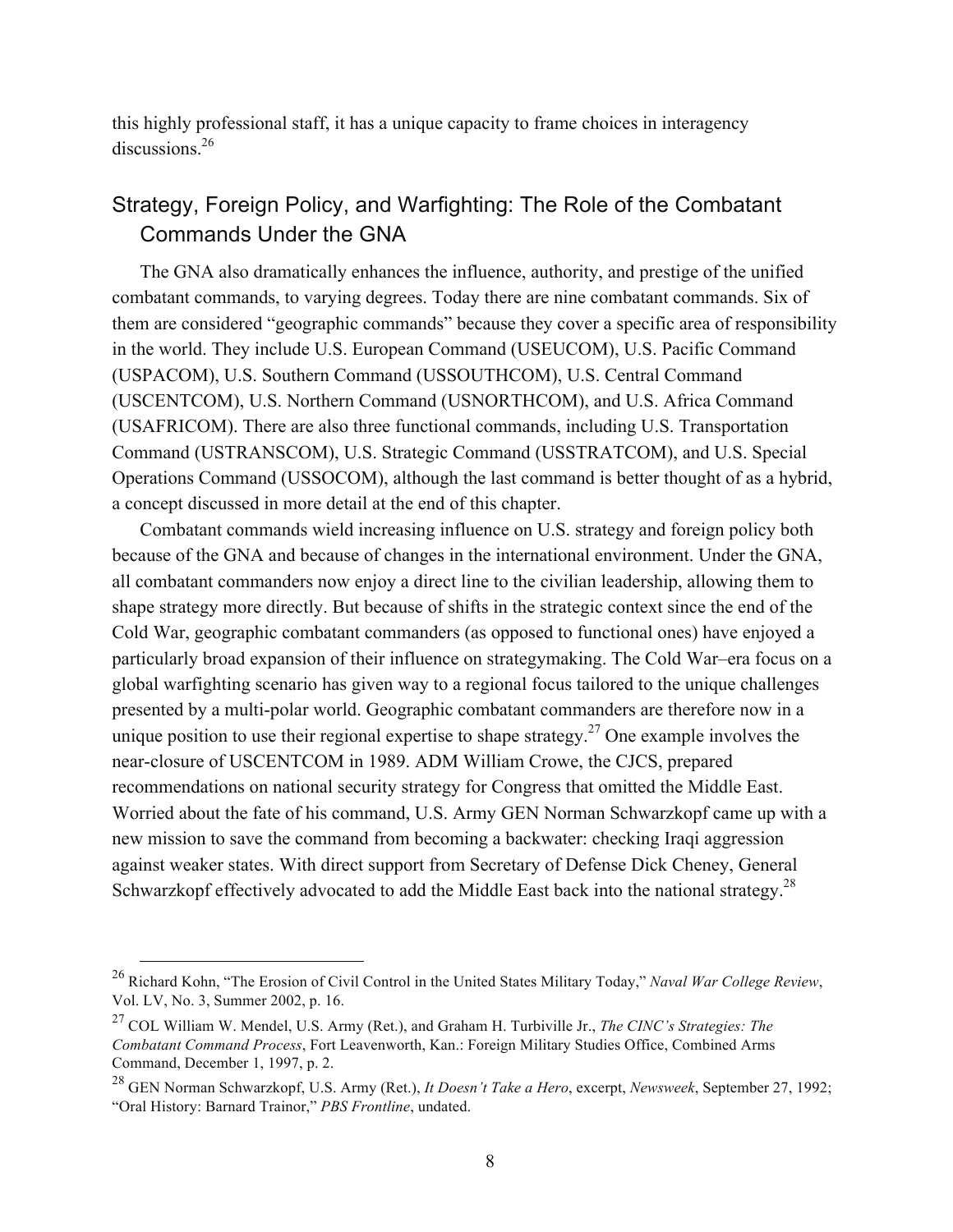Because of their enhanced regional influence, combatant commanders can now shape not only strategic ends, but also ways and means—for better or worse. U.S. Army generals, for example, ran USCENTCOM from July 2003 to March 2007. While civilian leaders certainly shaped outcomes in Iraq, the Army's cultural preference for conventional combat also profoundly influenced the strategic environment.<sup>29</sup> As a result of their continued doctrinal focus on winning big conventional wars, Army leadership was slow to develop plans for Phase IV postcombat operations<sup>30</sup> and failed to release a counterinsurgency manual until 2008.<sup>31</sup> Similarly, while the Bush administration drew criticism for not immediately buying up-armored Humvees, the Army's own budget did not request those items, focusing instead on "big-ticket" purchases until the threat from improvised explosive devices could not be ignored.<sup>32</sup>

Geographic combatant commanders' enhanced regional influence also has allowed them to embrace a broader foreign policy portfolio. The responsibility for military engagement within a geographic combatant commander's theater has expanded to other traditionally civilian spheres, particularly as the State Department's budget has shrunk. The commander's "military diplomacy" role, which increased after the Cold War and accelerated after the September 11, 2001, attacks, includes the development of regional engagement strategies; efforts to build capacity in other countries; strategic information; and the disbursement of humanitarian, development, and security assistance.<sup>33</sup> Some authors have warned that geographic combatant commanders now have more influence than ambassadors and the State Department on foreign policy in their area of responsibility, particularly in the Pacific, Middle East, and Central Asia.<sup>34</sup> One recent study, involving interviews with two dozen ambassadors, found that these worries were exaggerated, but that there was a "troubling gap" between ambassadors, who are still the formal representatives in a region, and the combatant commanders, who increasingly wield more resources and a regional engagement agenda.<sup>35</sup>

In addition to expanding the geographic combatant commanders' roles in strategymaking and foreign policy, the GNA also enhanced all the combatant commanders' warfighting responsibilities. The GNA not only empowered combatant commanders to plan and oversee

 <sup>29</sup> Mackubin Thomas Owens, "What Military Officers Need to Know About Civil-Military Relations," *Naval War College Review*, Vol. 65, No. 2, Spring 2012.

<sup>30</sup> Thomas E. Ricks, "Army Historian Cites Lack of Postwar Plan," *Washington Post*, December 25, 2004.

<sup>31</sup> Michael R. Gordon, "After Hard-Won Lessons, Army Doctrine Revised," *New York Times*, February 8, 2008.

 $32$  Owens, 2012, p. 76.

<sup>&</sup>lt;sup>33</sup> Shoon Murray, "Ambassadors and the Geographic Commands," conference paper presented at Maritime Power and International Security EMC Chair Symposium, Newport, R.I.: US Naval War College, March 25–26, 2015. See also Derek S. Reveron, "Shaping and Military Diplomacy," presented at the 2007 Annual Meeting of the American Political Science Association, August 30–September 2, 2007.

<sup>34</sup> Dana Priest, *The Mission: Waging War and Keeping Peace with America's Military*, New York: W. W. Norton & Company, 2003, p. 71; Kohn, 2002, p. 17.

 $35$  Murray, 2015, p. 3.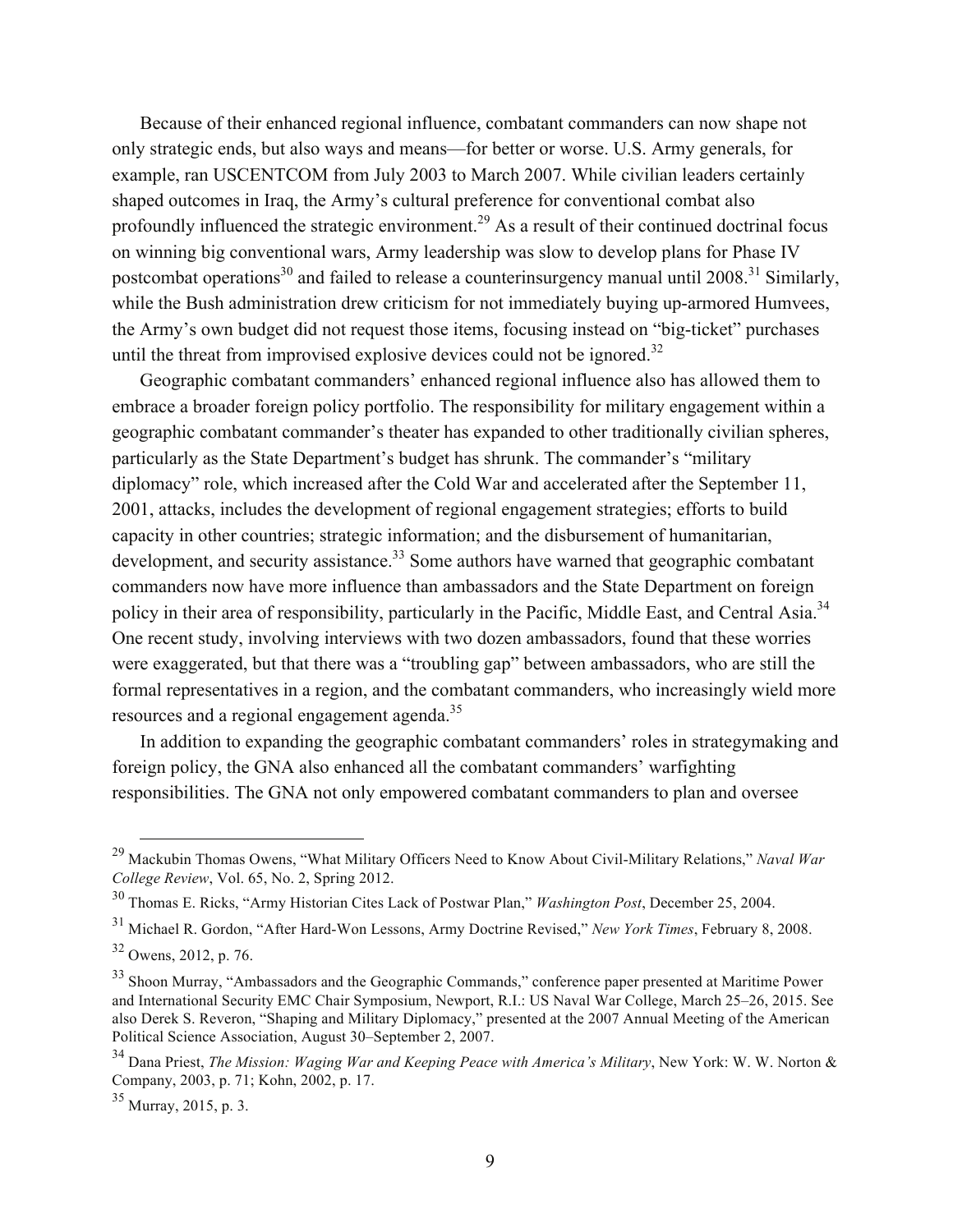military operations, but it also allowed these combatant commanders to establish whatever command and control arrangements they deemed appropriate for warfighting activities. In practice, this means that the combatant commands often stay focused on regional strategy and turn to subordinate units to deal with pressing issues for a finite period of time. One of the options at a commander's disposal is the creation of a JTF. The establishment of a JTF is a significant responsibility for the combatant commander. The decision to select an officer as a JTF commander is often a signal that he or she is destined for a fourth star, since the position offers valuable joint warfighting experience.

One clear pattern that emerges from this discussion is that two of the functional commands have experienced somewhat less growth in their influence over strategymaking, foreign policy, and warfighting. USSTRATCOM and USTRANSCOM are global, rather than regional, in nature, so they do not exert any particular influence on strategy or foreign policy in any one region of the world. And while functional commands can become the designated lead for military operations, they typically support the geographic combatant commander for regional military operations. To be sure, USSTRATCOM's expanded authority for space and cyber operations could lead to growing influence in the future, particularly if threats in those mediums continue to proliferate. Pending proposals to create full combatant commands for cyber and space would also potentially shift power dynamics. But at least for now, strategymaking and warfighting responsibilities at USSTRATCOM and USTRANSCOM are undertaken mostly in support of combat operations under the responsibility of the geographic commands.

The one exception to the functional commands' lower status is USSOCOM. In reality, USSCOM is a hybrid command, technically considered a functional command because of its global responsibilities but uniquely imbued with the authority to organize, train, and equip special operations forces across the service branches to serve under the geographic combatant commanders.36 USSOCOM's strategymaking role is substantial. It has responsibility not only for special operations strategy, doctrine, and procedures, but it also serves as the lead combatant command for DoD planning against global terrorist networks.<sup>37</sup> In terms of foreign policy, the command has the authority to train troops in most countries, providing a quiet but powerful way to build relationships with other countries, even if diplomatic ties are tenuous.<sup>38</sup> Finally, in terms of warfighting, USSOCOM deploys forces in support of the geographic commands across the globe to conduct a spectrum of secret missions.<sup>39</sup> With legal responsibilities for military

 <sup>36</sup> Andrew Feickert, *The Unified Command Plan and Combatant Commands: Background and Issues for Congress*, Washington, D.C.: Congressional Research Service, R42077, January 3, 2013, p. 15.

<sup>&</sup>lt;sup>37</sup> Feickert, 2013, p. 15.

<sup>38</sup> Priest, 2003, p. 110–111.

 $39$  Priest, 2003, p. 32–33.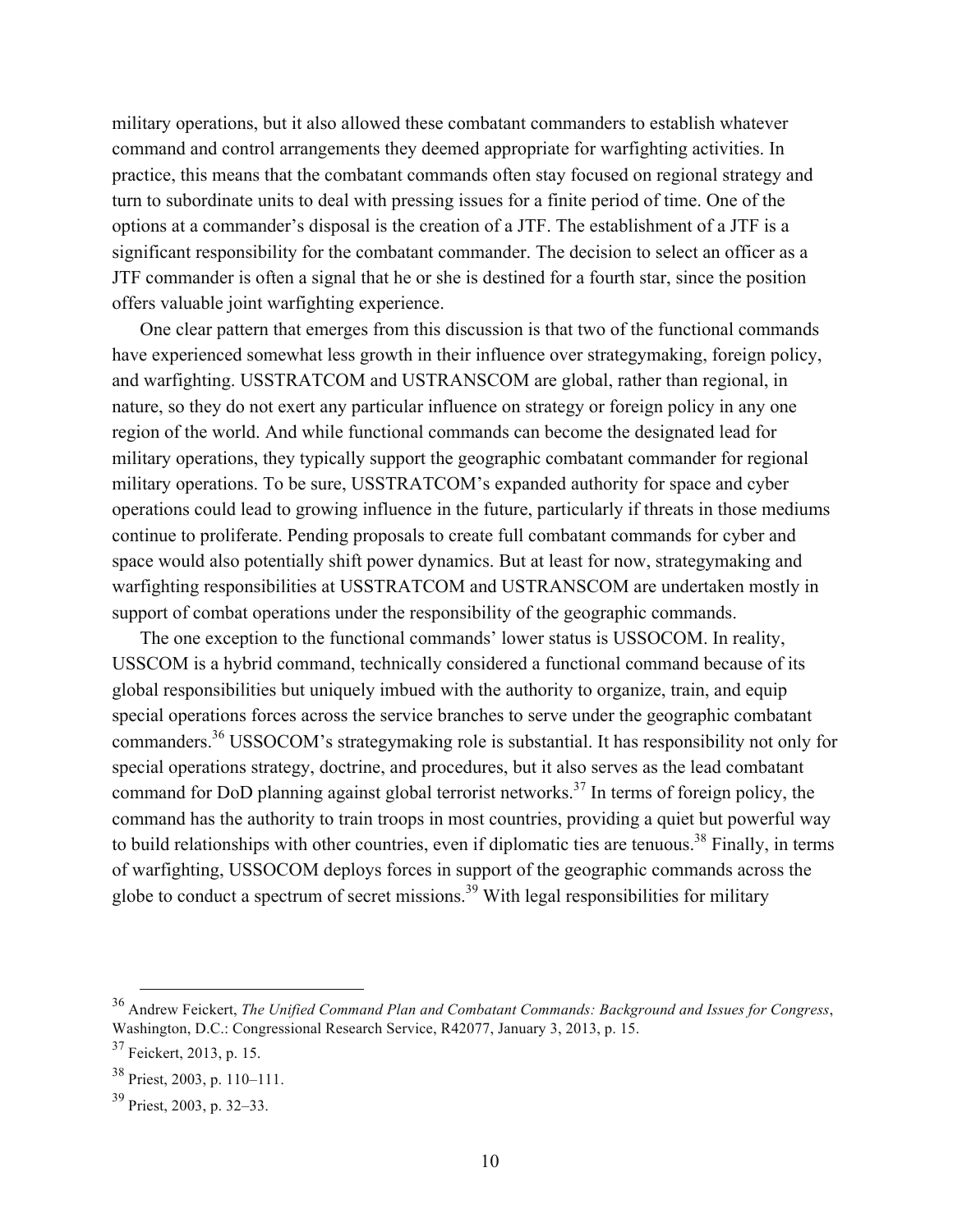operations, intelligence activities, and covert action, USSOCOM's responsibilities also frequently overlap with those of the Central Intelligence Agency.<sup>40</sup>

 <sup>40</sup> Thornhill, 2016, p. 4.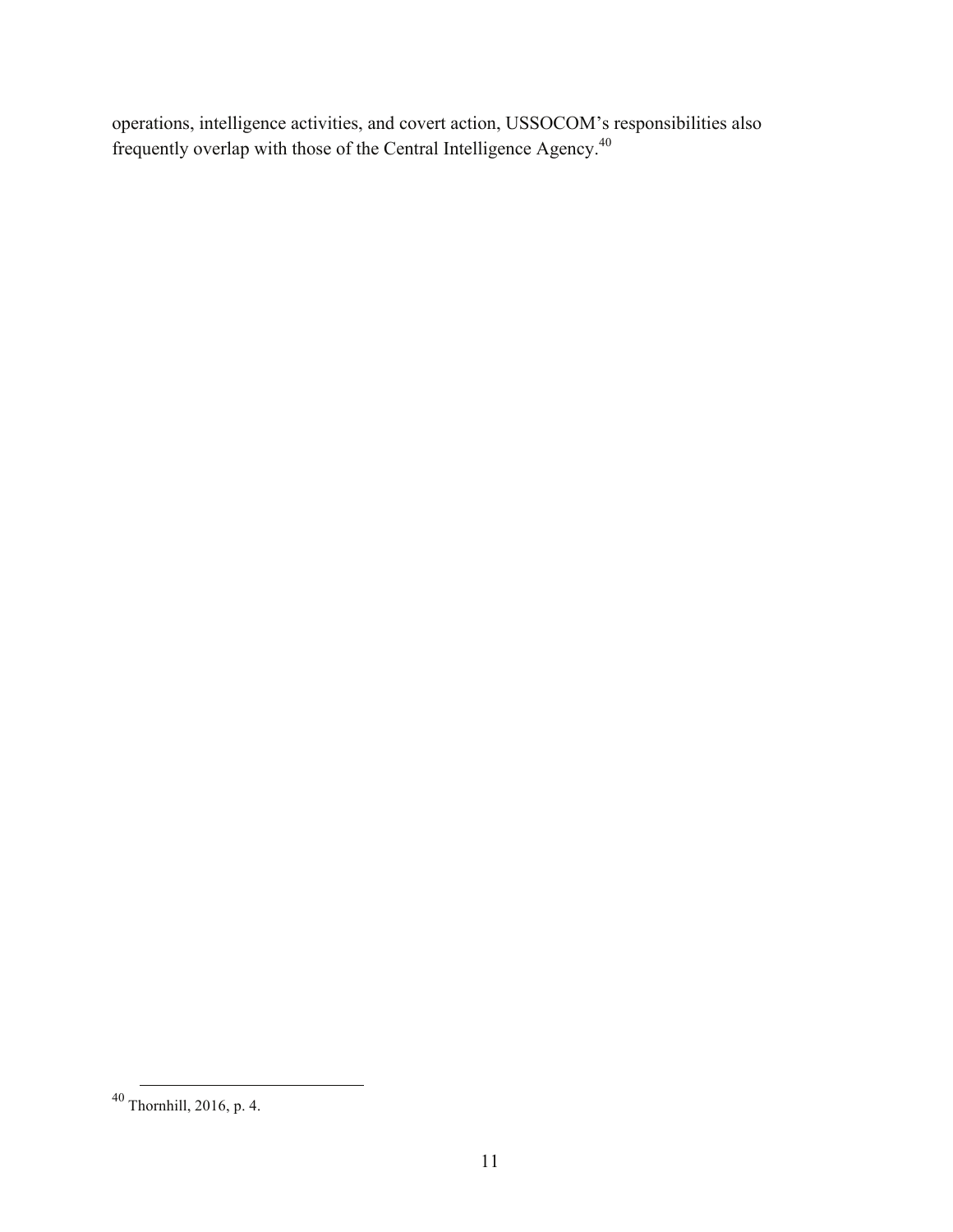# 3. High-Value Targets: USAF Representation in the Senior Joint Positions That Matter Most

In the post-GNA world, the Joint Staff and the combatant commanders play critical roles. Bureaucratic politics tell us that military services, seeking to maximize their power and prestige, will seek to dominate important positions, or at least ensure equal representation. But not all joint positions are viewed equally. Through their own cultural lenses, each service evaluates these positions in terms of relative importance. Considerations may include the prestige, resources, or power associated with the position, as well as whether the service perceives that it can add value in the position, thereby maximizing its contribution to the joint fight.<sup>41</sup> A service's own views of the relative importance of a position gain further credibility if external actors—such as the other services and the senior civilian and military leaders responsible for joint selection—agree that the service's representation is critical to maximize U.S. warfighting capacity. This section explores whether there is any consensus between USAF and non-USAF sources about which senior joint positions matter most and whether the USAF's representation in these positions should be a primary USAF concern. It draws on interviews conducted with current and former senior civilian and uniformed officials who have been involved in the joint senior leader selection process.

## Which Joint Positions Matter the Most?

Among interviewees inside and outside the USAF and in the existing literature, a consensus emerged that senior joint positions that involve strategymaking and warfighting are the most critical. A commonly shared view among the interviewees is that these positions are most important because they give the services the greatest opportunity to contribute to the defense of the nation. None of the interviewees mentioned material considerations, such as prestige, power, and resources, as primary factors in assessing the relative importance of senior joint positions, although they noted that these factors are often also present in the positions associated with strategymaking and warfighting.

Because of their influential leadership roles in strategymaking and warfighting, Joint Staff jobs, most specifically the CJCS, VCJCS, DJS, DJ3, and DJ5, and, to a lesser extent, the director of Force Structure, Resources, and Assessment [DJ8], are perennially important, according to interviewees. They further noted that the DJS, DJ3, and DJ5 are critical Joint Staff jobs not just in their own rights, but also because they are perceived as "upwardly mobile"—in other words,

<sup>&</sup>lt;sup>41</sup> The idea that, in bureaucratic politics, organizations compete for roles and missions closest to their heart, or "organizational essence," comes from Morton Halperin, Priscilla Clapp, and Arnold Kanter, *Bureaucratic Politics and Foreign Policy*, 2nd ed*.*, Washington, D.C.: Brookings Institution Press, p. 27.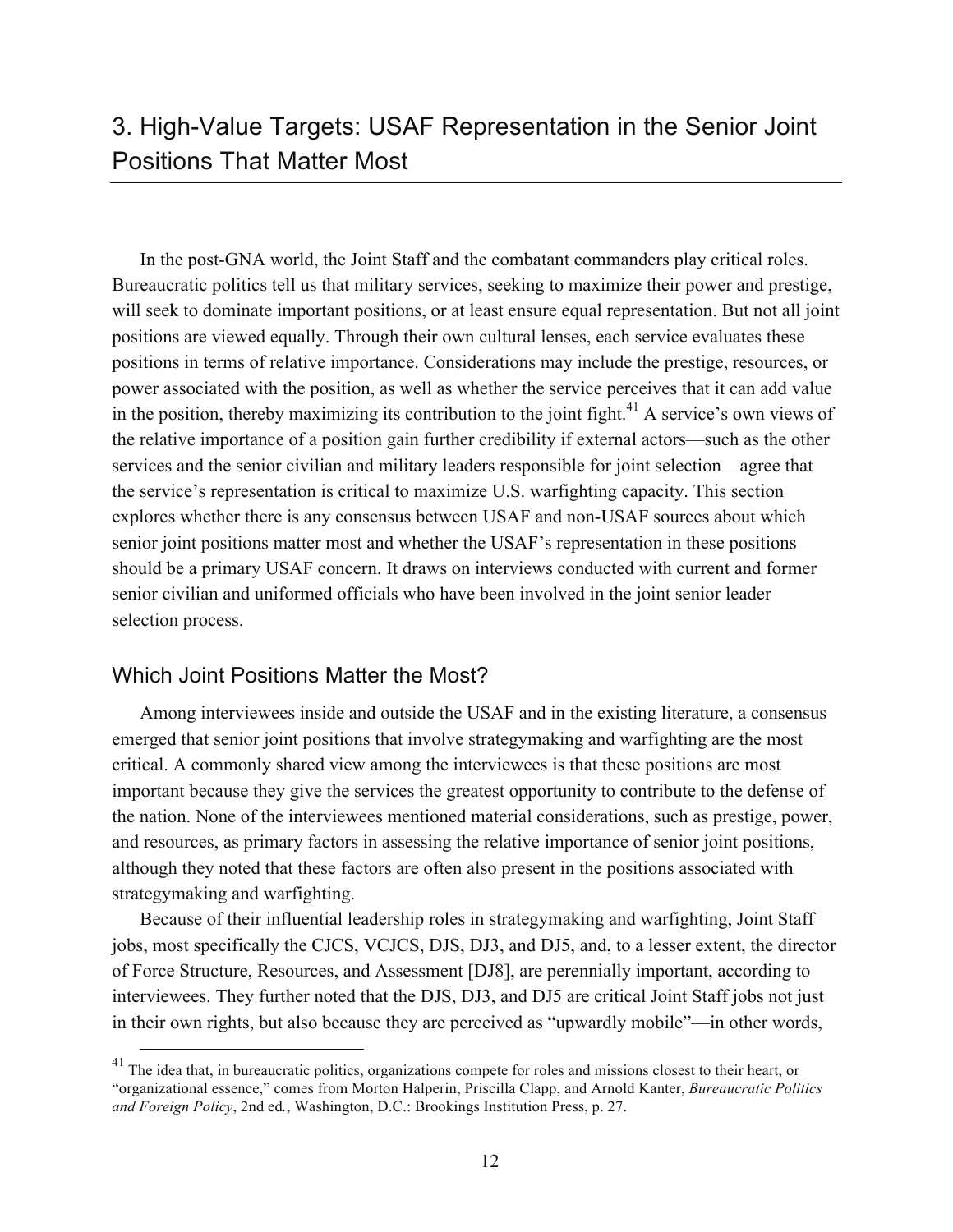"grooming grounds" for the most influential positions of CJCS, VCJCS, and combatant commander.

Not surprisingly, given their growing authority discussed in the last chapter, the geographic commands were also cited by many sources as being particularly important senior joint posts. In today's strategic context, many interviewees noted that the most important geographic commands are USCENTCOM, USEUCOM, and USPACOM because, as one retired Navy admiral involved in senior joint leader selection summed it up: "This is where the big wars happen; it's where the political stakes are higher, and you have to have somebody with more experience under their belt." However, several interviewees offered a major caveat: The importance of a given combatant command, geographic or functional, can change over time as the strategic environment shifts. For example, another retired Navy admiral involved in senior joint leader selection noted that USEUCOM was formerly a backwater, but that has changed with Russia's recent resurgence in the region.

Sources also largely agreed that, relative to functional commands, the geographic commands are generally more important, but this conclusion is context-dependent. For example, a former Secretary of Defense and a retired U.S. Army general who were both involved in joint leader selection noted that, during wartime in the Middle East, command of USCENTCOM has been viewed as critical, but it is difficult to say that the functional commands are therefore less important—particularly USSTRATCOM, given its central role in strategic deterrence, which is once again a salient issue in the changing 21st-century security environment.

Active-duty and retired USAF officers were less nuanced in their view of the importance of geographic commands relative to functional ones. One retired four-star USAF officer with significant functional command and joint experience argued that geographic commands are definitely more important, based on his own experience and his observations of congressional interest in the geographic commands, as opposed to the functional ones. Another active-duty general officer involved in senior joint leader selection shared that view. The relative lack of discussion of functional commands in the professional and academic literature seems to reflect the same implicit judgment that geographic commands are more important, at least in today's strategic context. $42$ 

Active-duty and retired USAF officers also agreed that JTF command and staff positions are important because of their lead operational roles. They argued that this has been the case since the enactment of GNA because JTFs are well understood to be important grooming positions for geographic combatant command. Two retired USAF generals noted that the most important JTFs for the USAF are those that are more air-centric than ground-centric (such as humanitarian relief

<sup>&</sup>lt;sup>42</sup> Watson, 2011, does not discuss the functional commands. Other examples of literature that emphasize the power of the geographic commands and rarely, if at all, mention the functional commands include Edward Marks, "Rethinking the Geographic Combatant Commands," *InterAgency Journal*, Vol. 1, No. 1, Fort Leavenworth, Kan.: Colonel Arthur D. Simons Center for the Study of Interagency Cooperation, Fall 2010; and Priest, 2003. See also Grant, 2008; Meilinger, 2007; and Deptula, 2013.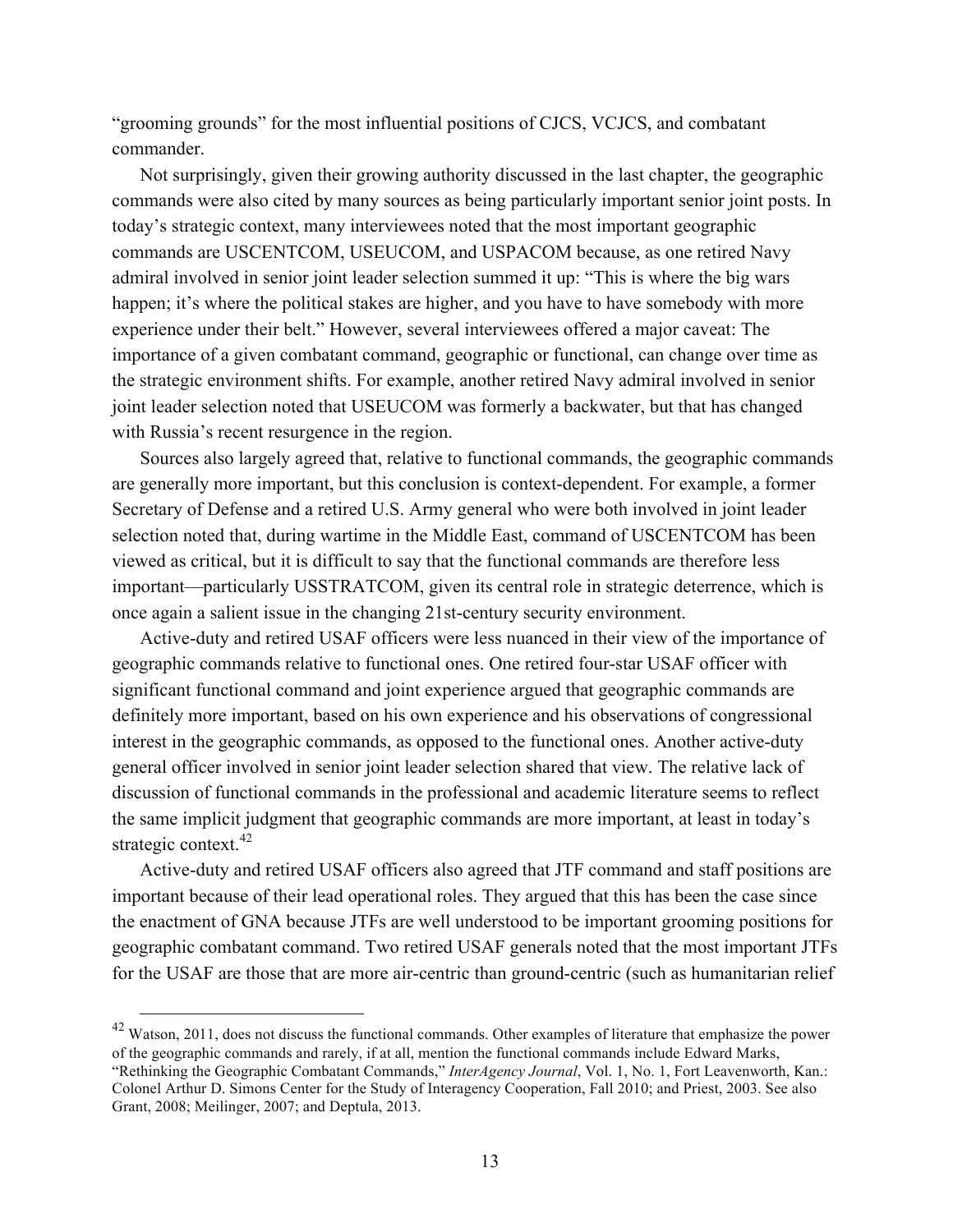missions that require delivery of goods over long distances) or combat operations with a significant air component (such as Combined Joint Task Force—Operation Inherent Resolve [CJTF-OIR]). The USAF must show an ability to lead those JTFs because the employment of strategic airpower is the USAF's chief responsibility. But one of those retired USAF generals who had experience in both the joint and functional command communities noted that it is also important for the USAF to be able to lead in complex mission environments that are not just exclusively associated with the aviation element, such as ground-based combat environments.

# Should the USAF Worry About Its Representation in the Most Important Senior Joint Positions?

Sources inside and outside the USAF widely agreed that the USAF should make senior joint leader selection for critical positions a key priority because (1) the nation's warfighting capacity suffers if insufficient consideration is given to the air, space, and cyber realms at the most-senior levels of joint command, including the CJCS, VCJCS, and combatant commander positions, and (2) airmen are not likely to make it to the most-senior levels of joint command unless they serve in critical joint grooming positions within the Joint Staff or the combatant commands that are also important in their own right, such as the DJS, DJ3, or DJ5.

Geographic combatant commands are perceived as particularly important posts. "I'm always someone who believes you need a variety of views, and those three [USCENTCOM, USPACOM, and USEUCOM] are widely seen, and I think rightfully so, as the crown jewels in the military," said one retired Navy admiral involved in senior joint leader selection. "If you are going to be seen as a crown jewel, then you want to be represented, and that hasn't changed." Another retired U.S. Army general involved in senior joint leader selection echoed that view, noting that the USAF cannot dominate geographic commands in every cycle, but if the service is notably absent from certain billets for a prolonged period of time, it needs to investigate why that is the case.

Sources also cautioned, however, that the selection process for the commander of a geographic command is highly political, particularly in the case of USPACOM, traditionally dominated by the Navy with support from Congress. Therefore, while the USAF should put forth its best candidates, it should do so with the expectation that politics—and, specifically, biases for or against particular services, discussed further below—are highly influential. "The USAF can't worry about its geographic command reputation too much because there's so much politics that go into these decisions," said one active-duty general officer involved in senior joint leader selection. "The USAF should try to compete for USCENTCOM, but they can't expect anything because the perception is that USCENTCOM is all about the ground fights."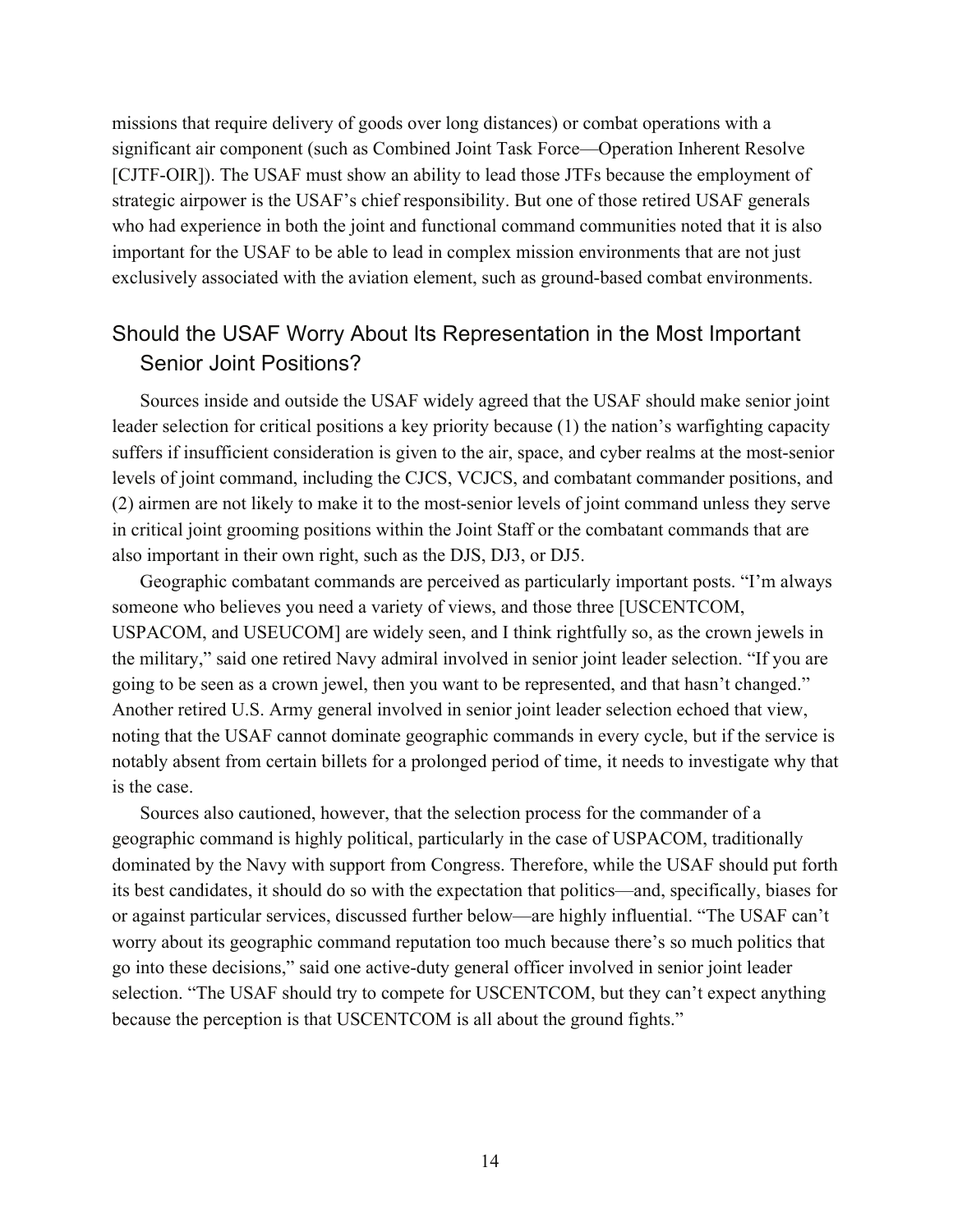Airpower advocates and retired USAF officers echoed the concern that the airpower perspective is needed at the geographic commands,  $43$  which are seen as nerve centers for warfighting. "It's been hard to break the glass ceiling" at geographic commands like USCENTCOM, said one retired four-star USAF general with significant joint and functional command experience. "But it's important because among that group of shooters, the air and cyberspace perspective needs to have sufficient advocacy when you're devising military strategy for the country." A retired three-star USAF general with significant joint experience echoed that sentiment, arguing: "The geographic combatant commander sets the strategic narrative. If they are all from the ground forces, all the options are going to be ground-based. This is bad for the joint force; it's bad for the nation not to have a spectrum of perspectives at your combatant command."

Three retired USAF generals with significant joint experience mentioned USPACOM as a geographic command that would most benefit from USAF leadership. No airman has ever led the command, yet the challenges in that theater lend themselves to airpower. Two retired generals noted that USPACOM may be largely water, but it is "100-percent air." The retired USAF threestar general also mentioned USCENTCOM as another command that has never been led by an airman but could benefit from an airpower perspective, especially after 15 years of groundfocused conflict in that region led almost completely by ground-focused Army and Marine Corps generals.

Interviewees' views were more mixed regarding USSOCOM, the hybrid command. When asked to discuss the relative importance of the various combatant commands, interviewees almost never mentioned USSOCOM. This is somewhat surprising, given the amount of strategymaking and warfighting responsibility of the command. The lone exception to the silence was a retired Air Force four-star general who said that USAF representation in the senior leadership of USSOCOM was a high priority, particularly within the subunified command known as Joint Special Operations Command (JSOC), which controls the special mission units of USSOCOM, such as the Army's Delta Force, the Navy's Sea, Air, and Land (SEAL) Team Six, and the USAF's 24th Special Tactics Squadron.<sup>44</sup> One reason for reticence on the topic, at least among USAF interviewees, could be that special operations is largely conceived of as a functional specialty within the Air Force. Special operators pursue stovepiped career tracks that look very different from the career tracks of officers currently being groomed for senior positions in the USAF or joint community.

Interviewees inside and outside the USAF said that the USAF should also be concerned about its representation in JTF commander and staff positions because, like the geographic

 <sup>43</sup> Grant, 2008, p. 49; Meilinger, 2007, slide 32; Belote, 2000, p. 2; Col Russell Mack (USAF), *Creating Joint Leaders Today for a Successful Air Force Tomorrow*, Maxwell Air Force Base, Ala.: Air University, May 11, 2010, p. 2.

<sup>44</sup> For a complete list of JSOC units, see John Pike, "Joint Special Operations Command (JSOC)," GlobalSecurity.org, undated.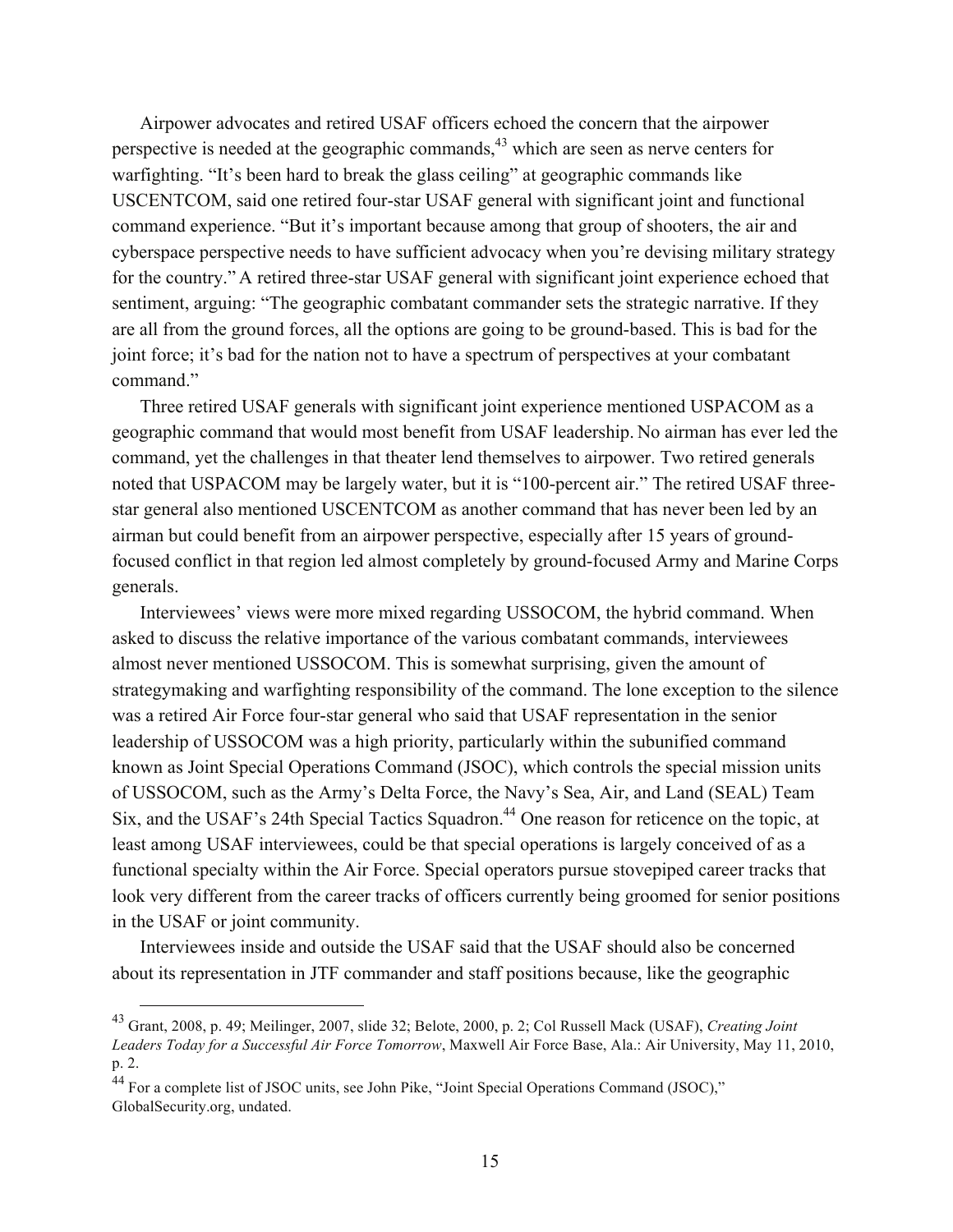commands, many of the most high-profile JTFs are viewed as warfighting organizations. "We should care about others' perception of the quality of Air Force combat leadership and our ability to lead in complex mission environments," said one retired USAF general with experience in the joint community and functional commands. JTF command positions are also important because the JTF commander can dictate strategy and the form and function of an operation and because JTF commander posts are viewed as grooming positions for future geographic combatant commanders, according to a retired USAF three-star general.

Geographic combatant commanders and JTF commanders are typically supported by an air component commander. But among interviewees, views are mixed about whether that position is as critical to strategymaking and warfighting as the previously discussed joint positions. The retired three-star USAF general argued that the air component is not the place to shape operations; air component commanders are limited to directing the air tasking order cycle, while it is the geographic combatant commanders and JTF commanders who are making the strategic decisions. But others in the USAF seemed to take the view that the air component commander is a highly significant position. Interviewees inside and outside the USAF said that the service currently has a tendency to groom its best airmen to be air component commanders rather than to lead JTFs or geographic combatant commands. This will be discussed more in the section below on how USAF culture shapes competitiveness on joint assignments.

## What the Numbers Say

Having established the USAF's priorities when it comes to senior joint positions, we can now turn to a discussion of the data. What do the numbers show about USAF representation in the senior joint positions that some would say matter most? This section reviews airmen's representation in CJCS, critical joint staff positions, combatant commands, and JTF commands.

As Figure 3.1 indicates, since 1986, airmen have only held the office of the CJCS once, when USAF Gen Richard Myers manned the post from 2001 to 2005. His tenure accounted for 13 percent of this 30-year era, while Army generals occupied the position 51 percent of the time, Navy generals held the post 25 percent of the time, and U.S. Marine Corps generals held the position 11 percent of the time (Figure 3.1).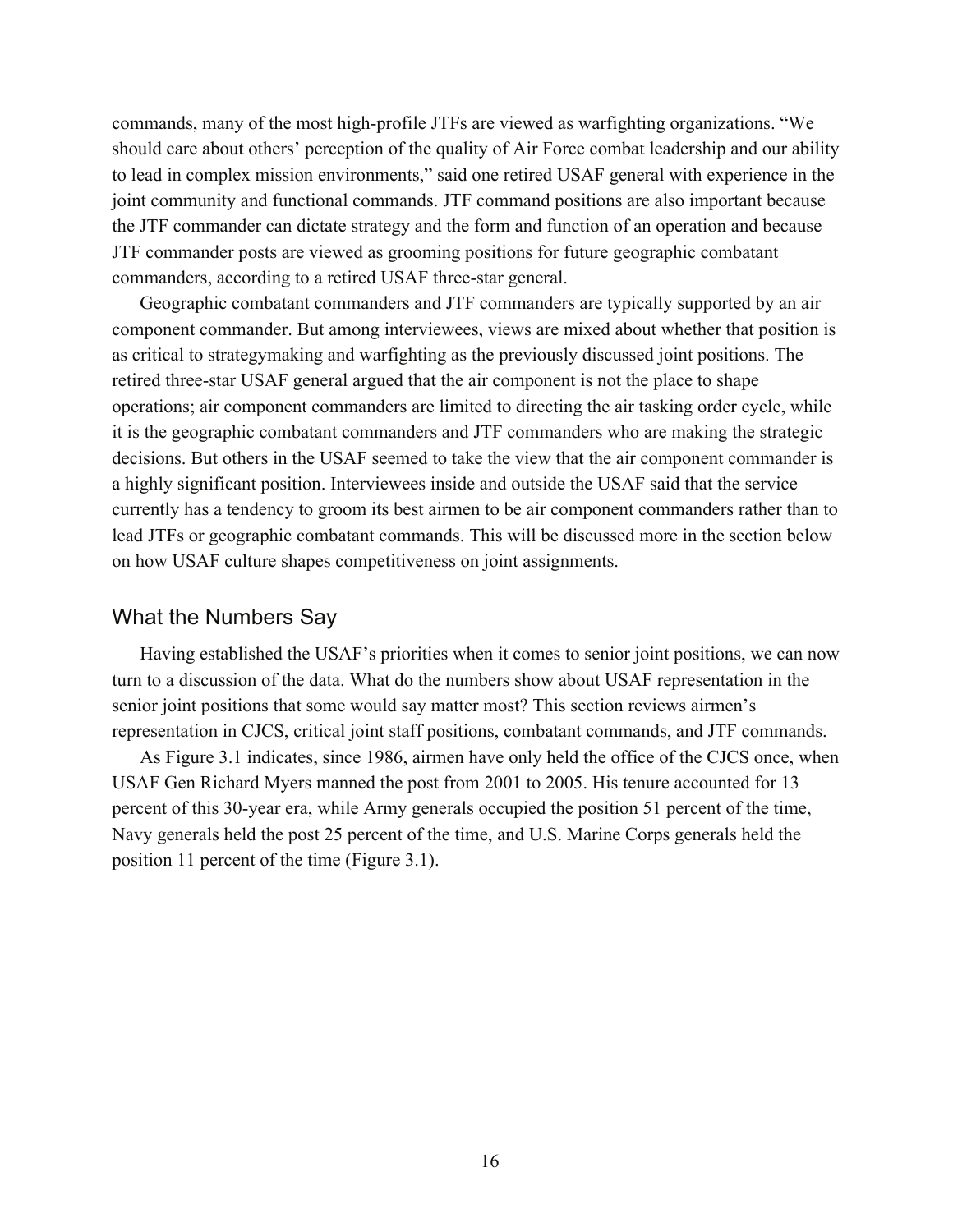

**Figure 3.1. Secretary of Defense and CJCS Service Origins, 1986–2016**

NOTES: SECDEF = Secretary of Defense; USA = U.S. Army; USN = U.S. Navy; USMC = U.S. Marine Corps.

The USAF has fared better in some Joint Staff positions, which are viewed as key joint grooming billets and influential positions in their own right (see Figure 3.2). Since 2005, the earliest year for which RAND could obtain complete data, airmen occupied the position of assistant to the chairman of the Joint Chiefs of Staff (ACJCS) 45 percent of the time and the J8 position 46 percent of the time. However, in the positions viewed as "four-star makers" and highly influential—the DJS, the DJ3, and the DJ5—the USAF's representation is far less robust. Airmen served as DJS 23 percent of the time, as DJ3 12 percent of the time, and as DJ5 only 8 percent of the time.

SOURCE: RAND analysis.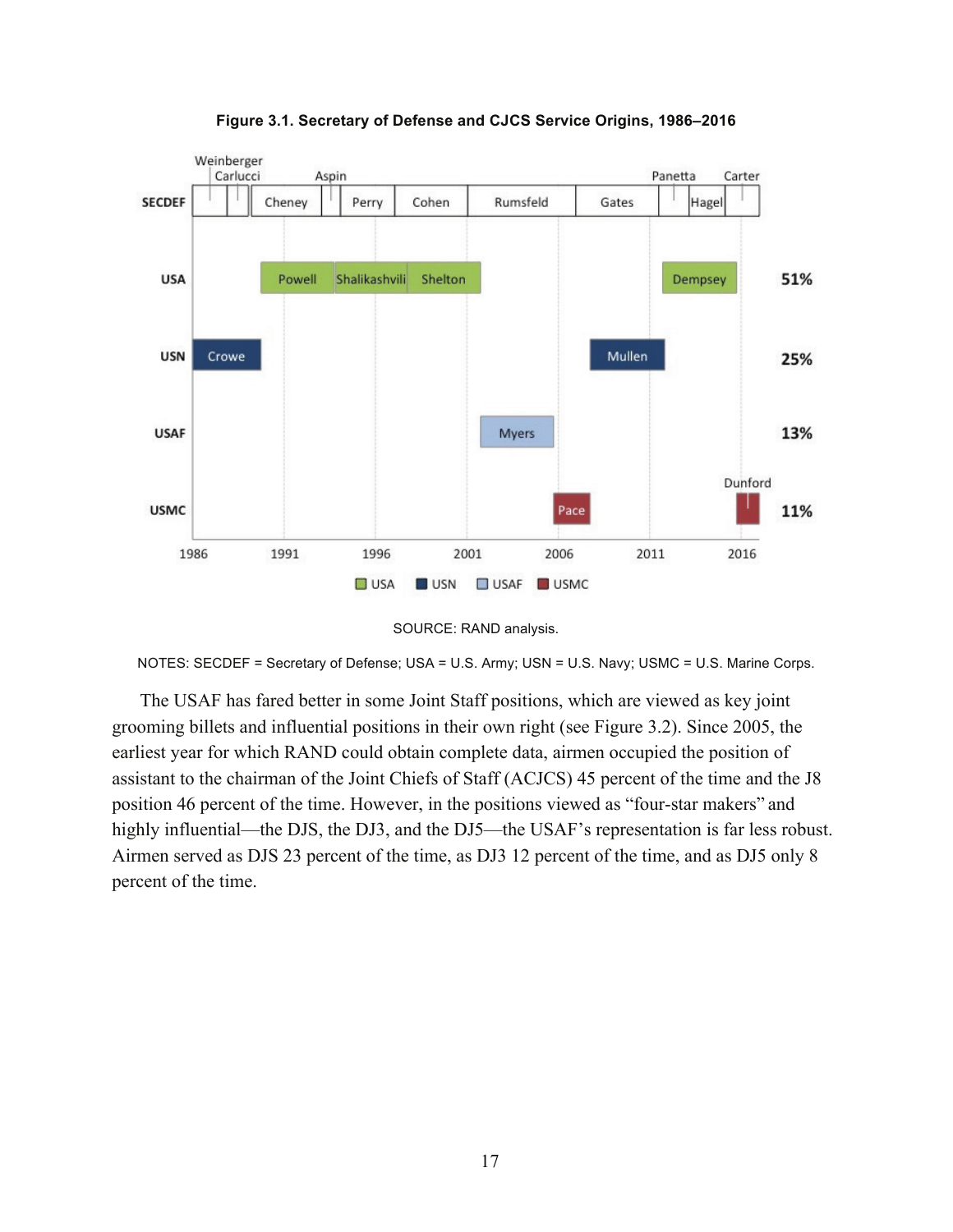

**Figure 3.2. Critical Joint Staff Position Service Origins, 2005–2016** 

The USAF also has struggled to occupy the combatant commander positions viewed as most critical since 1986 (Figure 3.3). On one hand, in terms of combatant commander positions overall, including the functional commands, the USAF is relatively well represented among the four service branches, occupying the combatant commander position 24 percent of the time (this assumes that the USMC gets an equal share of the pie, despite being a smaller service). However, if we focus on joint positions viewed as most critical, the USAF fares relatively poorly. Overall, the USAF leads the geographic combatant commands about 10 percent of the time, less than its fair share. Among those geographic combatant commands, the USAF has never commanded two that airpower advocates cite as being particularly critical: USCENTCOM and USPACOM. The service has never commanded USAFRICOM either. It does reasonably well at USEUCOM, occupying the commander's post 18 percent of the time, and slightly less well at USSOUTHCOM, which the service has commanded 12 percent of the time. Interestingly, the USAF has commanded USNORTHCOM 41 percent of the time, which, as mentioned above, is not surprising, given the command's focus on aerospace.

SOURCE: RAND analysis.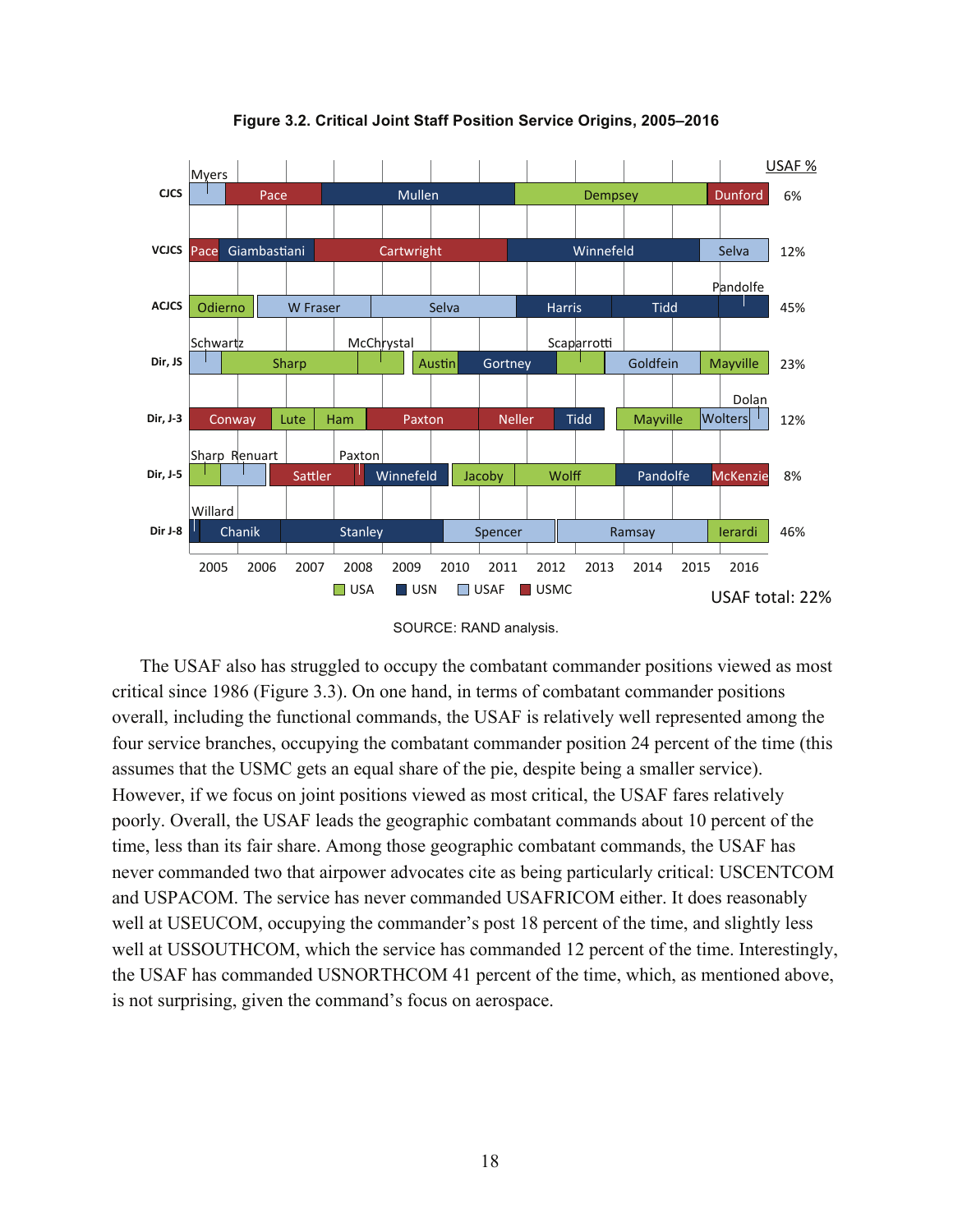

**Figure 3.3. Combatant Command Leadership Service Origins, 1986–2016**

NOTES: ACOM = Atlantic Command; JFCOM = Joint Forces Command; LANTCOM = Atlantic Command.

In terms of JTF commanders, Figure 3.4 shows that the Air Force has not commanded the variety of high-profile warfighting JTFs established to confront terrorism and insurgency in the Middle East since the September 11, 2001, attacks. Figure 3.5 shows that the USAF has rarely commanded other types of JTFs that have been established since 2005. Our data set for Figure 3.5 includes JTFs that were constructed for a variety of purposes but does not include medical, Judge Advocate General, U.S. Coast Guard, or O-6-led JTFs. The Army and the Navy have staffed the lion's share of the JTF positions. The Air Force's longest opportunity to command JTFs is associated with the Global Network Operations (GNO) JTF that was subordinate to USSTRATCOM. USAF Brig Gen Michael Longoria served a six-month tour as the Joint Interagency Task Force (JIATF) Former Regime Elements (FRE). The USAF's most recent JTF commander, Maj Gen Scott Howell, recently took command of the Special Operation Joint Task Force—Afghanistan (SOJTF-A). In total, the Air Force commanded the JTFs only about 5 percent of the time.

In closing, a review of CJCS, critical Joint Staff positions, combatant command posts, and JTF command positions reveals that airmen are indeed underrepresented compared with the other services. The perennial concern of airpower advocates that airmen are "rare birds" in the senior

SOURCE: RAND analysis.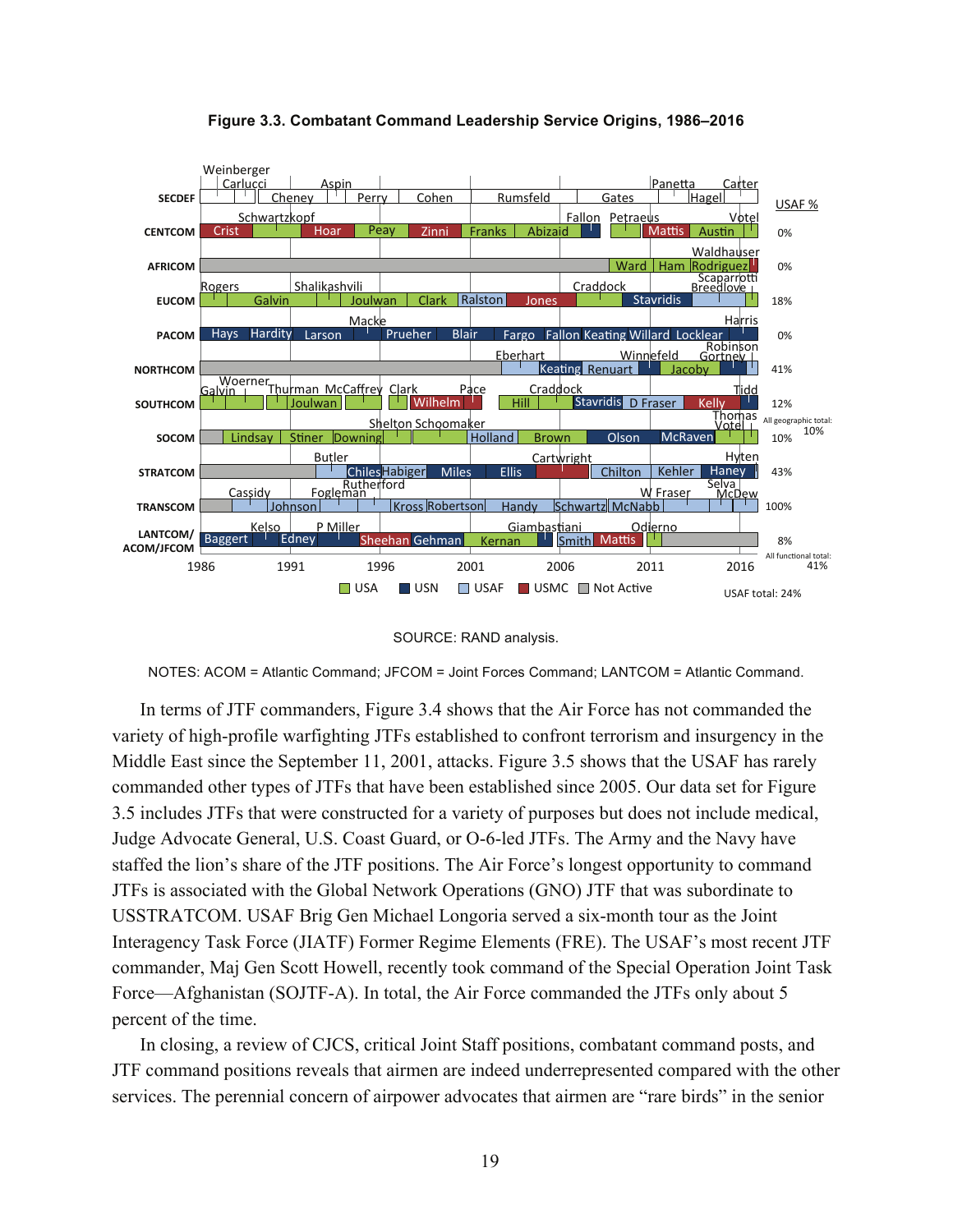joint positions that airpower advocates (and those outside the Air Force) viewed as most critical appears to be valid.



**Figure 3.4. Service Origins of Commanders of High-Profile Warfighting JTFs Established Since 2005**

SOURCE: RAND analysis.

NOTES: The JTFs identified in this chart include Combined Joint Task Force Operation Enduring Freedom (CJTF OEF, Afghanistan); Combined Joint Task Force Operation Inherent Resolve (CJTF OIR, anti-ISIS campaign); Multi-National Force—Iraq/U.S. Forces—Iraq (MNF-I, USF-I, Iraq); International Security Assistance Force (ISAF, Afghanistan); and Joint Task Force Odyssey Dawn (JTF-OD, Libya).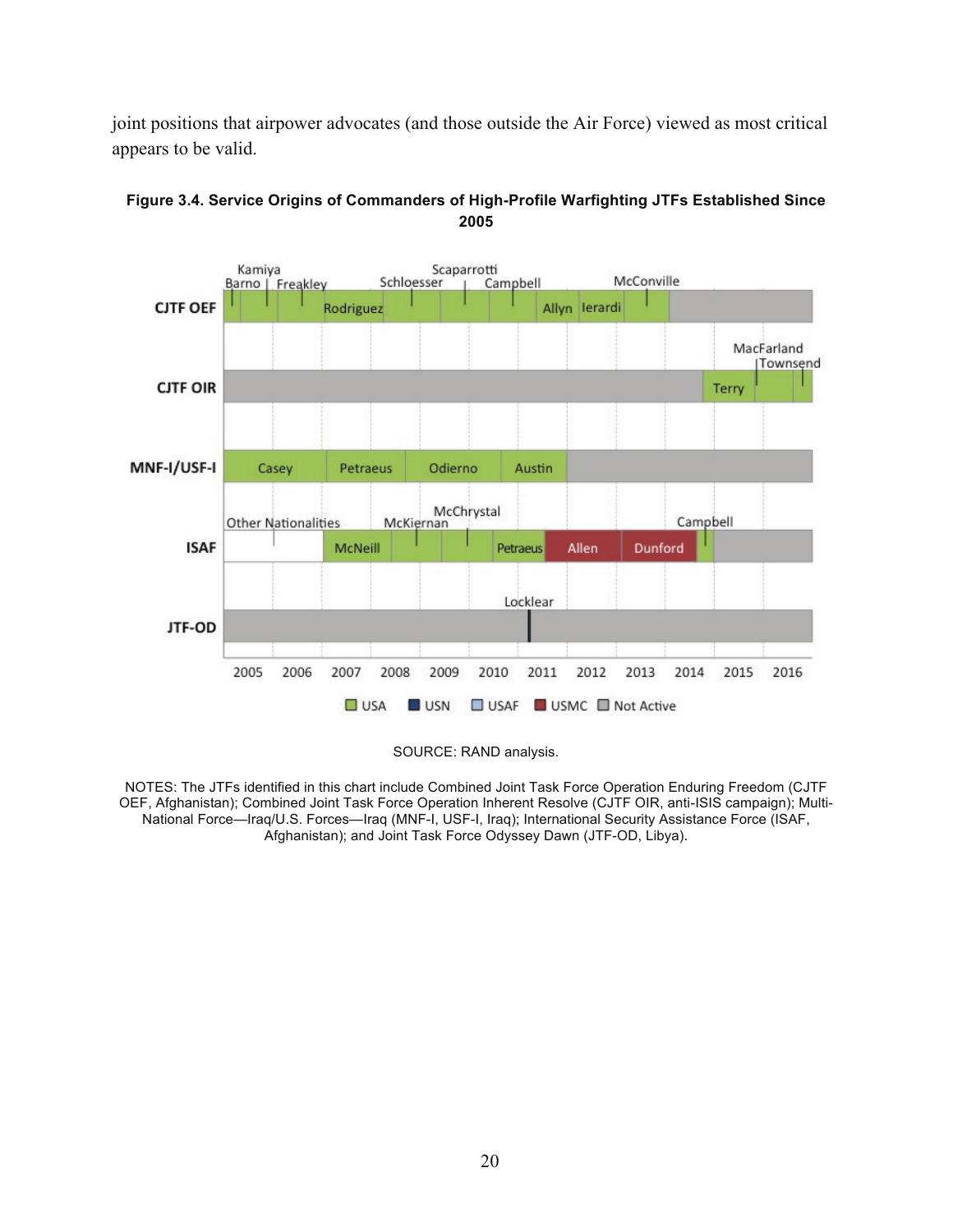

**Figure 3.5. Service Origins of Commanders of Additional Selected JTFs Established Since 2005**

SOURCE: RAND analysis.

NOTES: The JTFs in this chart include Special Operations Joint Task Force—Afghanistan (SOJTF-A, Afghanistan); Special Operations Joint Task Force—Bragg (SOJTF-B, Fort Bragg); Combined Joint Task Force Horn of Africa (CJTF, HOA, Africa); JIATF-FRE, Iraq; JTF-North, United States; JTF Guantanamo Bay, Cuba; and JTF-GNO, United States.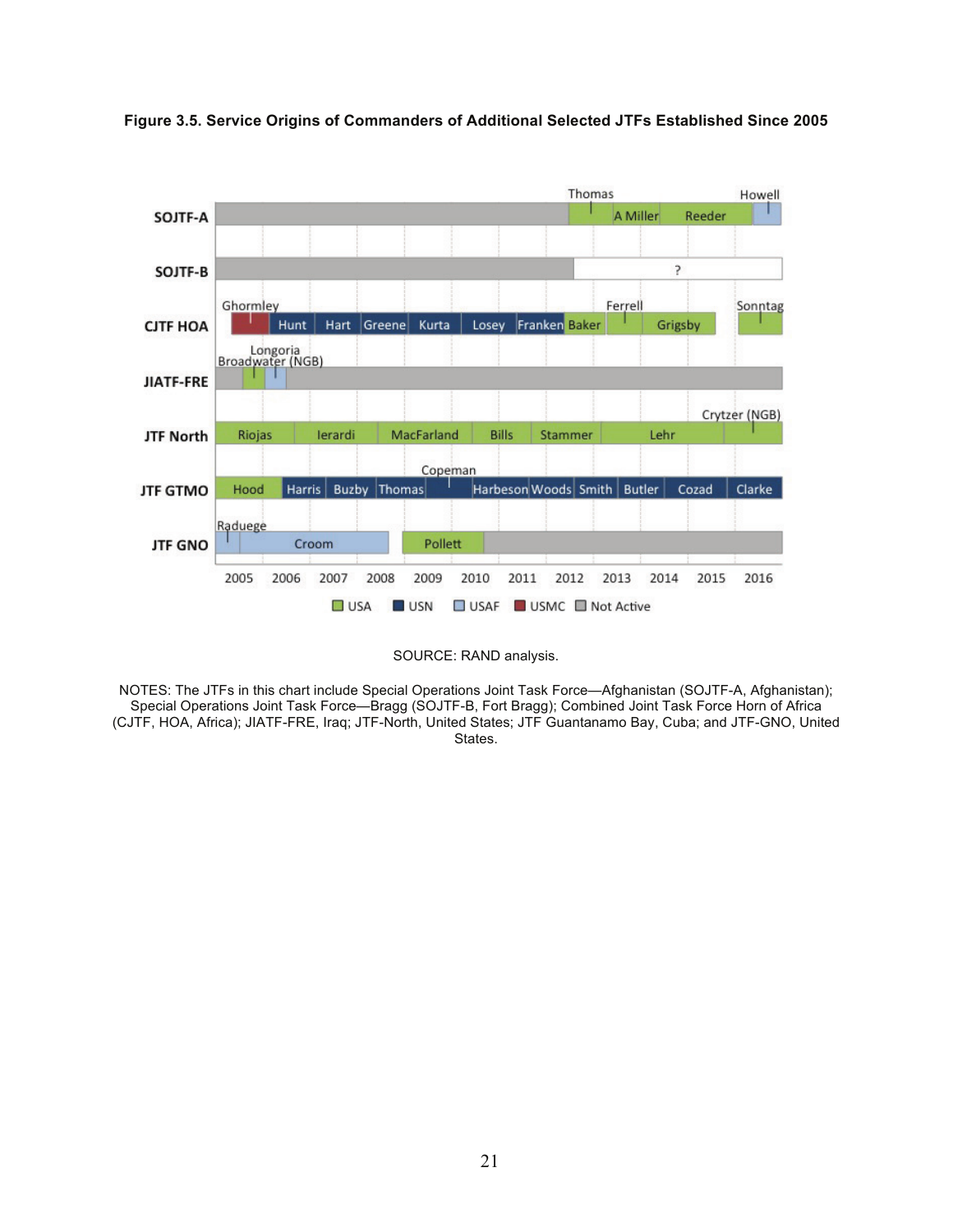# 4. Critical Factors That Influence Joint Senior Leader Development and Selection

If airmen are falling short in terms of representation in the CJCS position, Joint Staff positions, and geographic combatant command positions, why is this the case? One possibility is that the USAF is not offering qualified candidates for senior joint positions. Another possibility is that the decisionmaking process for senior joint leadership selection is shaped by a variety of factors that make it less likely for USAF officers to be selected for senior joint assignments. After interviewing a variety of senior officials who have been involved in the joint senior leader selection process both inside and outside the USAF, we found that aspects of both the Air Force's approach to senior leader development and the senior leader selection process itself have significantly affected the USAF's representation in the upper echelons of joint command.

This chapter will address each of these aspects in turn. First, it will address the subjective and objective factors that influence the Air Force's approach to joint senior leader development. Second, it will turn to a discussion of the joint senior leader selection process, including the subjective and objective factors that influence how that process works. By looking at both sides of the process—both development and selection—the goal is to give the USAF some insight into how it might adjust its development process, in light of what we know about joint senior leader selection, to increase competitiveness for joint senior leader positions.

Importantly, while the interviewees were aware that the scope of the study was limited to the Air Force's officer corps, they tended to view that officer corps through their own cultural lenses. Both inside and outside the service, there seemed to be a tendency to view the USAF as a relatively cohesive whole in the context of joint senior leader development. There were few references to the need to focus on grooming any one type of Air Force officer for joint senior command. That said, many of the observations about Air Force officers seemed to imply a focus on the USAF's rated community, most likely because they tend to serve in command positions. In 2016, for example, 25 of 37 Air Force generals promoted were pilots.<sup>45</sup> While the reader should take into consideration this tendency to focus on pilots, this study makes no assumptions about whether rated officers are best positioned for senior joint positions. In fact, it takes the broader view that the Air Force should carefully consider who it grooms for joint command in light of the requirements for joint senior leader selection, as discussed in the recommendations at the conclusion of this report.

 <sup>45</sup> Rep. Mike Rogers, "Remarks to 2017 Space Symposium," April 4, 2017.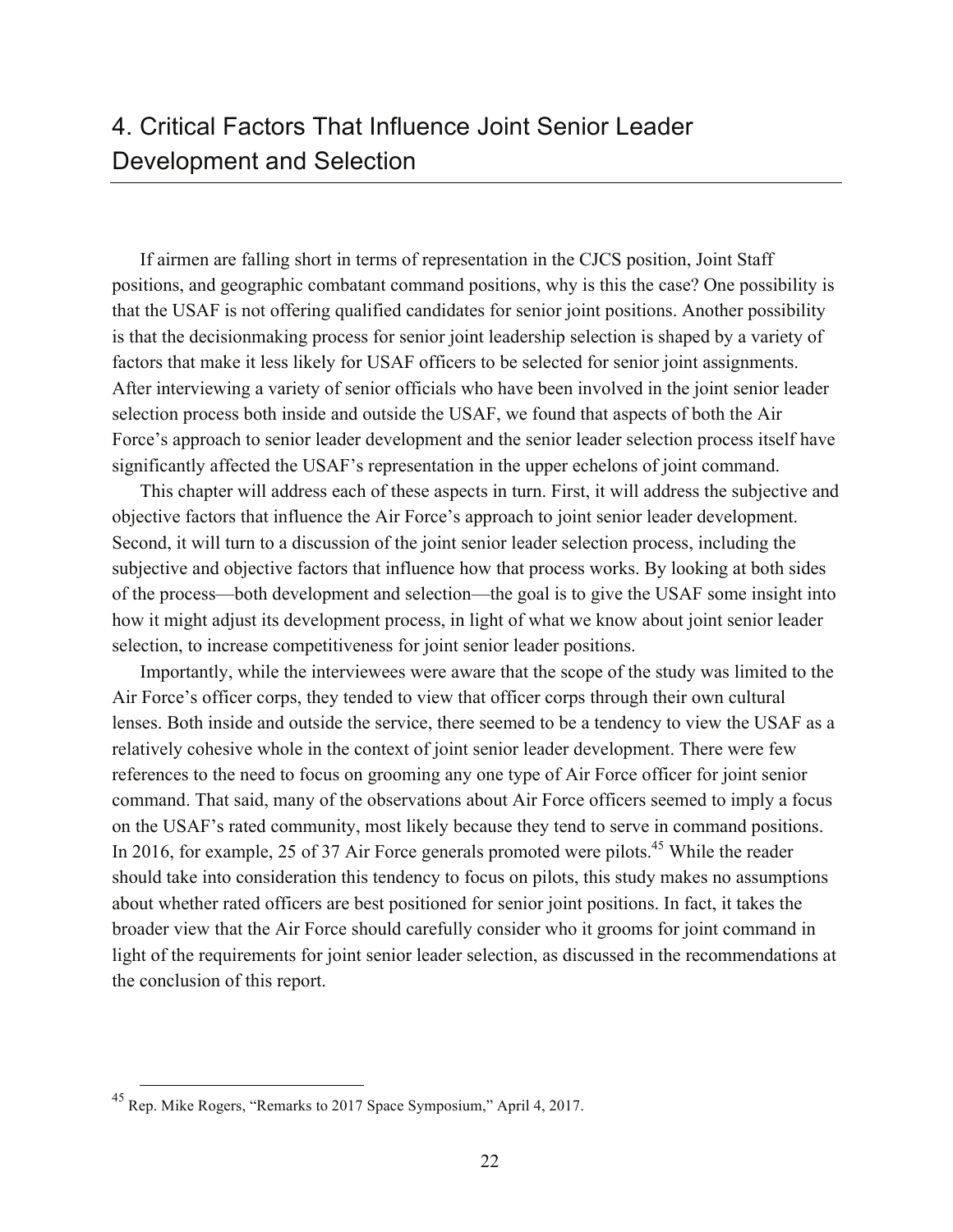## The Air Force Approach to Joint Senior Leader Development

There are both subjective and objective elements that shape the Air Force's development process for joint senior leaders. In general, the process for promoting Air Force generals is relatively opaque, managed out of the General Officer Matters Office. After an officer reaches two stars, there are no more formal promotion boards or officer performance reports. Position descriptions explicitly defining qualifications for these positions are either dated or nonexistent.<sup>46</sup> This creates a space for cultural norms within the service to pervade the general officer promotion process. This section will first describe subjective factors that influence senior joint leader development, and it will then turn to a discussion of the objective factors that drive the process.

#### *Subjective Factors That Influence Air Force Joint Senior Leader Development*

Subjective factors that may influence USAF competitiveness include (1) potential to favor candidates with overly specific service backgrounds, or "ducks picking ducks," and (2) a tendency to withhold top candidates for USAF positions and/or put forth underqualified candidates for senior joint positions.

#### *Ducks Picking Ducks*

<u>.</u>

Within the military services, including the USAF, the lack of standardized criteria for the selection of three- and four-star generals leads to the phenomenon of "ducks picking ducks."<sup>47</sup> Senior uniformed leaders might identify officers for three- or four-star slots based on their shared experience in the same military occupation. In the USAF, for example, there has historically been a tendency for pilots to be promoted at rates much higher than officers in other specialties, although that trend has become less prominent in recent years.<sup>48</sup>

One significant reason for this phenomenon is that leaders like to pick people who look like them and who share common experiences.<sup>49</sup> In other words, leaders know that they had to develop certain skills to reach their position in the service, and they tend to assume that those skills are most likely to guarantee the success of subordinates. In the USAF, this has often manifested itself in the tendency for the specialty dominating the service to protect the promotion of its own to the most senior ranks of Air Force leadership, with little emphasis on (1) the promotion of other career fields or (2) the promotion of Air Force officers within the joint

<sup>&</sup>lt;sup>47</sup> ADM Michael Mullen, "Joint Chiefs of Staff Speech to the Naval War College," Newport, R.I.: Naval War College, January 8, 2010.

<sup>48</sup> Jeffrey Smith, *Tomorrow's Air Force: Tracing the Past, Shaping the Future*, Bloomington, Ind.: Indiana University Press, 2014, Figures 11.1, 11.2, and 11.3, pp. 150–153.

<sup>49</sup> Mullen, 2010; and David Barno, Nora Bensahel, Katherine Kidder, and Kelley Sayler, "Building Better Generals," report release event held by the Center for New American Security, Washington, D.C., October 28, 2013, p. 27.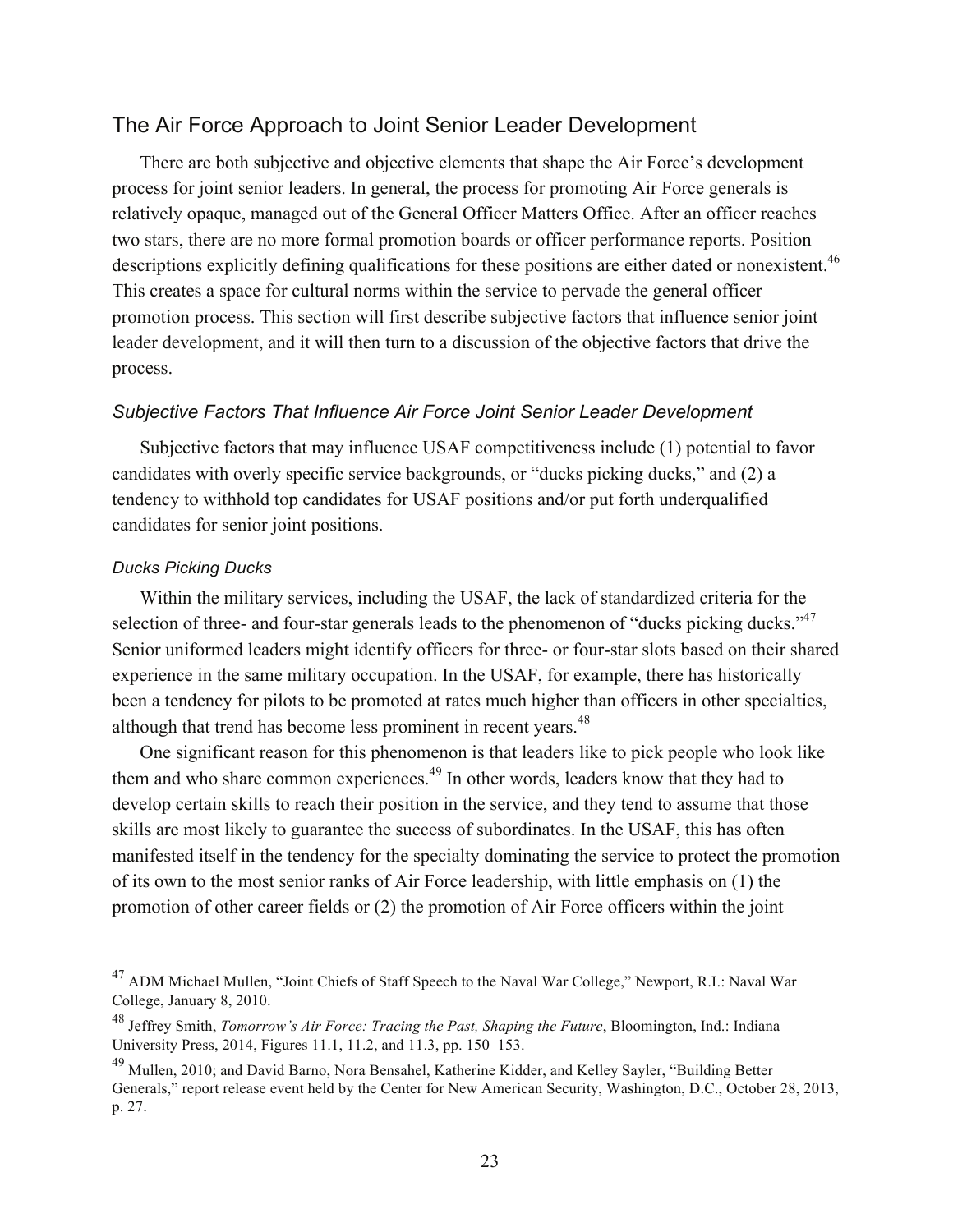community. In the Air Force's early days, it was the bomber pilot leadership who reflected this tendency. For example, Gen Curtis LeMay, in his position as USAF Vice Chief of Staff, sought to maintain the bomber generals' grip on leadership by continuing spot promotions at Strategic Air Command (SAC) after World War II. Air Force civilian leaders actually returned brigadier general promotion lists to him on the grounds that he was promoting too many bomber pilots.<sup>50</sup> General LeMay also believed in grooming bomber pilots in a parochial manner, keeping them at SAC for their whole career because he considered SAC the heart of airpower and, therefore, able to provide all the education an officer needed. $51$ 

By the time the GNA was enacted in 1986, the bomber generals' dominance had given way to the rise of the fighter generals, but the parochial tendency for leaders to groom subordinates from their own tribe on an Air Force–centric promotion path continued. Gen Merrill McPeak, the chief of staff of the U.S. Air Force (CSAF) from 1990 to 1994, openly favored fighter pilots for promotion over all others and focused their development in Air Force–centric jobs.<sup>52</sup> "The service's purpose is to generate combat capability that protects the country, and not necessarily to provide equal career opportunities for those who fly heavies [transport aircraft] or, heaven forbid, don't wear wings at all," he said in  $1991$ .<sup>53</sup> In a move that many perceived as an effort to build fighter pilots' leadership credentials for senior Air Force command, General McPeak created composite wings of fighters, bombers, and transport aircraft. Normally, fighter pilots led these wings, so opportunities for other airmen to develop leadership skills at the wing level were limited.<sup>54</sup>

The problem with the "ducks picking ducks" approach, which encourages the development of a select group of similar officers for Air Force command, is that it does not foster the development of officers with the breadth of experience necessary for joint jobs. Some argue that the USAF of today still suffers from the "ducks picking ducks" problem. The USAF, they say, may be grooming general officers with a parochial airpower mentality at the expense of the broad, interagency mindset required of senior joint officers. One retired Army general involved in senior joint leader selection said that he sees USAF culture promoting "a pilot-centric force in such a way that it is less conducive to leading large organizations." He added, "In the Air Force, it's you and your plane before it's you and your people." One active-duty general officer involved in joint senior leader selection echoed that sentiment, noting that, in his view, the USAF sees air component commander as the penultimate job, followed by USAF chief of staff. But this

 <sup>50</sup> Col Mike Worden, *Rise of the Fighter Generals: The Problem of Air Force Leadership*, Maxwell Air Force Base, Ala.: Air University Press, 1998, p. 81.

<sup>51</sup> Worden, 1998, p. 142.

<sup>&</sup>lt;sup>52</sup> Caitlin Lee, "The Culture of US Air Force Innovation: A Historical Case Study of the Predator Program," doctoral dissertation, King's College, London, 2017, pp. 126–128.

<sup>53</sup> Quoted in Wm. Bruce Danskine, "Fall of the Fighter Generals: The Future of USAF Leadership," thesis, Maxwell Air Force Base, Ala.: School of Advanced Airpower Studies, June 2001.

 $54$  Smith, 2014, pp. 109–112.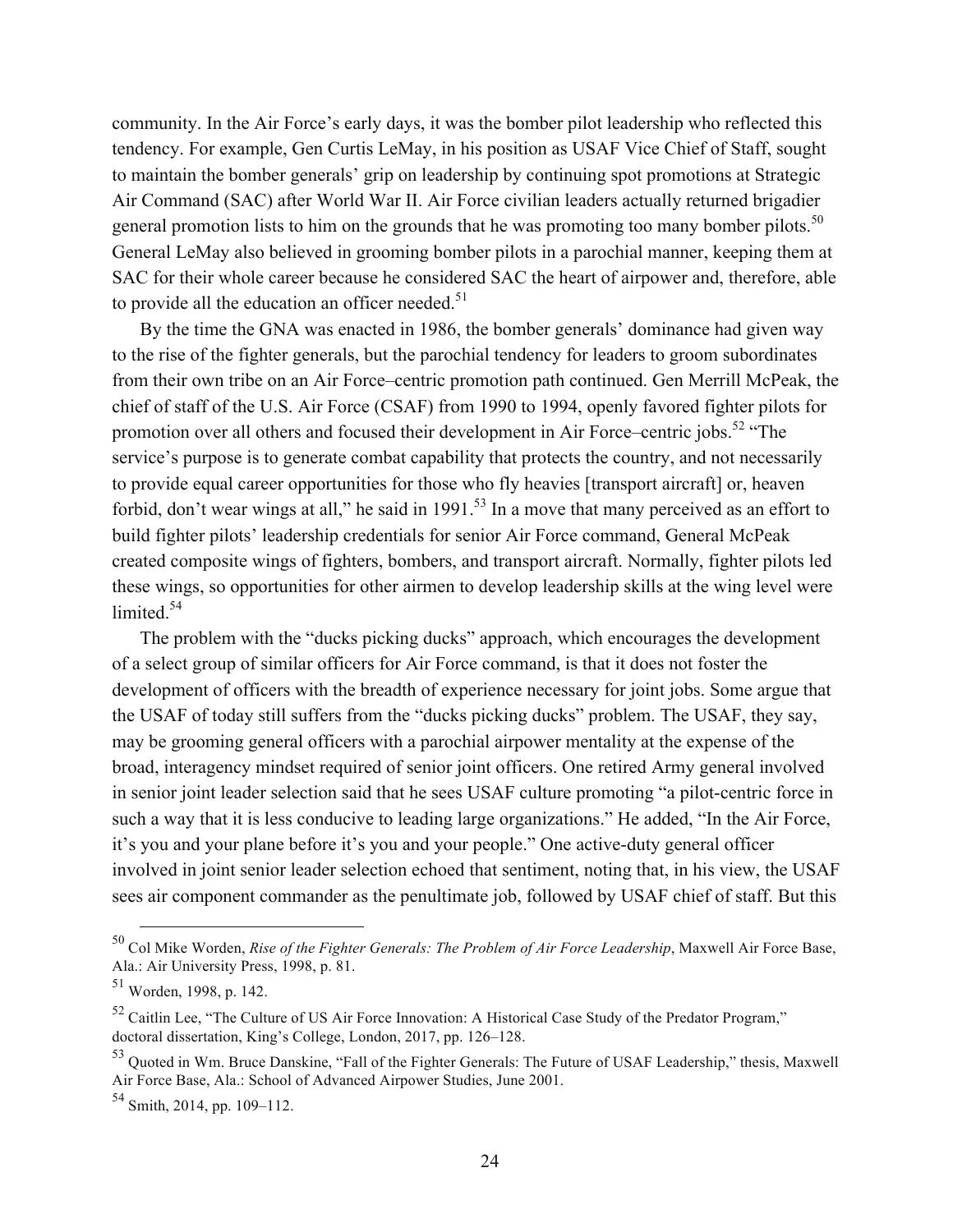narrow focus on air-centric skills to get to the top is not conducive to four-star promotion in today's world, let alone joint command, the active-duty general officer argued: "By definition, the USAF doesn't groom four-stars. We still think the penultimate job is CFACC [Combined Forces Air Component Commander, with the ultimate goal of becoming USAF chief of staff], but if you go up that path, your odds of becoming a four-star are actually slim."

The literature also suggests a USAF tendency to focus on grooming new generations of airmen with pilot-centric skills to the detriment of winning joint posts. "There's something about the [USAF] culture that identifies the Air Force with specific positions rather than joint command," former Secretary of Defense Dick Cheney said in a 2000 interview.<sup>55</sup> GEN John Shalikashvili (U.S. Army, Ret.) echoed the sentiment in an interview with the same author: "[F]ew [top notch] Air Force officers have served on [joint or regional] staffs; the 'hot shots' all went to Air Force Headquarters."<sup>56</sup> Some USAF officers themselves have echoed this view, worrying that the service prizes technical skill over strategic thinking and air staff experience above joint experience.<sup>57</sup>

#### *Withholding Top Candidates and Putting Forward Underqualified Candidates*

 "Ducks picking ducks" seems to have fueled a perception among interviewees inside and outside the service that the USAF may be withholding its most promising officers for service positions. One retired Army general involved in senior joint leader selection said he believed that, even 30 years after the enactment of GNA, services tend to hold back their best officers to fill critical service positions first and joint ones second. One active-duty general involved in senior joint leader selection said that this was indeed still a problem in the USAF, which tends to send its best officers to the Air Staff rather than joint billets.

While interviewees worried that the "ducks picking ducks" phenomenon may be leading the USAF to withhold its best officers, they also noted that it could hurt the USAF's reputation in the joint community in a second way. Several interviewees noted that "ducks picking ducks" creates a perception that USAF officers lack sufficient joint experience and are therefore less competitive for senior joint positions. In particular, USAF officers may receive career training for USAF leadership positions at the expense of the kind of experience required to excel in senior joint billets. A retired Navy admiral who was involved in senior joint leader selection confirmed that the USAF is failing to put forth competitive candidates for Joint Staff positions, although he said he could not say whether this was because the USAF was holding back its best candidates or simply because the USAF did not have good candidates to begin with. "The USAF bench seemed thin," he said. "It was not an uncommon refrain from a service chief to say 'I just

 $55$  Belote, 2000, p. 70.

<sup>56</sup> Belote, 2000, pp. 75–76.

<sup>57</sup> Stephen E. Wright, "Two Sides of the Coin: The Strategist and the Planner," in Richard Bailey and James Forsyth, eds., *Strategy: Context and Adaptation from Archidamus to Airpower*, Annapolis, Md.: Naval Institute Press, 2016, pp. 232–252.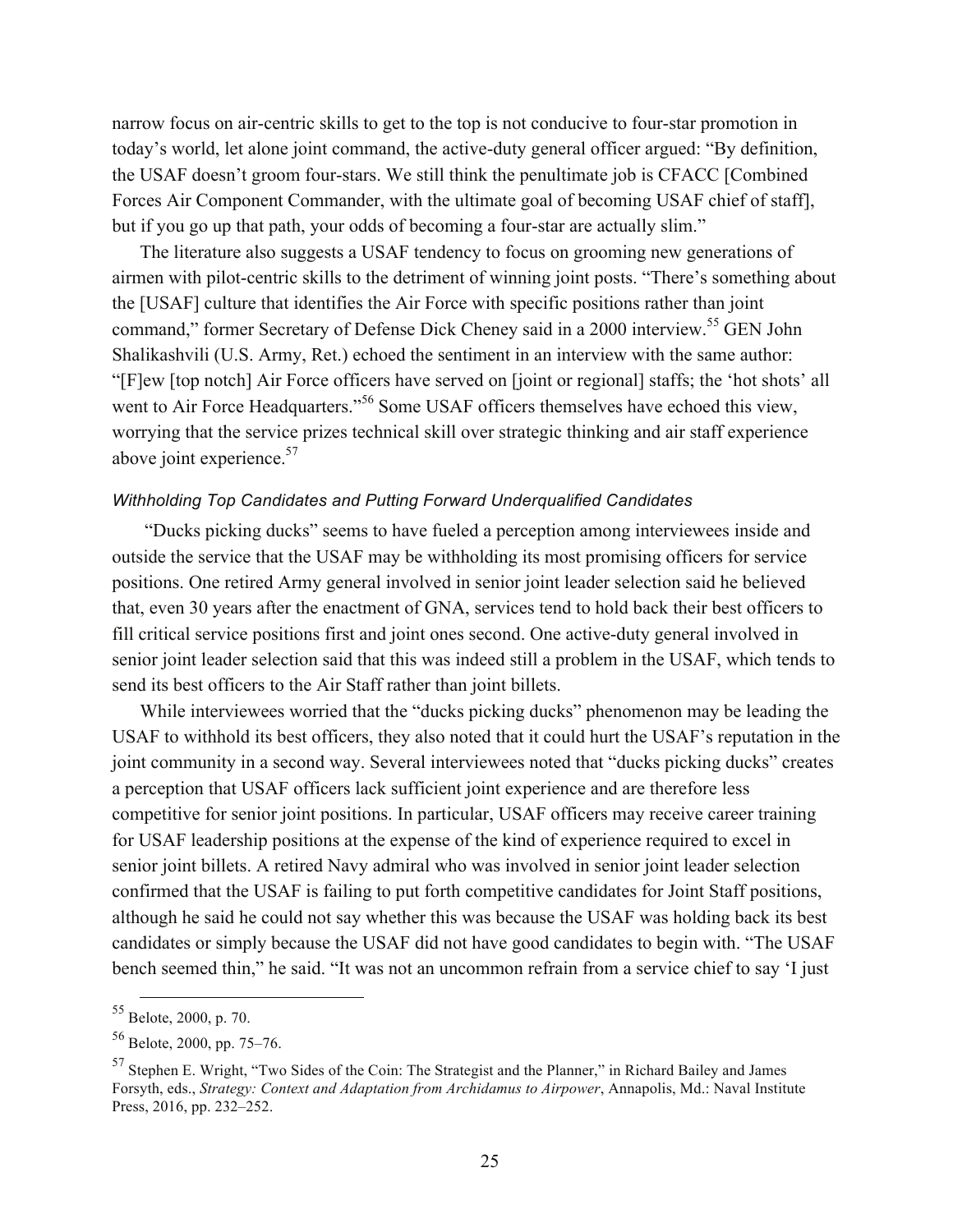don't have anybody who can play.' Well, what is going on in the Air Force that you can't compete here?"

There was a minority view, shared by two other retired Navy admirals involved in joint leader selection, that USAF candidates were generally competitive. "The Air Force has been very good about filling billets on the joint staff," said one of the admirals. "The quality was very good."

#### *Objective Factors That Influence Air Force Joint Senior Leader Development*

In addition to the subjective influences on USAF competitiveness for senior joint positions, there are also some objective ones. These factors can be adjusted through policy changes, but these changes would need to be underwritten by a cultural shift away from the service-centric approach to senior leader development discussed above toward a greater focus on the joint community. There are at least four objective factors that shape the USAF's competitiveness for senior joint positions. They include (1) the nature of joint experience, (2) the extent of joint experience, (3) the extent of strategic-level education, and (4) organizational capacity.

#### *Nature of Joint Experience*

The nature of joint experience, in terms of the types of exposure that airmen gain, is widely viewed as a key consideration in the selection of joint senior leaders. Officers need to make sure that they are getting exposed to the "right" kinds of joint experience. On one hand, Joint Staff jobs are important, not only to gain exposure to selection officials but also to ensure that the officer gains staff experience and understands Washington politics. On the other hand, deployed experience that significantly exposes airmen to other branches of service could also increase airmen's competitiveness. Interviewees cited the examples of General Breedlove, who served as an air liaison officer, working closely with the Army, early in his career, and Lt Gen Steven Shepro, who gained significant experience working closely with ground forces as a commander in both Iraq and Afghanistan. Interviewees cautioned, however, that while high-quality joint experiences downrange are valuable for gaining exposure, "box-checking" tours that doublecount as a deployment and a joint tour are not particularly useful. "The USAF's stock is falling" in the joint world because too many airmen are trying to get a "two-fer" in this way, according to one active-duty general involved in senior joint leader selection.

#### *Extent of Joint Experience*

The extent of an officer's joint experience also plays a major role in determining how far he or she will climb up the joint community ladder. As mentioned above, certain Joint Staff positions (DJS, DJ3, DJ5, and DJ8), as well JTF commander positions, are seen as important grooming assignments. But winning those positions requires significant joint experience, which needs to be developed through exposure to even more junior joint positions earlier in an airman's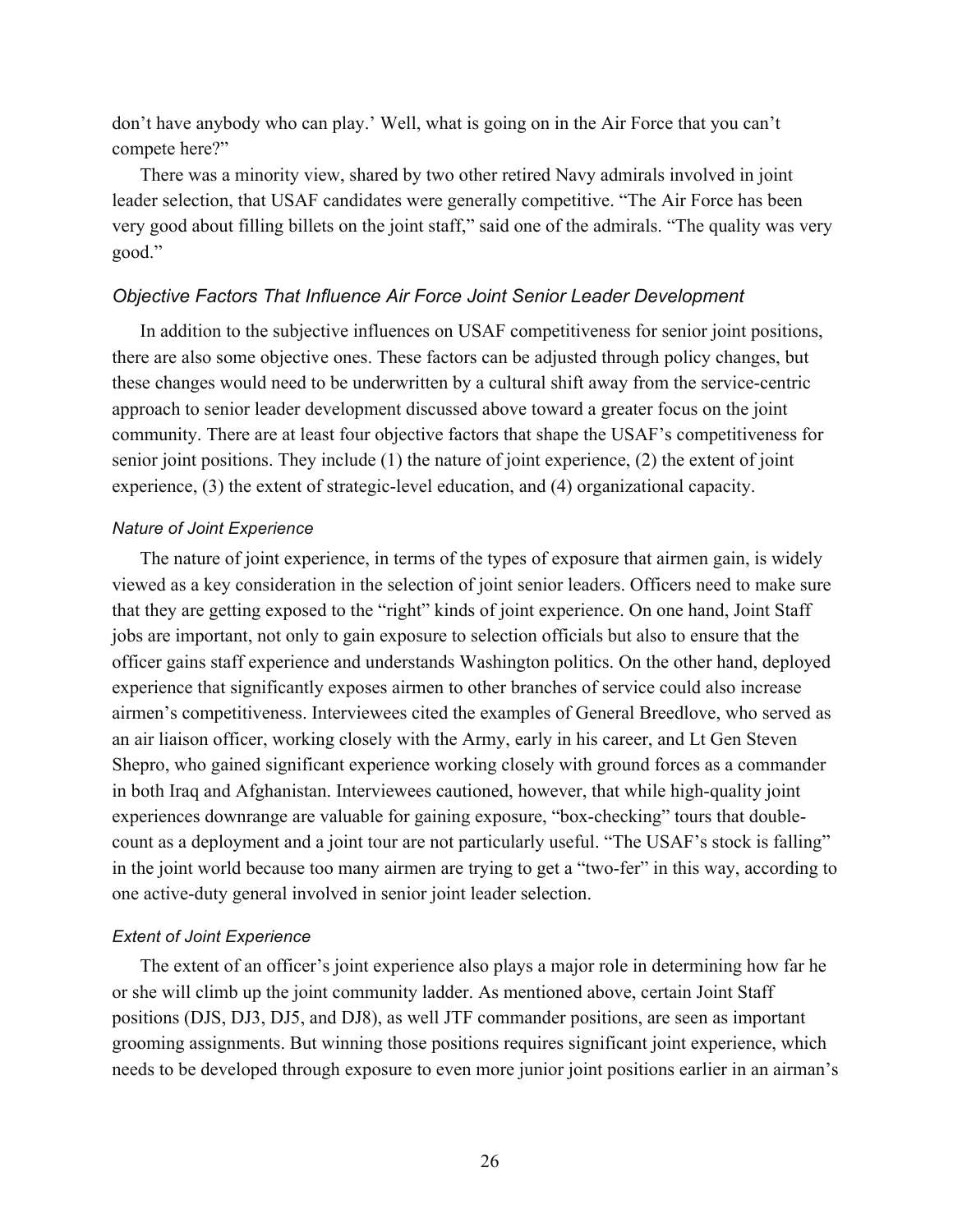career.<sup>58</sup> One retired USAF general who served in a senior joint position argued that airmen should start gaining "meaningful joint experience" at the O-6 level in J3 and J5 positions at the combatant commands or the Joint Staff. Another active-duty USAF general involved in senior joint leader selection suggested that joint experience should begin even earlier, noting that an airman who served on the joint staff as a major or a lieutenant colonel has an "astronomically" better chance of getting a key joint position when returning as a one-star.

USAF officers may not be spending enough time in junior joint assignments. In a 2009 study, a RAND researcher found that, in 2007, only four out of 16 brigadier general selectees had served on the Joint Staff, and only one had completed an assignment in OSD.<sup>59</sup> More research would need to be done to confirm whether this is still the case.

#### *Extent of Strategic-Level Education*

Most interviewees felt that USAF officers were able to take a holistic view of strategy in joint positions, stepping outside of the airpower perspective. But one retired Army general involved in senior joint leader selection said that he often had to lecture his air component commanders about the need to focus on the task at hand—conducting close air support operations in support of ground forces—rather than casting operations in terms of strategic bombing doctrine, a central tenet of airpower theory.

In any event, some interviewees felt that all of the services could do a better job helping officers learn to think strategically. Another retired Army general involved in joint senior leader selection noted that officers spend their early careers in a tactical mindset and then are expected to immediately take a strategic view once they become generals. He felt that all the services could do more to help with this transition. Joint academic education is crucial to help officers broaden their views so they can "think and act like Washington professionals," said one activeduty general involved in joint senior leader selection. Combatant commanders, in particular, need to take a strategic view so that they can effectively deal with interagency players in Washington, including the State Department and the intelligence communities, added another retired Army general involved in joint senior leader selection.

#### *Organizational Capacity*

Several interviewees noted that the USAF is not well structured to stand up JTFs, but they had mixed views about whether the USAF could or should make changes. The main obstacles, according to interviewees, seem to be the tendency for geographic combatant commanders, particularly Army generals, to pick commanders from their home service because of (1) service bias and (2) the Army's JTF-friendly organizational design at the corps and division levels.

 <sup>58</sup> Goldfein, October 2016b.

<sup>59</sup> Robbert, 2009, slide 8.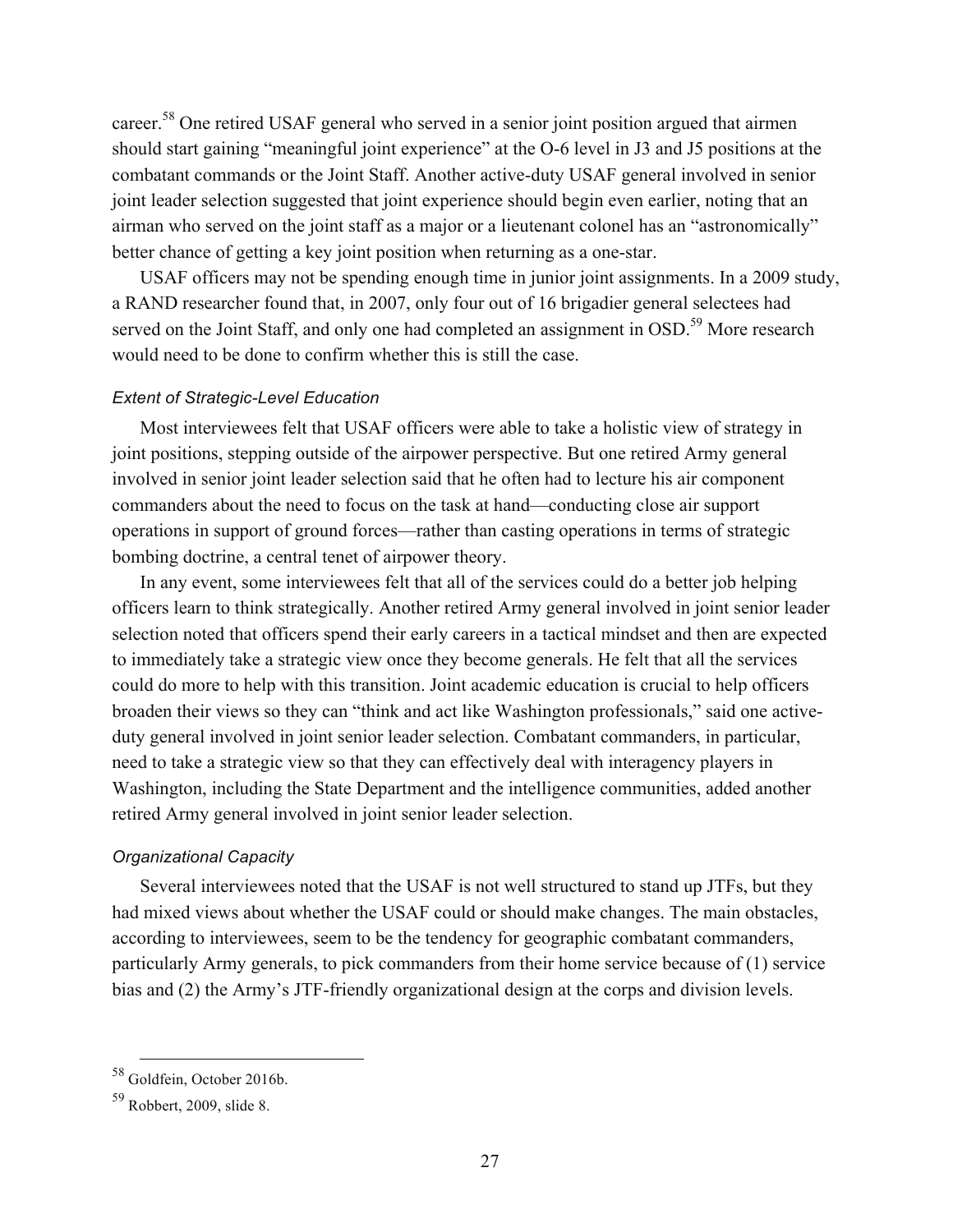The USAF is considering several options to optimize the 9th Air Force for JTF operations. One of those options is to create a JTF- ready organization similar to the Army's. But one activeduty general warned that this construct has the potential to waste combat power, since the units within the 9th Air Force would be mostly training to deploy as a JTF, rather than focusing on the in-garrison mission. Other options would involve streamlining the 9th Air Force and other numbered air forces (NAFs) for JTFs to lesser degrees. But these approaches might not fully address the combatant commanders' concerns about the organizational capabilities of the USAF's JTF-capable units.

Ultimately, whether it makes sense to reorganize the USAF to better support JTFs may depend on the USAF's goals. If the USAF wants to be ready to support a broader variety of JTF's, including ground-centric ones, such reorganization may be a necessary precondition, given the tendency of geographic combatant commanders to turn to organizations that are tailormade to support ground-centric JTFs. That said, if the USAF did reorganize to support a broader variety of JTFs, there would certainly be no guarantees that combatant commanders would be more likely to pick the USAF to stand up a JTF, especially in light of their past reluctance to do so.

 If, in contrast, the USAF is most interested in leading air-centric JTFs, it may still decide that change is required to develop organizations with organic JTF capabilities to appeal to geographic combatant commanders. Then again, the service may ultimately conclude that it is not worth the time and effort to reorganize. It may be the case that the USAF views air operations centers as adequate to run air-centric JTFs, particularly since they have expanded their domain focus to become Multi-Domain Operations Centers (MDOCs).

## The Joint Senior Leader Selection Process

Having discussed the factors that drive Air Force joint senior leader development, we will now turn to an examination of the various subjective and objective factors that may influence the joint senior leader selection process. This process typically involves the CJCS, VCJCS, and the services, which agree on candidates who are then recommended to the Secretary of Defense. The Secretary of Defense normally accepts the recommendations and forwards them to the President, who nominates the candidate to a given post, pending Senate approval. That said, the Secretary of Defense can, and does, send back recommendations to ask for new candidates if he does not like the pool. Notably, Secretary of Defense Donald Rumsfeld played a far more activist role in selecting candidates for senior joint posts during his tenure from 2001 to 2006. But interviewees told us that, generally, the process has rested largely in the hands of the CJCS, VCJCS, and the service chiefs.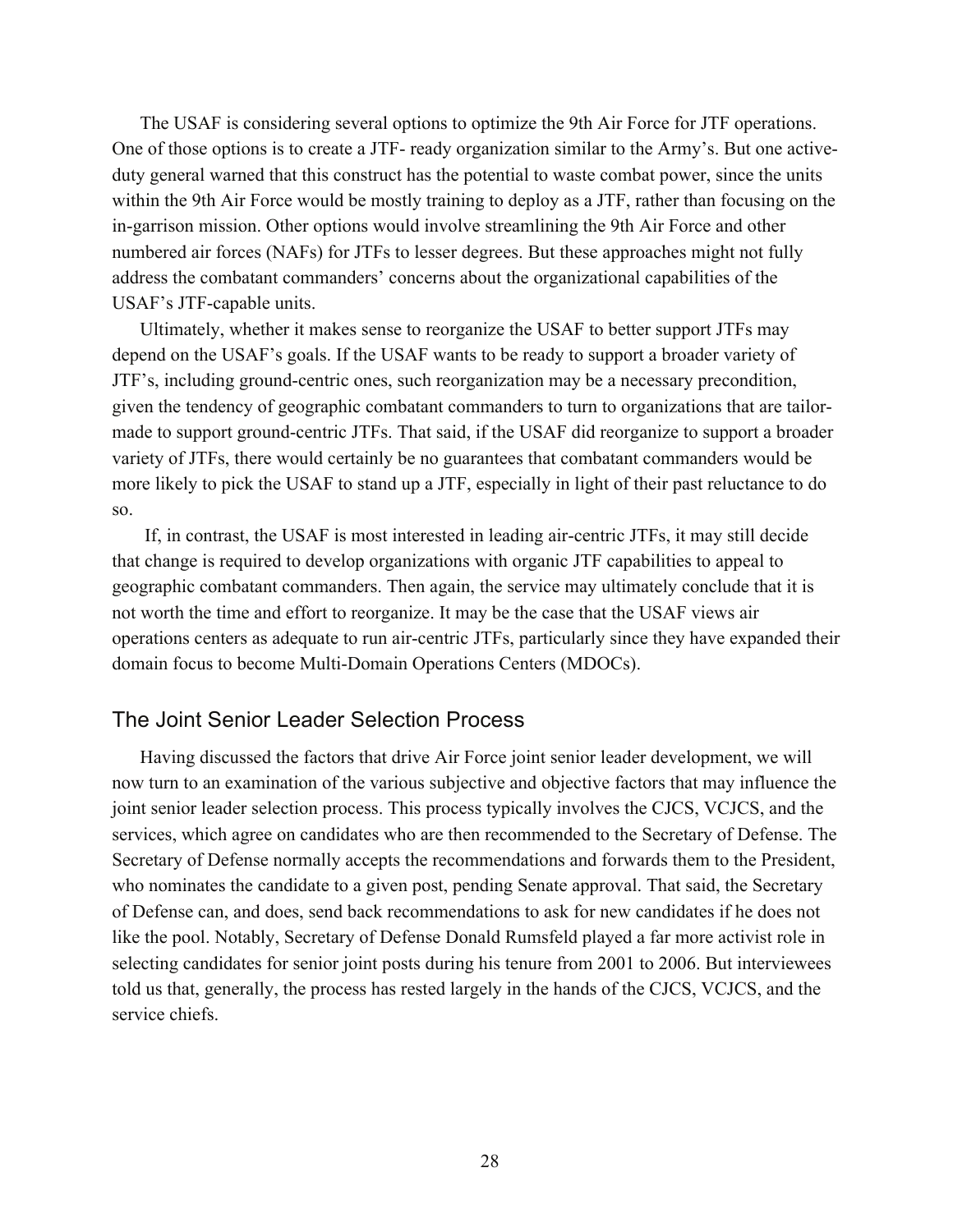#### *Subjective Factors That Influence the Joint Senior Leader Selection Process*

The joint senior leader selection process has changed over time, but the one constant has been that it has been largely subjective. As mentioned above, position descriptions for joint senior leader positions are often outdated and vague. DoD does not conduct performance reviews for general officers beyond the rank of two stars. But even if there were a set of enduring, consistent, objective selection criteria for joint senior leaders, selectors would still bring their own perceptions and biases into the selection process.<sup>60</sup> In fact, they would be negligent if they did *not* do so. The current business literature suggests that while objective measurements of competency are important for successfully choosing high performers, subjective views of candidates—attained through in-depth interviews and reference checks—also must be considered to gauge notoriously intangible qualities, such as leadership potential, in future positions.<sup>61</sup> While this subjectivity has an upside in the sense that it takes into account intangible qualities at both the individual candidate level and the service level, it also allows for the selection officials' own biases to potentially influence decisions about senior joint leader selection. Our research found that there are at least four subjective factors that weigh heavily on the senior joint leader selection process: (1) subjective leadership competency criteria, (2) service biases, (3) perceptions of military domain knowledge, and (4) interpersonal relations.

#### *Subjective Leadership Competency Criteria*

One major subjective factor that drives the joint senior leader selection process relates to competency criteria. Because position descriptions for joint positions are often vague and outdated, there has never been any objective baseline for senior civilian and JCS leadership to use to select leaders for senior joint positions. Many desired competencies seem to be drawn from broad and vague ideas about what makes a good military commander. Critical skills cited in the literature on military command include strategic thinking, political savvy, and interpersonal skills.<sup>62</sup> A U.S. Army survey asking general officers to select general officer leadership qualities at the division level unearthed a bevy of qualitative attributes that might come under consideration, from "influences others without relying on rank or position" to "demonstrates

 $60$  The bias is not necessarily part of a deliberate or conscious effort. See, for example, Stefanie K. Johnson, David R. Hekman, and Elsa T. Chan, "If There's Only One Woman in Your Candidate Pool, There Is Statistically No Chance She'll Get Hired," *Harvard Business Review*, April 26, 2016*.* 

<sup>61</sup> On the difficulty of measuring potential, see Malcolm Gladwell, "Most Likely to Succeed," *New Yorker*, December 15, 2008. On the need for subjective selection criteria in addition to objective ones, see Claudio Fernández-Aráoz, Boris Groysberg, and Nitin Nohria, "How to Hang on to Your High Potentials," *Harvard Business Review*, October 2011; and Claudio Fernández-Aráoz, "21st Century Talent Spotting," *Harvard Business Review*, June 2014.

 $62$  Belote, 2000, pp. 7–12, 62–63.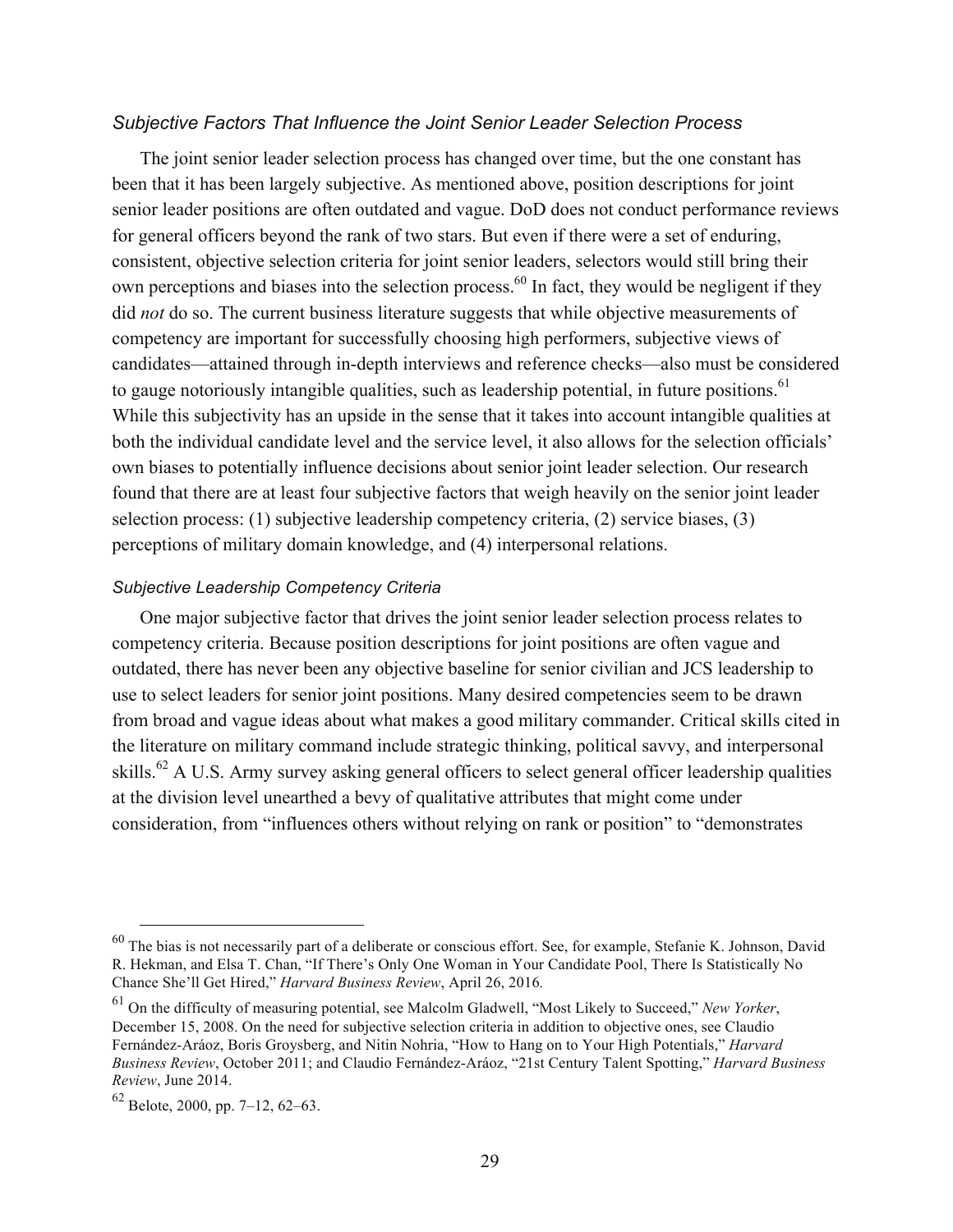intellectual curiosity/life long learner."63 Pentagon leaders involved in the selection of senior joint leaders have occasionally tried to formalize these criteria. Secretary Rumsfeld briefly attempted to codify selection criteria, and Gen Peter Pace provided a general description of the need for joint officers to be "strategically minded" and to possess "critical thinking skills" in his 2005 CJCS Vision for Joint Officer Development.<sup>64</sup> But these efforts have not provided a clearcut and consistent rubric for candidate selection and nomination. In the end, selection officials rely on their judgment, "looking for someone who fits the right mold," said one retired U.S. Army general involved in senior joint leader selection. "A lot has to do with personality—how they fit in to the team—that has an impact."

#### *Service Biases*

Biases both for and against various services at the OSD level may also play a role in joint senior leader selection. In 2008, for example, the now-defunct U.S. Joint Forces Command issued a report on joint operations best practices. "We find that the services . . . have unique skill sets in terms of being more suited for 'filling' the different staff principle positions," the report said. "For example, the USA [U.S. Army] and the USMC [U.S. Marine Corps] cultures and assignments seem to produce effective CoS (chiefs of staff) and J3s, and USAF and USN [U.S. Navy] have unique J2 (intelligence), J5 and J6 attributes (command, control, communications and computers/cyber).<sup>"65</sup> No empirical research was offered to support these statements.

Service biases might also come into play if a senior leader from one service is in charge of selecting a leader for another senior joint position. This scenario is most relevant to the selection of JTF commanders. In theory, the combatant commander will stand up a JTF from a service responsible for the preponderance of forces in a given region,<sup>66</sup> but in practice, the decision is colored by a variety of factors, including organizational fit and service skill sets, but also, potentially, service bias.<sup>67</sup> Geographic combatant commanders may, for example, tend to select JTF commanders from their home service, as has been the case with CJTF-OIR, USCENTCOM's JTF charged with defeating the Islamic State. The commander of USCENTCOM has been a U.S. Army general since 2013 (GEN Lloyd Austin, followed by GEN Joseph Votel), and the last three commanders of CJTF-OIR, established in 2014, have also been

 <sup>63</sup> Survey copy courtesy of study lead R. Craig Bullis, U.S. Army War College lead researcher. Results were not available as of this study's completion (R. Craig Bullis, *Survey of Leadership Competencies*, U.S. Army War College, forthcoming).

<sup>64</sup> Joint Chiefs of Staff, *CJCS Vision for Joint Development*, November 2005*.*

<sup>65</sup> Gen Gary Luck (Ret.), Col Mike Findlay, and the JWFC Joint Training Division, *Joint Operations: Insights and Best Practices*, 2nd ed., July 2008, p. 25.

<sup>66</sup> Spirtas, Young, and Zimmerman, 2009, p. 3.

 $67$  Spirtas, Young, and Zimmerman, 2009, pp. 16–17.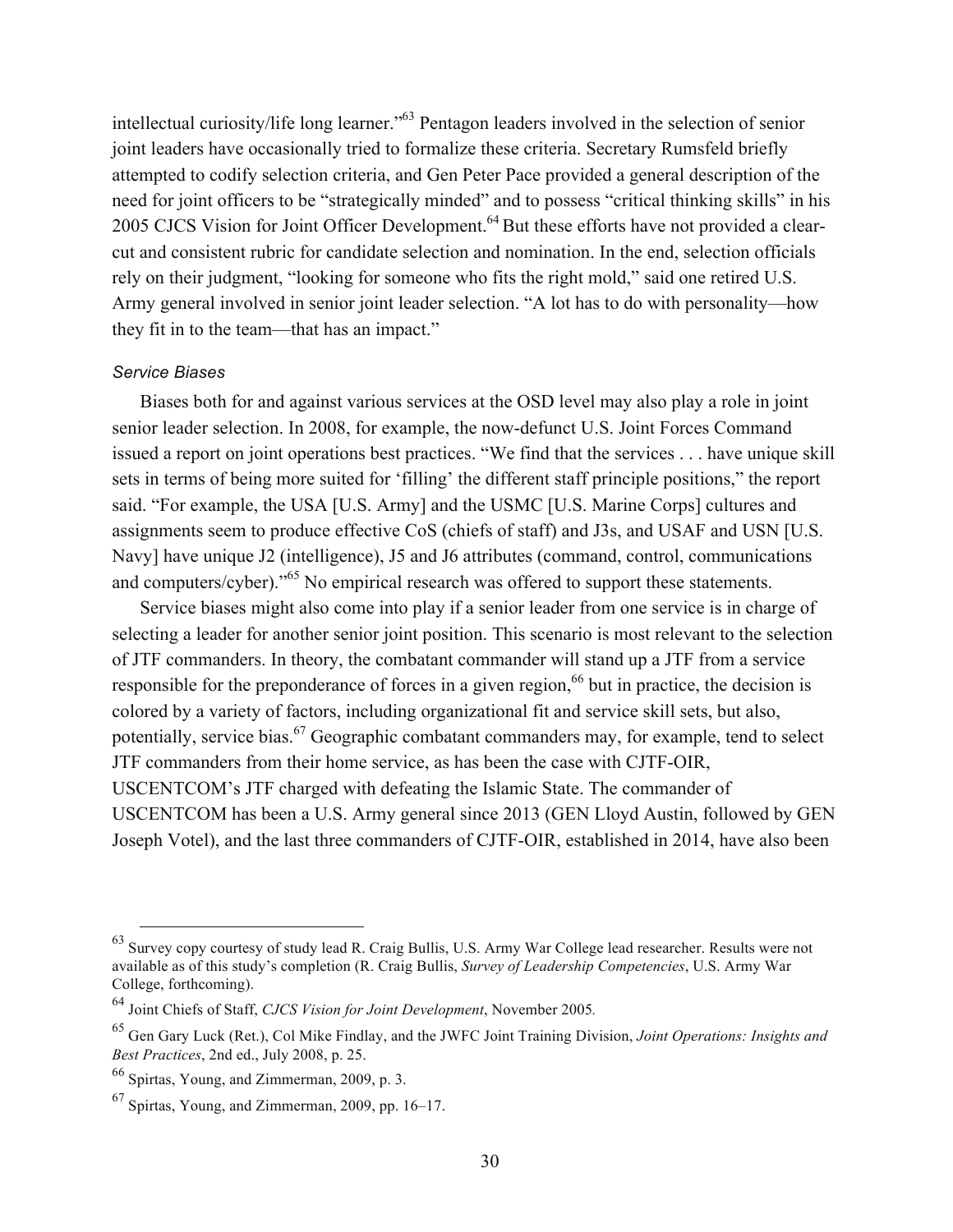Army generals (LTG Stephen J. Townsend is the current commander; he was preceded by LTG Sean MacFarland and LTG James Terry).<sup>68</sup>

In theory, a combatant commander could select a JTF commander from another service. But one retired Army general involved in joint senior leader selection said that an airman competing for a JTF commander position might face skepticism from both the combatant commander and Army personnel on his JTF staff. This would be partly because of a genuine concern that the USAF tilts toward training airmen rather than "joint" officers equipped to command joint operations (discussed more later), but also, he admitted, because of a service bias within the Army against having airmen command soldiers. "It would be a tough sell and there would be a lot of reticence to do that culturally," he said. "But in the long term, that is where we have to get. You will get pushback in the Army, but the people you want in those positions are the best athletes."

#### *Perceptions of Military Domain Knowledge*

Another subjective factor that affects decisionmaking for senior joint billets relates to perceptions of military domain knowledge. There are at least two ways in which perceptions of military domain knowledge influence commander selection for these organizations. First, selection officials consider candidates' knowledge of a given geographic domain, such as Europe or Africa. Second, selection officials consider whether the candidate has an ability to work across warfighting domains. Interviewees said that, generally, knowledge of the geographic domain is more important than cross-domain knowledge.

Interviewees all agreed that it was critical to have geographic domain knowledge, which could be built up through a series of assignments in a given theater. "Most important is geopolitical domain knowledge," said one retired Army general involved in joint senior leader selection. "The ability to get up to the strategic level, which is what we are focusing on . . . that is the most important thing."

 But, as mentioned earlier, several interviewees also cautioned that politics also plays a major role in determining who wins top positions at geographic commands. For example, the Navy has historically held the commander position at USPACOM by citing its long history of operations in the Pacific and its view that naval forces are most critical to warfighting in the region. When necessary, the Navy draws on outside support to bolster its case. Senator John McCain, himself a naval aviator and his father a former USPACOM commander, has been a strong advocate of the Navy's continued dominance in the Pacific AOR.<sup>69</sup> Deceased Hawaii Senator Daniel Inouve also was predisposed to favor a naval officer for the position.<sup>70</sup> As a result, even if a service grooms a

 <sup>68</sup> U.S. Department of Defense, "Townsend Takes Command of Operation Inherent Resolve," August 21, 2016; LTG James L. Terry, "US Army Central: Operating in a Complex World," U.S. Army, October 1, 2015. <sup>69</sup> Grant, 2008, p. 48.

<sup>70</sup> Gregg K. Kakesako, "General Pulls Plug on Camp Smith Job," *Honolulu Star Bulletin*, October 7, 2004.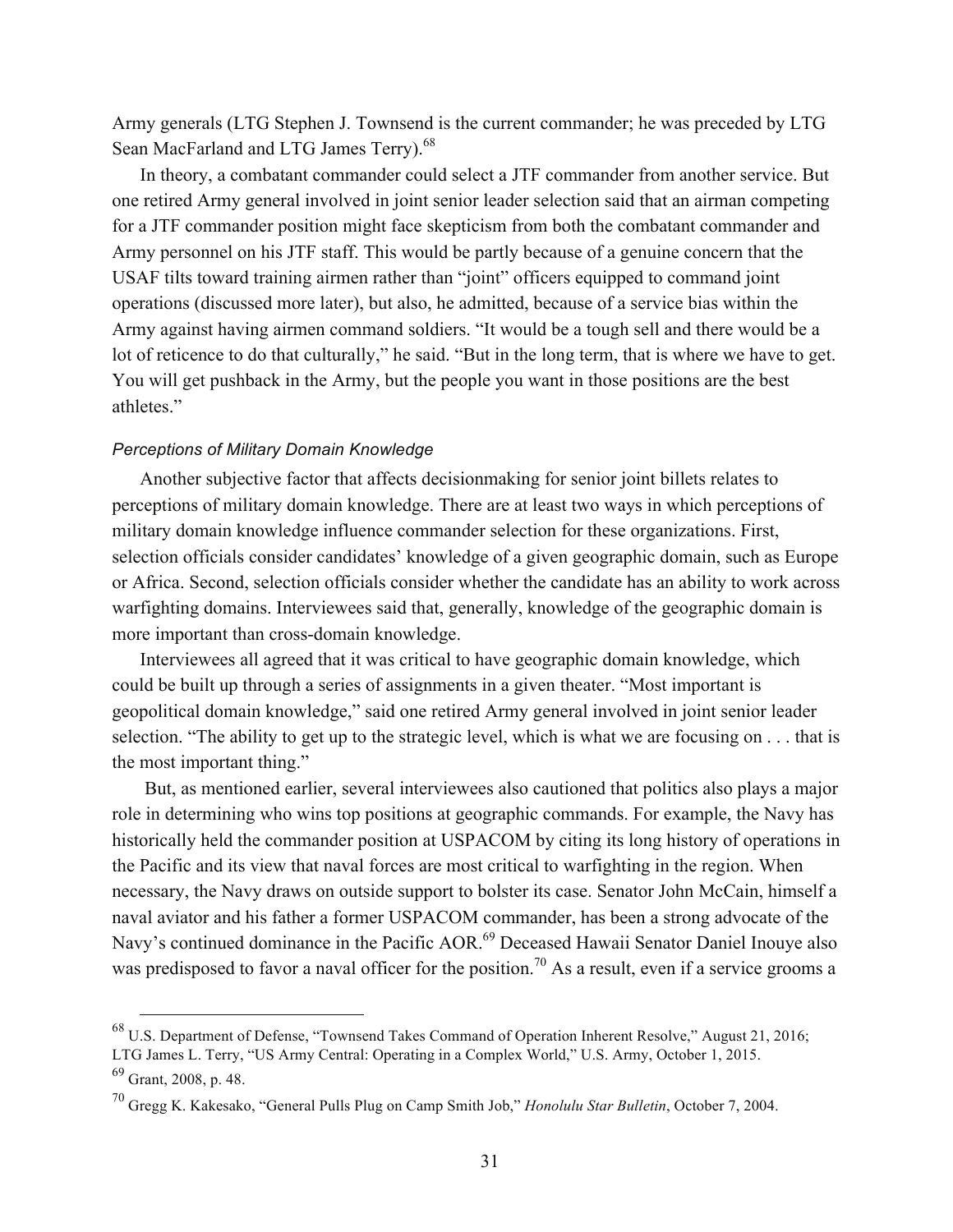general officer with significant geographic domain expertise, biases such as that in favor of the Navy in the Pacific may prove to be the overriding consideration.

Selection officials also viewed cross-domain knowledge as an important trait of candidates for senior joint billets. One retired Army general involved in joint senior leader selection said that he worried that USAF officers were not adequately trained in joint warfighting and generally lacked experience on the battlefield. He questioned whether there are many "warfighters" in the USAF, other than perhaps former USAF Chief of Staff Michael Moseley and the current chief, Gen David Goldfein, who was shot down over Serbia. He seemed to equate the term *warfighter* with the possession of empathy for ground forces and the establishment of trust that can only be gained by forming relationships with ground forces in battle. "It's hard to find those kinds of guys in the Air Force," he said. "I would feel better if I knew who the warfighters are." A former Secretary of Defense involved in joint leader selection added that USAF officers' perceived lack of connection with ground forces—due, in part, to the nature of the air medium—could make it difficult for airmen to think through the operational risks of using ground forces.

#### *Interpersonal Relations*

 Several interviewees emphasized that building trust with other services and outside actors over the course of one's career, mainly through joint assignments, is critical for promotion to the highest levels of joint command. These positions need to be highly visible to the most-senior civilian leaders. One active-duty general officer involved in joint senior leader selection noted that it is particularly important to get airmen into joint billets that "matter"—the DJ3 or the DJ5. "If you are an operator sitting in a DJ1 or DJ2 job, that is not helpful," he said. One example of effectively creating opportunities to develop relationships with senior people is the career of now-retired USAF Gen Philip Breedlove, who, in his positions as Vice Director for Strategic Plans and Policy (J5) on the Joint Staff from 2006 to 2008 and as USAF Vice Chief of Staff from January 2011 to July 2012, was able to develop a rapport with senior civilian and military leadership. Recognizing that these relationships put him a good position to earn a joint billet, Secretary of Defense Leon Panetta nominated General Breedlove as commander of U.S. Air Forces Europe, knowing that this assignment would make him a strong contender to become Supreme Allied Commander Europe/USEUCOM commander.<sup>71</sup> He later was selected and served in this position from May 2013 to July 2016.

#### *Objective Factors That Influence Senior Joint Leader Selection*

While subjectivity inevitably dominates the selection process, over the years, selection officials have engaged in four different practices that have inserted objectivity into the selection of joint senior leaders and JTFs. These include (1) considerations of diversity, (2) considerations

 $^{71}$  However, General Breedlove's nomination occurred only after the first nominee, Gen. John Allen (USMC), declined to go through the nomination process and chose to retire (Jennifer H. Svan, "Gen. Breedlove nominated to head US European Command," *Stars and Stripes*, March 28, 2013).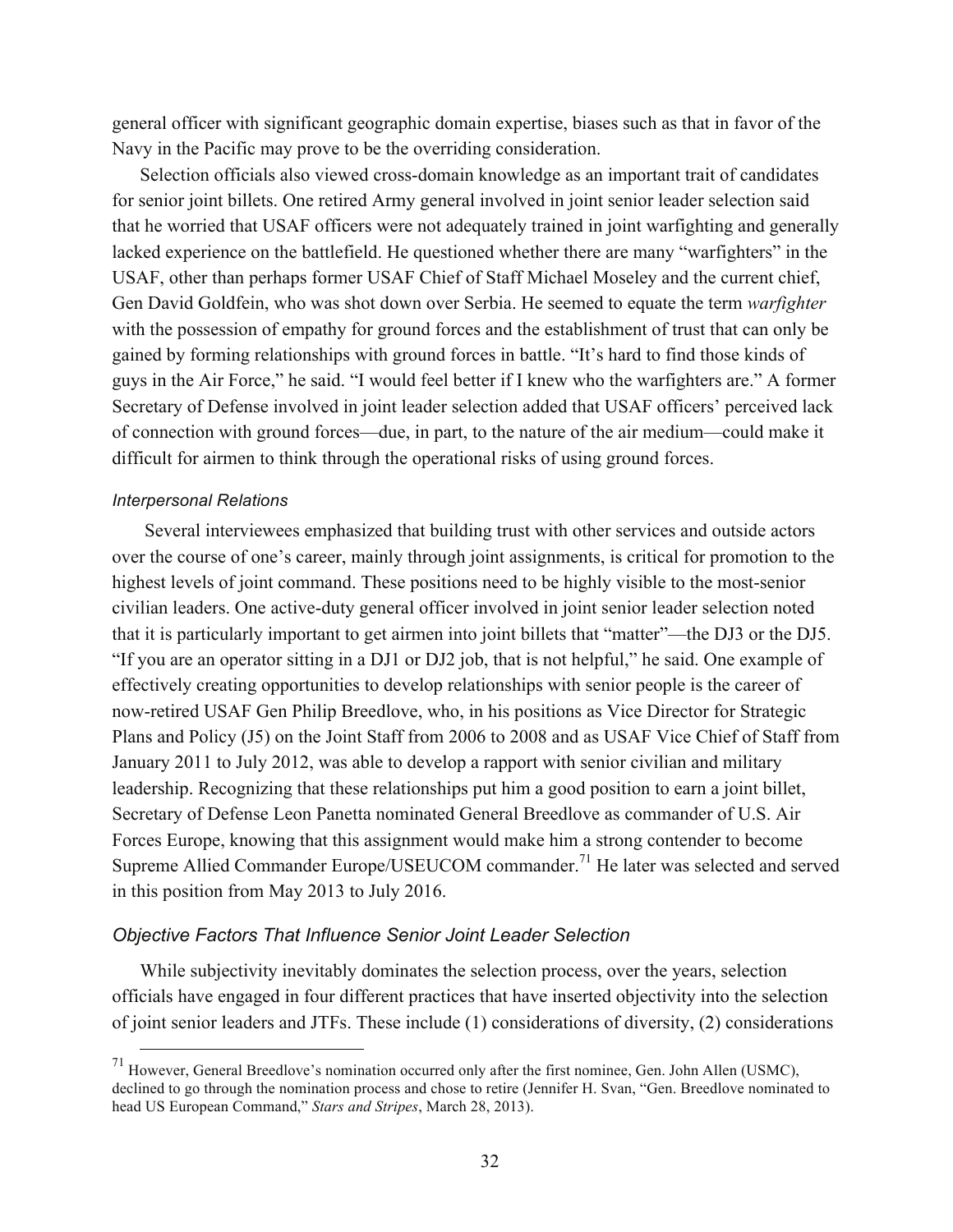of "fair share" representation among the services, (3) senior defense civilian activism, and (4) an evaluation of a service's organizational fit. While these are all important considerations in the selection process, the consensus of interviewees was that the first two, diversity and "fair share" representation among the services, are secondary concerns. Similarly, senior defense civilian activism, in which the Secretary of Defense steps in to provide an outsider perspective, is not typically a primary driver in the selection process. Notably, organizational capabilities—the extent to which a service is appropriately organized to fulfill a given mission—could be a decisive factor in standing up a JTF.

#### *Diversity*

Selection officials have taken into consideration certain objective, highly tangible factors, such as race or gender, as they develop a list of potential candidates for a position. This has been an important priority inside the Pentagon since the Vietnam War, when the small number of minority officers contributed to a perception of systemic racial discrimination, harming morale and heightening tension.<sup>72</sup> Between 1967 and 1991, the Pentagon almost quadrupled the number of minority officers, and the proportion of female officers grew ninefold.<sup>73</sup> From 1986 to 2006, minority officer representation above the rank of O-7 increased 9 percent.<sup>74</sup> That said, the total number of minority officers above the rank of O-7 remains small, with African Americans and Hispanic Americans representing only 5 percent of general officers above the rank of O-7 in 2006.75 Interviewees involved in joint senior leader selection said that while diversity is not generally a deciding factor in selection, it does help to shape the candidate pool.

#### *"Fair Share" Representation Among the Services*

Selection officials have taken into account the concept of each service having a "fair share" of senior joint positions. Similar to diversity, equal representation among the services was not a primary consideration, but several interviewees who have been involved in the senior joint leader selection process said that service representation is a consideration. "We always tried to get a balance among the COCOMs [combatant commands] and the joint staff," said one retired Navy admiral involved in senior joint leader selection. "In my mind, I had a list of which services had which jobs, but it was just a filter." Similar to diversity, "fair share" representation was not a primary consideration, but it could be a tiebreaker.

 <sup>72</sup> Nelson Lim, Jefferson P. Marquis, Kimberly Curry Hall, David Schulker, and Xiaohui Zhuo, *Officer Classification and the Future of Diversity Among Senior Military Leaders: A Case Study of the Army ROTC*, Santa Monica, Calif.: RAND Corporation, TR-731-OSD, 2009.

<sup>&</sup>lt;sup>73</sup> Susan D. Hosek, Peter Tiemeyer, M. Rebecca Kilburn, Debra A. Strong, Selika Ducksworth, and Reginald Ray, *Minority and Gender Differences in Officer Career Progression*, Santa Monica, Calif.: RAND Corporation, MR-1184-OSD, 2001, p. xiii.

<sup>74</sup> Lim et al., 2009, p. 1.

 $^{75}$  Lim et al., 2009, p. 2.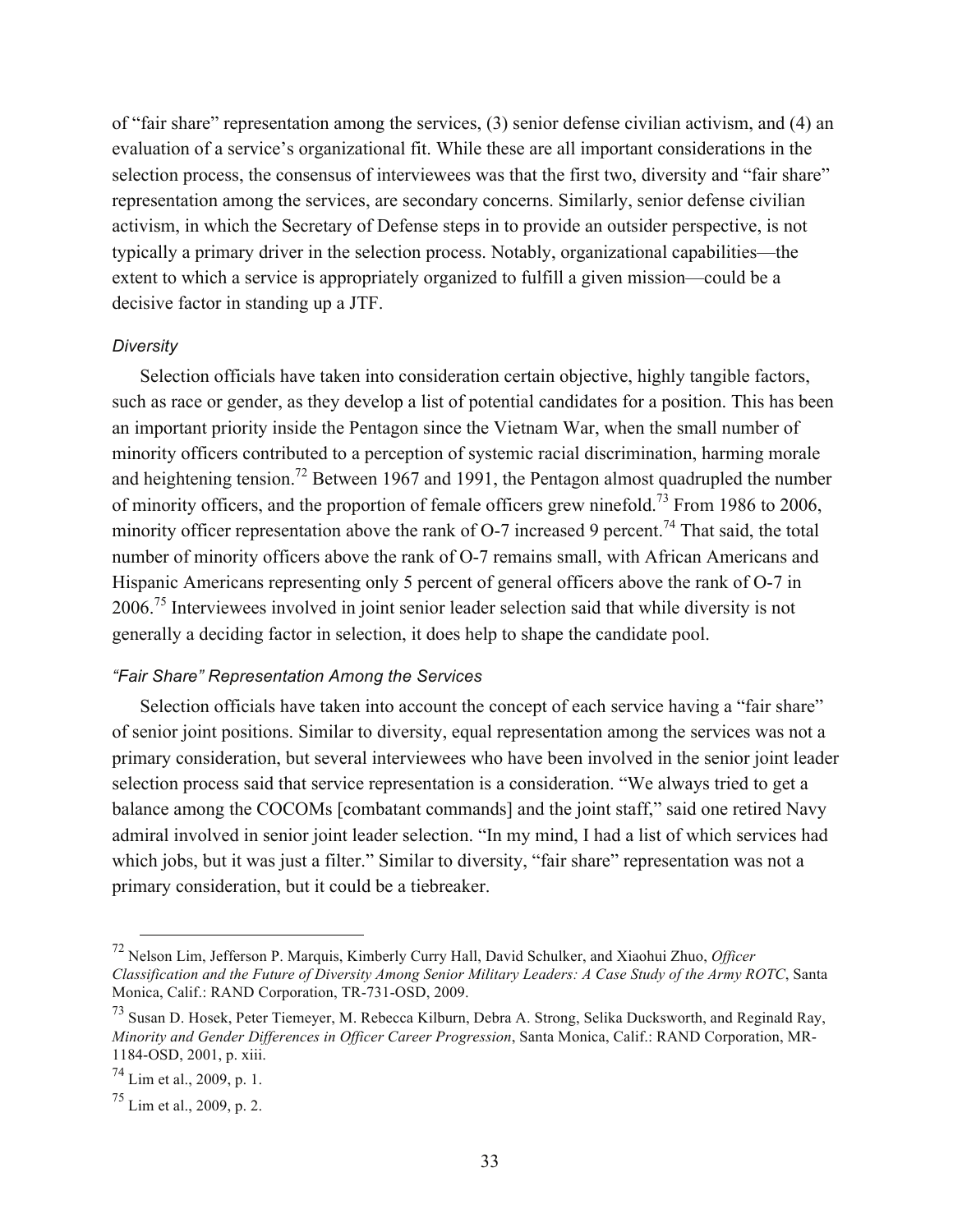#### *Senior Defense Civilian Activism*

 Senior defense civilians have periodically intervened in the substantive decisions surrounding joint leader selection, injecting a fresh perspective into the process that potentially mitigates other selection biases. Historically, the Secretary of Defense has reserved the right to send back recommendations for senior joint positions if he did not like the candidates. During a unique period in the history of senior joint leader selection, Secretary of Defense Donald Rumsfeld took an even more activist approach. He was concerned that the services were nominating candidates for senior joint positions based on cronyism—the "tendency . . . to pick those you know and to overlook better, lesser-known candidates"—rather than based on a thorough consideration, albeit an inevitably biased one, of the candidates' qualifications.<sup>76</sup> He sought to remedy that problem by playing an activist role as an outsider defense civilian willing to reach into the services to identify his own candidates for three- and four-star billets.<sup>77</sup>

After Secretary Rumsfeld left office, interviewees involved in senior joint leader selection told us that the authority to nominate candidates for senior joint positions fell back to the CJCS and the services. But more recently, there are indications that the current Secretary of Defense, James Mattis, may be interested in adopting some aspects of Secretary Rumsfeld's approach.<sup>78</sup> If the Secretary of Defense reemerges as a highly active player in joint senior leader selection, then understanding how senior defense civilians think about joint senior leader selection and the Air Force's competitiveness for these positions will become particularly important.

#### *Organizational Considerations for the Establishment of JTFs*

Selection officials have focused on organizational considerations in the specific case of JTFs. As mentioned earlier, some interviewees indicated that commanders tended to show bias toward their home service in the selection of JTF commanders, and JTF commanders, in turn, tended to prefer JTF staffs established from their home unit. But several interviewees also cited organizational design as a more objective reason that drives decisionmaking about the service responsible for a JTF.

The organization selected for the JTF must possess all the relevant deployable components, from communications to aviation and logistics. The U.S. Army's division- and corps-level units have historically dominated JTFs. This may be, at least in part, because of the desire on the part of the combatant commander standing up the JTF to choose a service organization that seems to objectively meet the missions required of the JTF. As noted earlier, the last three commanders of CJTF-OIR have come from the Army. While this could be, in part, because of the geographic

 <sup>76</sup> Andrew Hoehn, Albert A. Robbert, and Margaret C. Harrell, *Succession Management for Senior Military Positions: The Rumsfeld Model for Secretary of Defense Involvement*, Santa Monica, Calif.: RAND Corporation, MG-1081-RC, 2011, pp. xiii–xiv and p. 18.

<sup>77</sup> Hoehn, Robbert, and Harrell, 2011, p. xiii.

<sup>&</sup>lt;sup>78</sup> Secretary Mattis recently requested a copy of the RAND study on Secretary Rumsfeld (Hoehn, Robbert, and Harrell, 2011).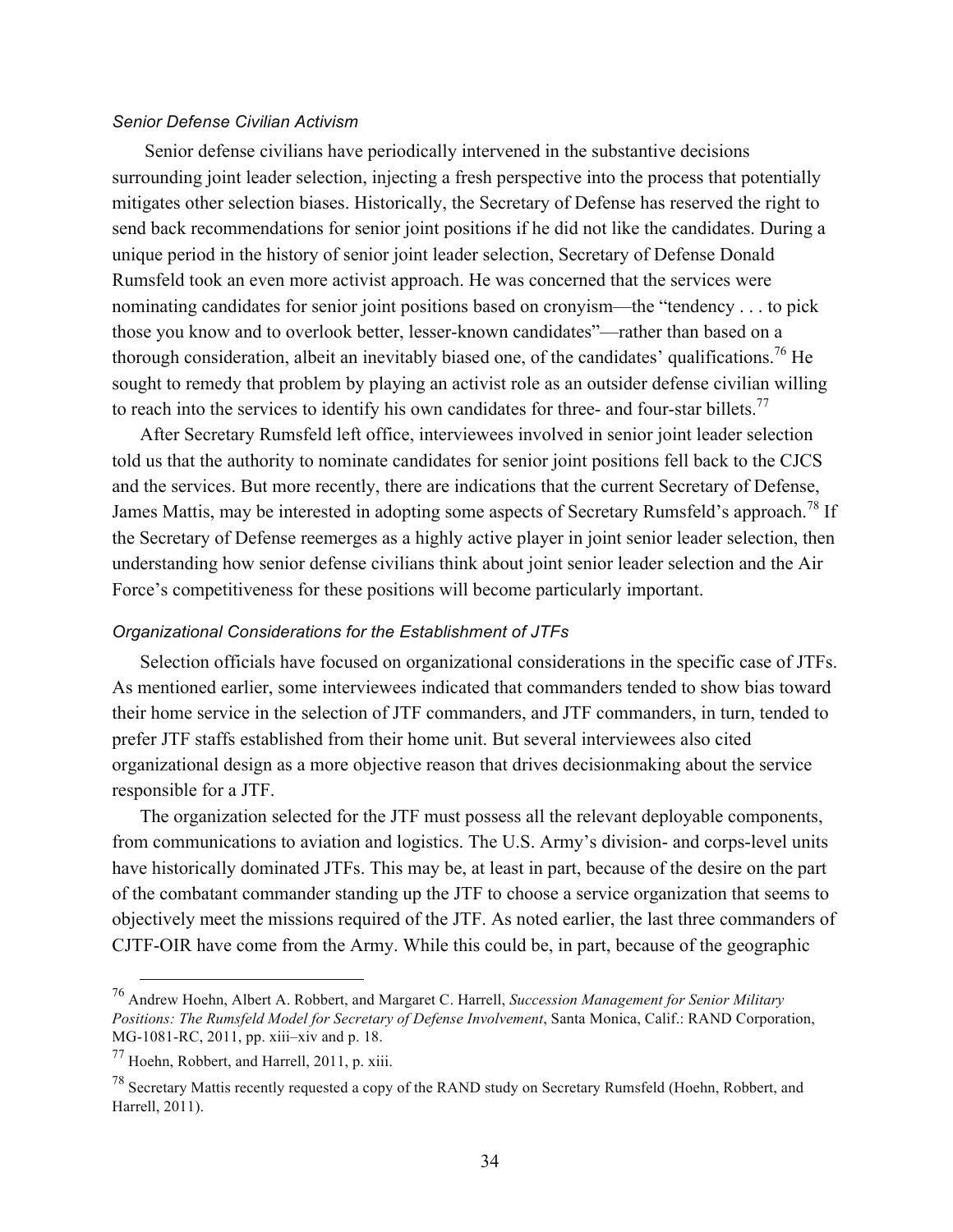commanders' preference for a soldier to run the JTF, there may also be a sense that an Army general can most quickly and efficiently tap the home organization to serve as the JTF headquarters. In the case of the CJTF-OIR, the last three commanders all brought their home organizations with them. Interviewees, including an active-duty general officer involved in senior joint leader selection, said that the Army's corps- and division-level units possess the organic capability to readily stand up a JTF for cross-domain operations. The USAF's corresponding organizations—the numbered air forces—do not currently possess those same organic capabilities.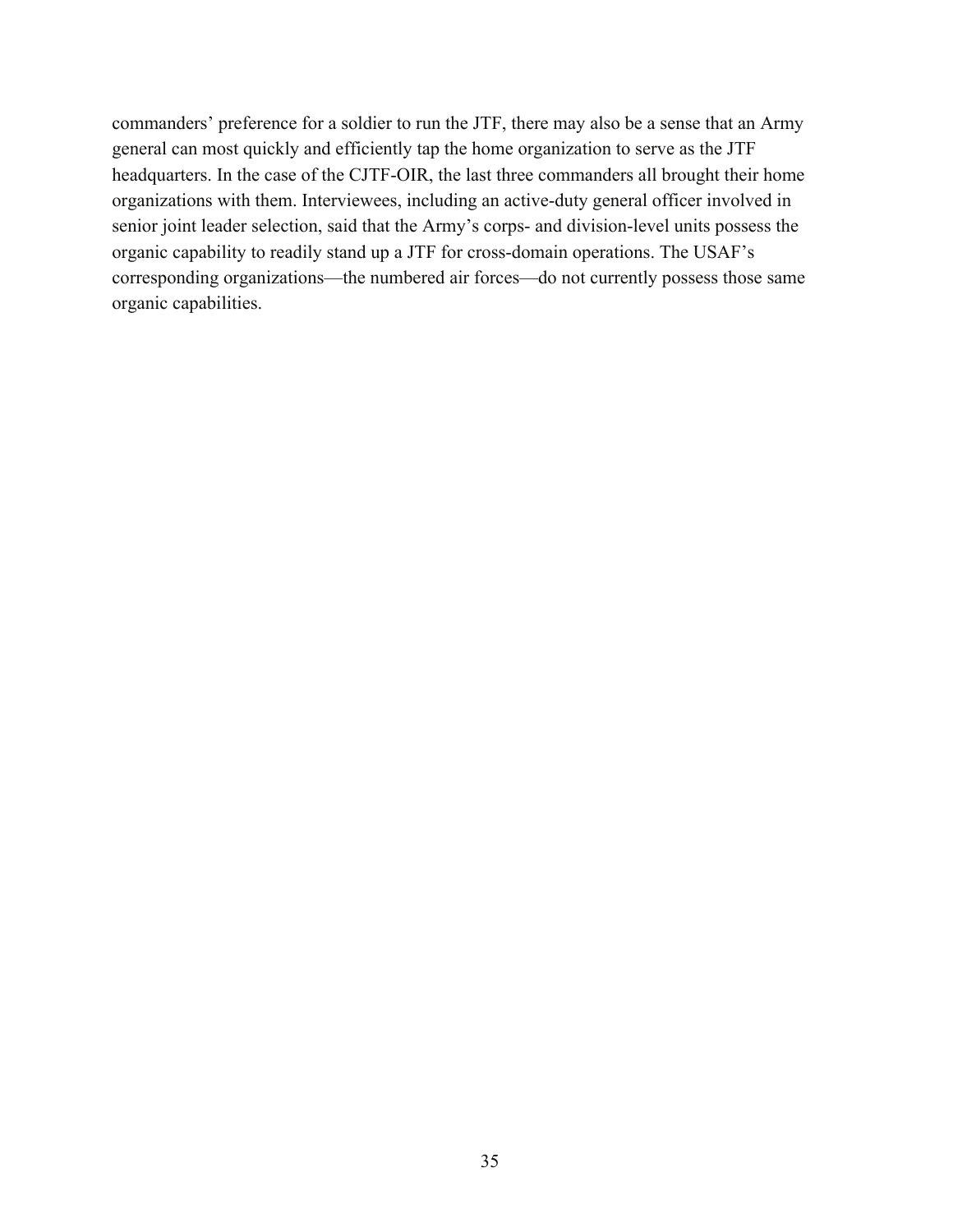The USAF should worry about its representation in the most critical joint senior leader positions, according to a review of the literature and interviews with retired senior Air Force, Army, Navy, and OSD leaders. According to interviewees, the most critical positions are CJCS, VCJCS, DJS, DJ3, DJ5, DJ8, Joint Staff jobs, high-profile JTF commands, and combatant commands, particularly USCENTCOM, USPACOM, and USEUCOM. Interestingly, views of the importance of USSOCOM were more mixed, despite that command's highly prominent role in both warfighting and strategymaking on a global scale.

The USAF may be less competitive for senior joint positions for both subjective and objective reasons, according to the interviewees. Most notably, in terms of subjective considerations, interviewees perceived that the Air Force may have a cultural tendency to focus on grooming its rated force for top positions inside the USAF rather than systematically cultivating qualified officers for joint assignments. Objective considerations that may be reducing competitiveness include a potential shortfall in the quality of joint experience in terms of both Washington staff work and cross-domain exposure, a lack of joint experience early in airmen's careers, a lack of emphasis on strategic-level education focused on interagency cooperation and geographic expertise, and an inadequate organizational structure to support the establishment of JTFs.

To adopt meaningful reforms that address these shortfalls, the USAF needs to consider whether it is willing to undertake a cultural transformation. Any potential reforms of the objective factors that are seen to be hurting the USAF's competitiveness would have to be underwritten by a fundamental cultural shift. In today's Air Force, there is a perception, among interviewees both inside and outside the service, that the most talented airmen are rated officers who are groomed for senior positions *within* the Air Force. This is an obstacle to senior joint leader development both because the "right" kinds of talent for joint leadership may be underdeveloped and because the Air Force's best officers may be held back for Air Force assignments as opposed to joint ones. The USAF has to consider whether it is willing to take on reforms that will break through this cultural barrier, elevating the importance of senior joint command over senior Air Force command, if it is to meaningfully reform senior joint leader development.

If the USAF decides to embrace meaningful reform, it will need to (1) openly examine and acknowledge its values and priorities in regard to senior leader development and (2) use those values and priorities as a basis to make conscious decisions about where to invest time and resources in joint senior leader development while acknowledging the corresponding trade-offs. There are at least three major potential downsides to pursuing reforms related to joint senior leader development. First, to some extent, the senior joint jobs that are most important for the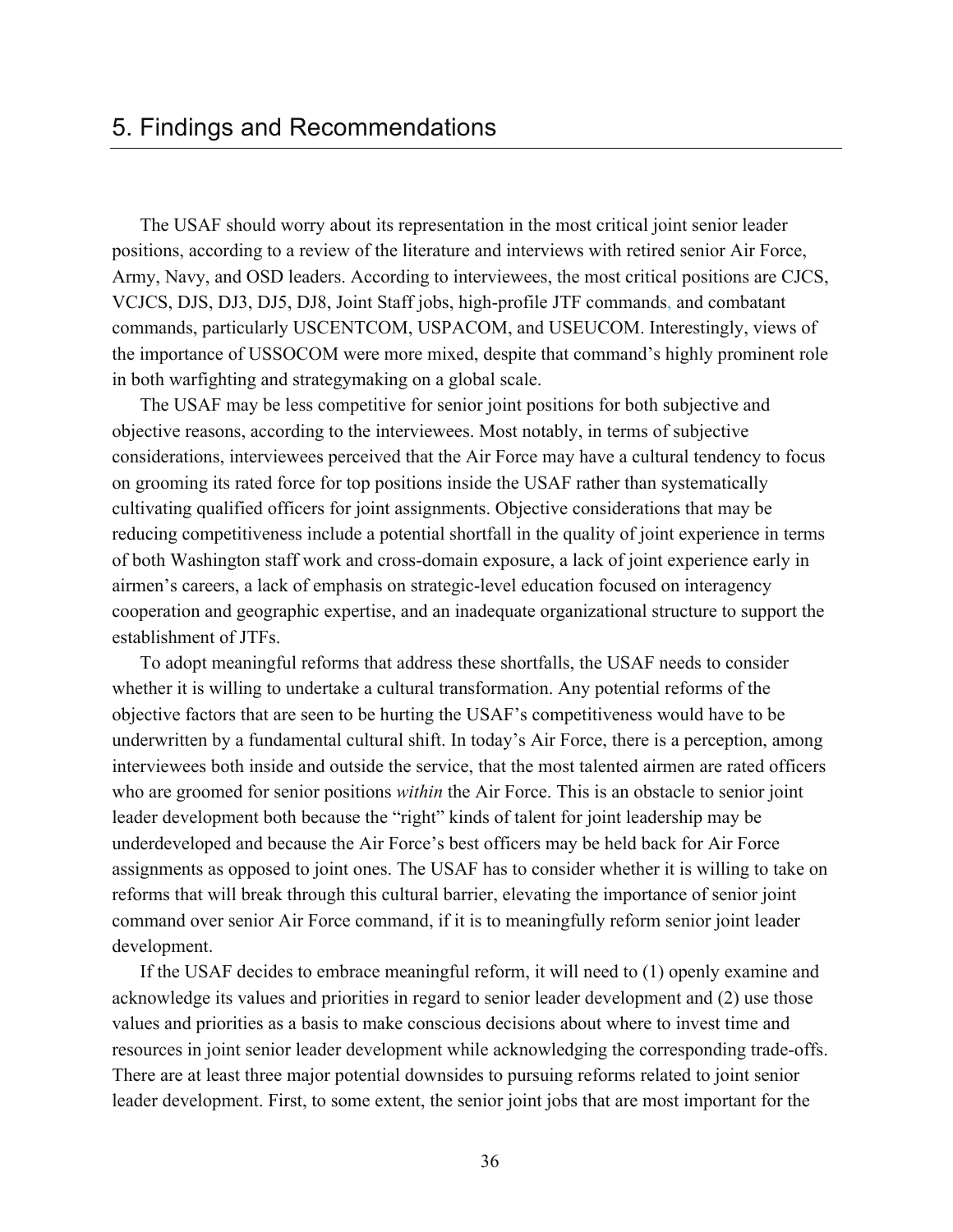nation change over time as the strategic environment evolves. Second, a wide variety of external factors beyond the USAF's control impinge on the decisionmaking process that surrounds senior joint leadership selection. Third, to the extent that the USAF can influence its competitiveness for the most-critical senior joint billets, there is a broader question that the USAF needs to consider about whether the Air Force is willing to take on some risk in the development of its officers for senior Air Force positions in order to support enhanced joint senior leader development.

The following recommendations aim to help the USAF take a more purposeful approach to senior joint leader development. Interviewees worried that the lack of a well-understood, deliberate process for grooming joint senior leaders has allowed the USAF's historical "ducks picking ducks" culture to influence senior leader development. The first three recommendations below aim to create a more deliberate process for developing senior joint leaders in which the USAF cultural norms still play a role but are tempered by other considerations driving senior leader development. The last four recommendations suggest specific reforms, based on input from our interviewees, to improve USAF competitiveness for senior joint positions.

## Decide Which Senior Joint Positions Are Most Important

Interviewees inside and outside the USAF generally agreed on the senior joint positions that were most important, defined in terms of those that are most crucial to the nation's strategymaking and warfighting capacity. But even within that subset, there was a hierarchy of positions based on perceived contributions to strategy and warfighting. There was a consensus that USCENTCOM, USEUCOM, and USPACOM were the most important geographic combatant commands, for example.

The USAF may want to have its own internal discussion among senior leadership about exactly which senior joint positions it considers most critical, and why. There would be two benefits to specifically identifying the Air Force's priorities for senior joint leadership. First, the Air Force could tailor joint senior leader development toward those positions, focusing more, for example, on gaining geographic expertise through education and joint tours. Second, and most importantly, making an explicit decision about which positions are most critical would give the Air Force the opportunity to think about whether it is willing to accept the risks involved in seriously competing for those positions. A first-order question might be: Is the nation's warfighting capacity at risk because airmen are not leading certain joint commands? If the answer to the question is "yes," is the Air Force willing to prepare some of its most promising officers for those positions, even with no guarantees of winning the position? What if gaining representation in that critical position meant giving up warfighting capacity in one area to gain it in another? After doing this analysis, the Air Force might conclude that improving joint representation in one area might not be worth the risks.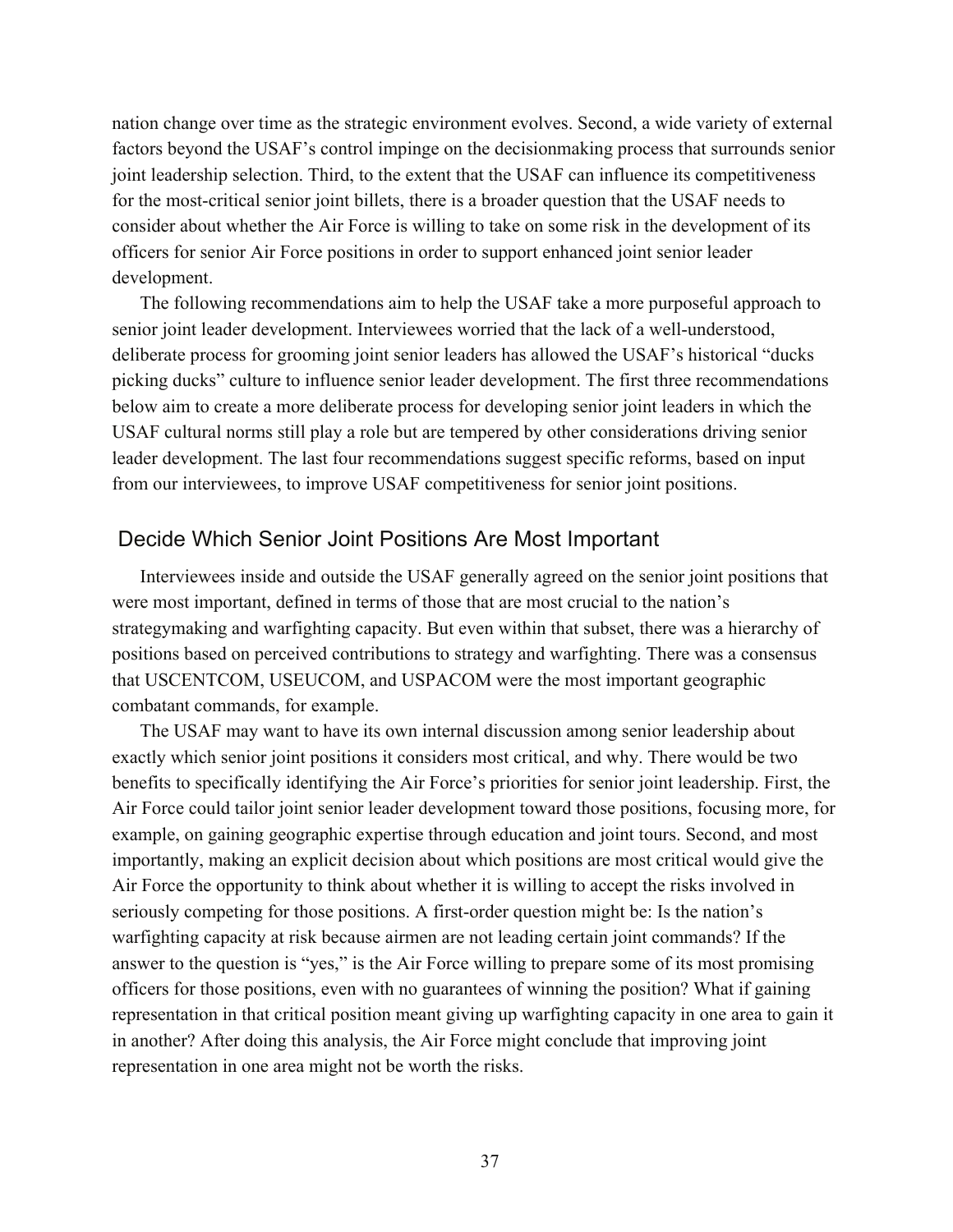In the case of geographic combatant commands, for example, the Air Force would have to accept the risk of training officers to command in a specific geographic area, such as USCENTCOM, only to find that the command has become a backwater by the time that officer reaches three stars. Also, the Air Force would have to accept the risk of building a rated officer to be a geographic combatant commander, with all the time that might involve, only to find out that the vagaries of the senior joint leader selection process outlined in this report prevent that officer's selection. Finally, the Air Force would have to accept the risk that selection for a geographic command like USCENTCOM might detract from Air Force representation somewhere else, based on the selection officials' concerns about "fair share" representation. So, for example, selection for a USCENTCOM command position might mean losing the Air Force's historic lock on USTRANSCOM.

## Select the Officer Candidate Pool

After deciding which senior joint positions are most critical to the Air Force, the service might then want to think about which officers are best suited to be groomed for those positions. The service may want to focus on a specific officer pool for three reasons.

First, reform of senior joint leader development may require a greater commitment to joint education and training. The time and money required to effectively enhance development of all Air Force officers for joint positions might exceed the time and resources available. As a result, the reform effort could end up being spread thinly and ineffectively across the officer corps.

Second, tailoring the officer pool for senior joint development also gives the Air Force an opportunity to think about which types of officers might be most competitive for the senior joint positions that the service sees as most critical. Is one particular Air Force specialty code bettersuited for a track to become geographic combatant commander than the others? Or are there Air Force officers with certain types of experiences, such as leading large units, that might be best positioned for joint senior leader development?

Third, focusing on a specific pool of officers may help the Air Force think about the tradeoffs associated with enhanced senior joint development. Most importantly, officers targeted for senior joint leader development might miss certain service-centric experiences that would have all but guaranteed their chances to rise through the ranks in Air Force command. The career path for senior joint leadership might still provide these officers excellent opportunities in the USAF, but that path might look somewhat different than if they were being strictly groomed for a top USAF post. Furthermore, there are no guarantees that these officers would be selected for sought-after joint posts. The USAF would need to consider whether it could afford to potentially sacrifice some of its top talent in the name of winning more senior joint representation.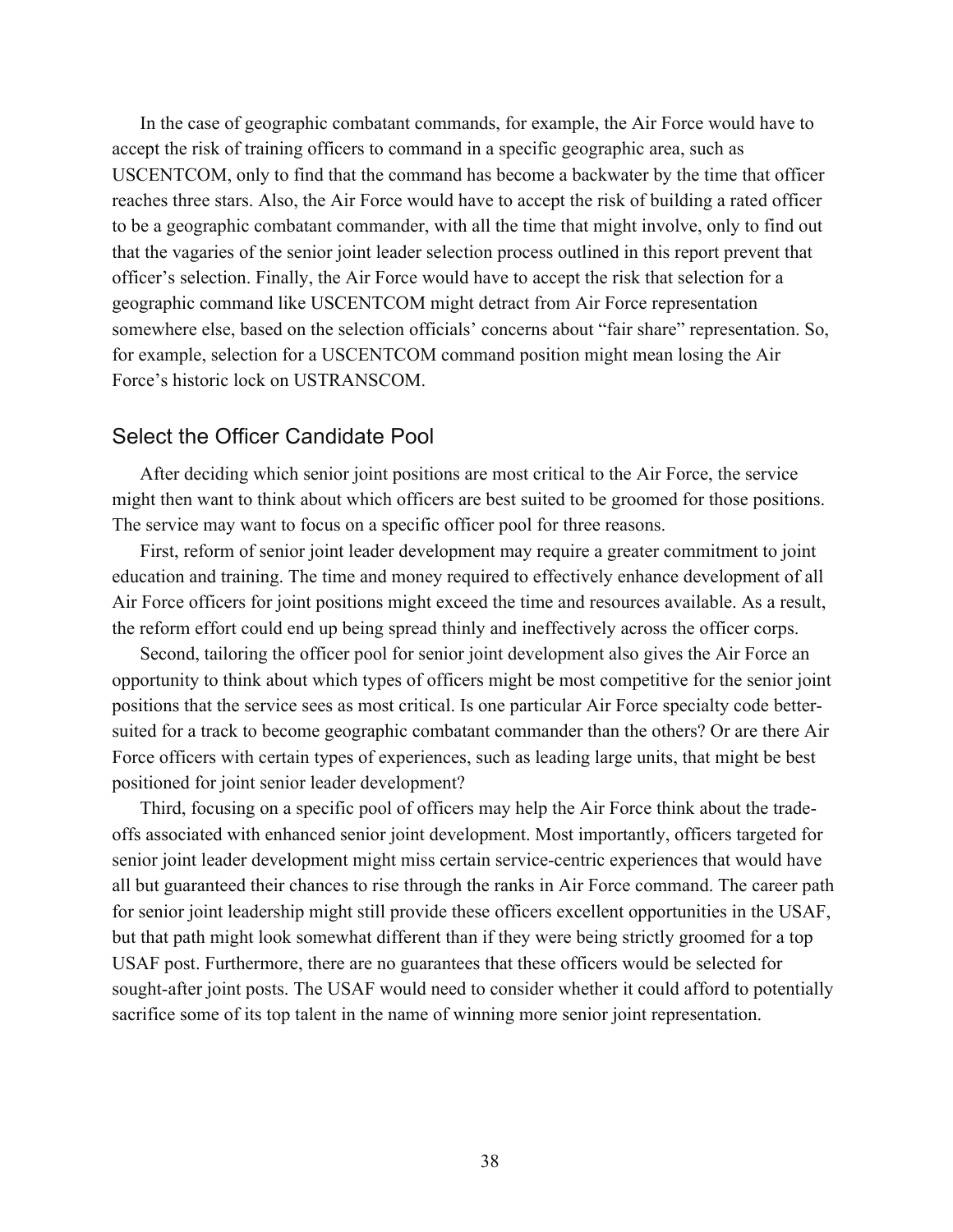# Build a Succession Plan and Institutionalize General Officer Development **Practices**

Once the Air Force has decided which senior joint positions matter most and whom to groom for them, it may want to develop a succession plan for senior joint development. This would help to mitigate some of the problems that interviewees identified with Air Force leadership development, including the problems of putting forward underqualified candidates and withholding candidates for senior positions within the Air Force. The succession plan would ensure that candidates for senior joint positions pursue well-understood career pathways that aim to balance Air Force and joint experience. The succession plan might also involve looking across all the military services to see who the up-and-coming joint senior leaders are. More-junior Air Force officers who have served with those individuals could be placed in strong positions to compete for critical joint senior leader development positions under those rising stars.

To ensure that this succession plan is enacted, the Air Force might also want to consider adopting a standard set of well-understood senior leader development practices. Commanders would be briefed on the succession plan and would understand how and why certain officers were being groomed for certain positions. This would require a top-down management style that would take away some of the authority of Air Force commanders to pick their own people, but it would ensure that candidates selected for senior joint leader positions received the experience they needed to succeed.

# Increase the Quality of Joint Experience

In terms of increasing the quality of joint experience, the USAF should consider three steps.

- 1. It should ensure that it is sending its officers to high-visibility positions to allow for networking opportunities and to expose airmen to Washington staff work.
- 2. It needs to ensure that airmen serve in sufficient joint warfighting tours that increase cross-domain understanding, thereby increasing airmen's credibility to lead joint organizations.
- 3. The USAF should consider concentrating airmen's careers in a given geographic area of responsibility, providing an opportunity to gain subject-matter expertise in a given geographic domain.

# Increase the Extent of Joint Experience

In terms of the extent of joint experience, the Air Force should consider starting joint assignments earlier for officers who are targeted for senior joint positions. Interviewees recommended that these officers gain joint experience as early as the rank of major or lieutenant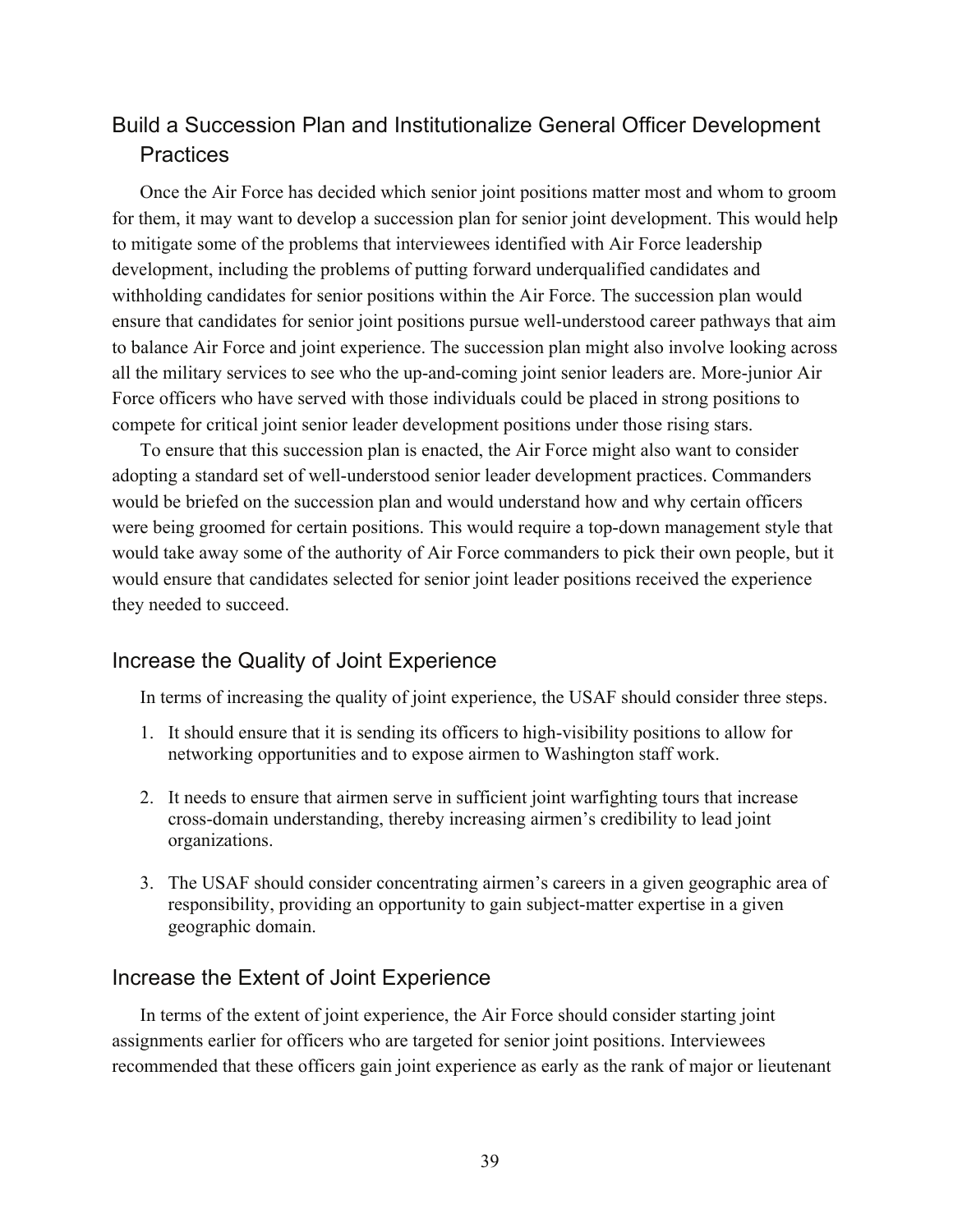colonel because airmen who had a junior joint tour were far more likely to be chosen for the more senior joint assignments.

The downside of ensuring that airmen receive quality joint experience is that it takes time. Airmen today may be opting for "box-checking" joint tours that double-count as a deployment and a joint assignment but do not provide sufficient exposure for promotion within the joint community. The USAF has to decide whether it is willing to purposefully eliminate boxchecking and devote more time within at least a certain number of airmen's careers to gain joint experience. There are two ways this could be accomplished, but they require making trade-offs.

First, the Air Force could provide an opportunity for at least some officers to focus on joint assignments at the expense of time spent in service-centric assignments. For example, an airman on the joint track might skip a USAF-centric command assignment (such as group command) and instead use that time to gain joint experience.

Second, the USAF might consider extending the joint and strategic experience window by creating more flexibility around the "24-year pole," the time frame around which officers are generally promoted to brigadier general.

### Reconsider the Nature and Extent of Joint and Strategic Education

The USAF should consider educational reforms to enhance airmen's ability to think strategically. In particular, interviewees suggested that more attention should be paid to understanding the interagency process. They also suggested that officers might benefit from studying the specific geographic regions where they hope to do future joint assignments.

The main cost of this approach may be that airmen have to sacrifice some time that would have been spent learning about airpower theory, doctrine, or other types of USAF-specific knowledge. It also will require a more demanding educational experience, at least for those selected officers chosen to compete on the joint track. Finally, as is the case with joint experience reforms, there would be no guarantees that this educational strategy would win the USAF more critical senior joint assignments, and, in the case of geographic specialization, there are no guarantees that a given area specialty would still be relevant by the time that airman was ready for a senior joint position in his or her geographic domain of expertise.

# Consider Organizational Reforms for JTFs

Any organizational reform to accommodate the stand-up of JTF capabilities should be viewed in the context of what the Air Force hopes to achieve. If the USAF is only interested in running air-centric JTF operations, it may be the case that the existing MDOC organization is optimal. If, however, the USAF desires to expand its capacity to manage cross-domain JTFs, it may make sense to reconsider JTF organization. Given the biases involved in the JTF stand-up process, the USAF would need to pursue the option to build a full JTF capability, along the lines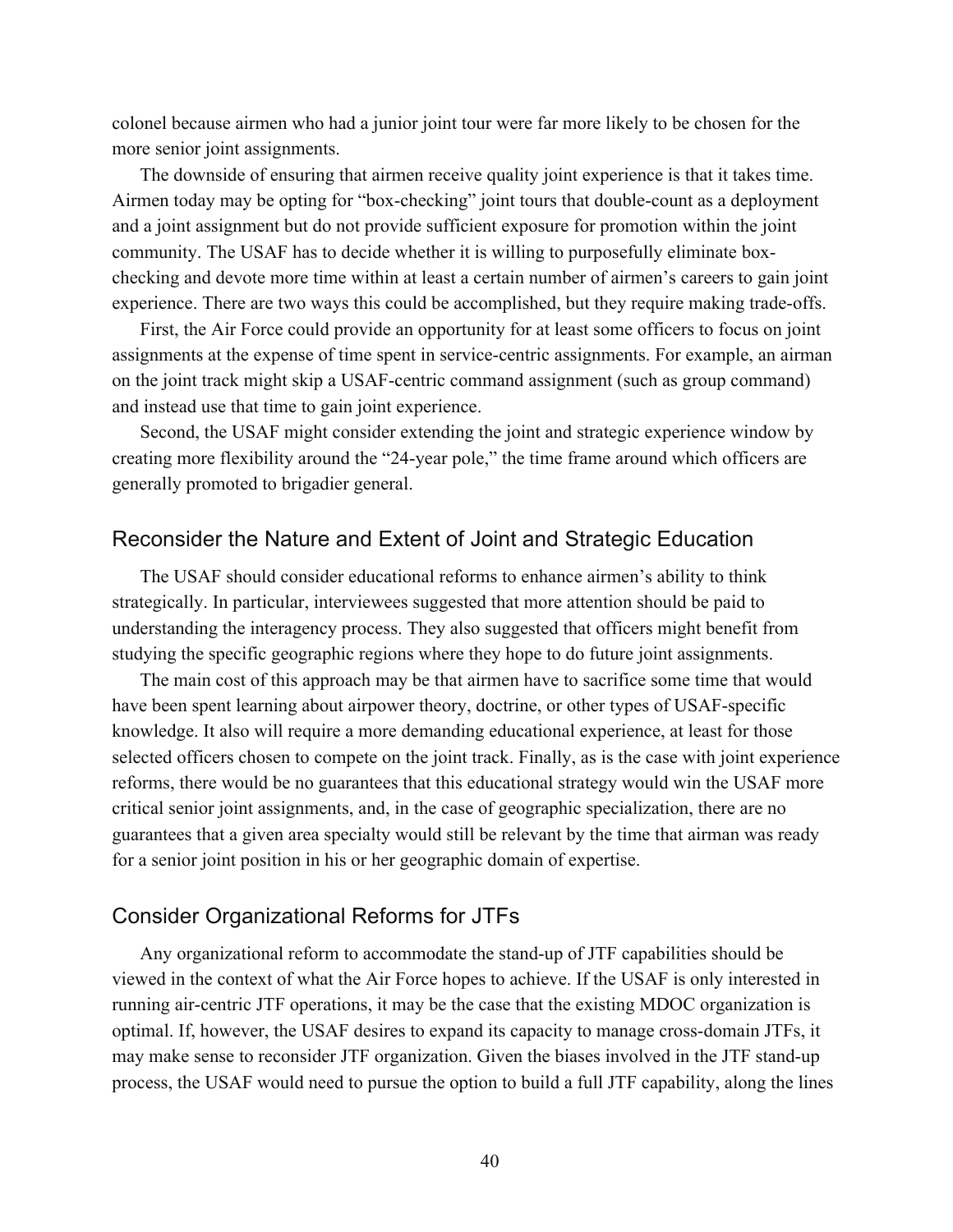of the U.S. Army's organic capabilities at the division and corps units, to have the best chance of being chosen to run cross-domain JTFs.

One downside of building this organic JTF capability, however, is that the new structure may not be enough to overcome geographic combatant commander biases, which might continue to prevent the USAF from managing a major cross-domain JTF. In addition, the USAF would need to consider whether it could afford to dedicate significant USAF base resources in garrison to a forward-deployed JTF. Although some current small and unique units are organized this way, this would be a significant departure from the USAF's current model, under which USAF resources focus on the in-garrison mission and airmen deploy as smaller units and augmentees to support a JTF.

#### Lead Joint Senior Leader Development Reform from the Top Down

Undertaking reform to foster senior joint leader development will require a cultural shift, at least to some degree, away from an Air Force–centric approach to a more joint outlook. Because senior leaders play a key role in promoting cultural change, the Air Force's decision to embed this reform effort at the CSAF level seems important. Without senior Air Force leaders' support, there is a risk that any pool of officer candidates singled out for senior joint leader development might be viewed as outsiders whose career development does not need to be taken as seriously as that of Air Force–centric officers. Even with senior Air Force leadership support, these jointtracked officers may experience some pushback from within the Air Force, particularly among Air Force commanders who are asked to respect a joint senior leader succession plan that takes away some of their authority to choose subordinates. Given these considerations, careful stewardship of the joint senior leader development effort is needed at the very top of the Air Force to ensure that the effort is taken seriously and leads to a meaningful cultural shift in support of the joint community.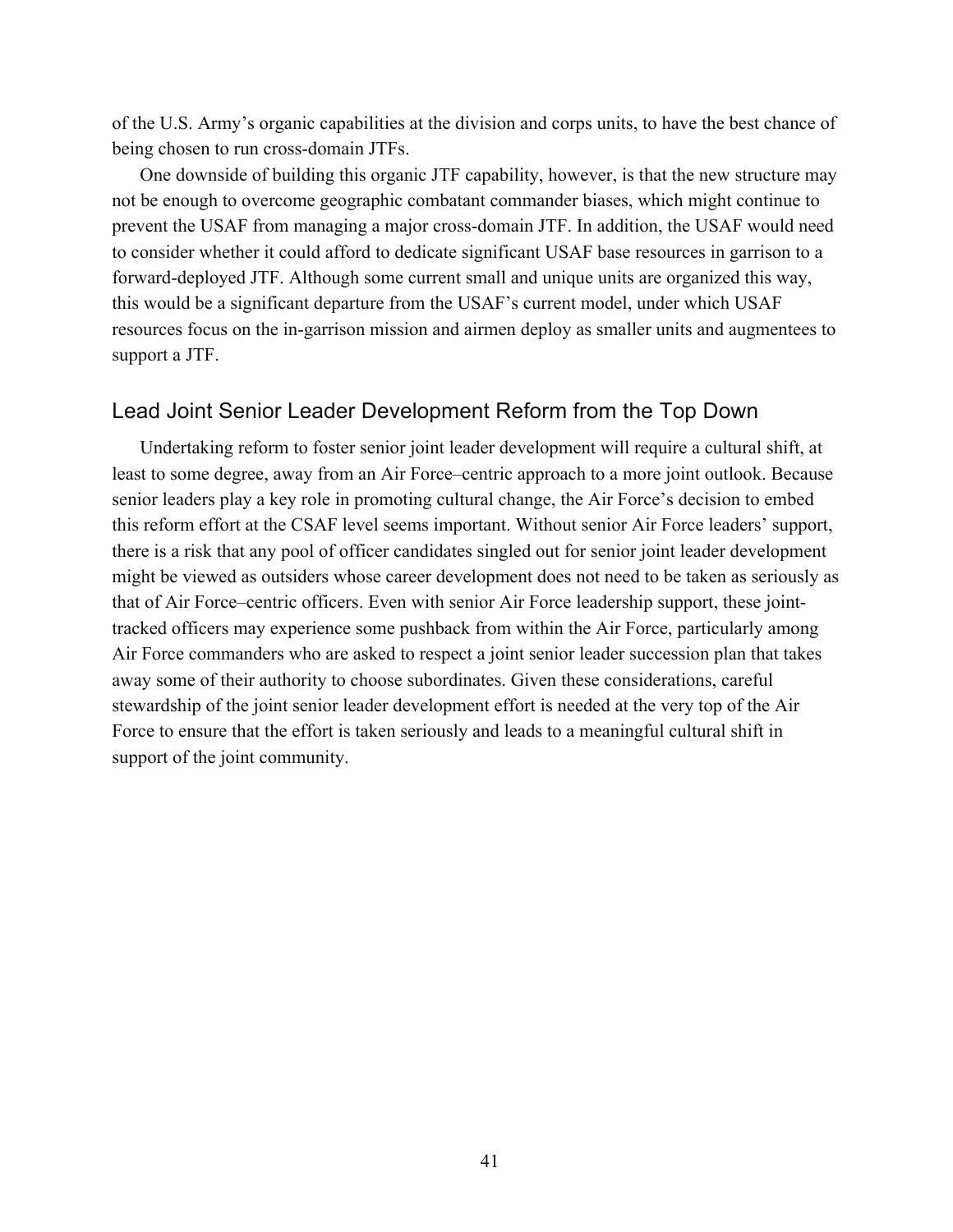- Anderegg, C. R., *Sierra Hotel: Flying Air Force Fighters in the Decade After Vietnam*, Washington, D.C.: Air Force History and Museums Program, 2001.
- "Army Brass Losing Influence," Associated Press via Military.com, June 15, 2007. As of June 29, 2017: <http://www.military.com/NewsContent/0,13319,139239,00.html>
- Barno, David, Nora Bensahel, Katherine Kidder, and Kelley Sayler, "Building Better Generals," report release event held by the Center for New American Security, Washington, D.C., October 28, 2013. As of November 3, 2016: <https://www.cnas.org/events/building-better-generals>
- Belote, Howard D., Lt Col (USAF), *Once in a Blue Moon: Airmen in Theater Command—Lauris Norstad, Albrecht Kesselring, and Their Relevance to the Twenty-First Century Air Force*, Cadre Paper No. 7, Maxwell Air Force Base, Ala.: Air University Press, July 2000. As of November 3, 2016: [http://www.au.af.mil/au/aupress/digital/pdf/paper/cp\\_0007\\_belote\\_once\\_in\\_blue\\_moon.pdf](http://www.au.af.mil/au/aupress/digital/pdf/paper/cp_0007_belote_once_in_blue_moon.pdf)
- Belote, Howard D., Lt Col (USAF), "Proconsuls, Pretenders or Professionals? The Political Role of Regional Combatant Commanders," in *Essays 2004: Chairman of the Joint Chiefs of Staff Strategy Essay Competition*, Washington, D.C.: National Defense University, 2004.
- Blumenson, Martin, and James L. Stokesbury, *Masters of the Art of Command*, Boston, Mass.: Houghton Mifflin, 1975.
- Bonds, Timothy, Myron Hura, and Thomas-Durell Young, *Enhancing Army Joint Force Headquarters Capabilities*, Santa Monica, Calif.: RAND Corporation, MG-675-1-A, 2010. As of November 3, 2016: <https://www.rand.org/pubs/monographs/MG675-1.html>
- Bowden, Mark, "The Desert One Debacle," *The Atlantic*, May 2006. As of December 21, 2016: <http://www.theatlantic.com/magazine/archive/2006/05/the-desert-one-debacle/304803>
- Bowie, Chris, AF/XPX, "Buddy Could You Spare Five Billion Dollars: Or, Why Being a Staff Puke Is a Noble Calling," presentation to LTG Duncan McNabb, January 31, 2003.
- Builder, Carl, *Masks of War*, Baltimore, Md.: Johns Hopkins University Press, 1989.
- Bullis, R. Craig, *Survey of Leadership Competencies*, U.S. Army War College, forthcoming.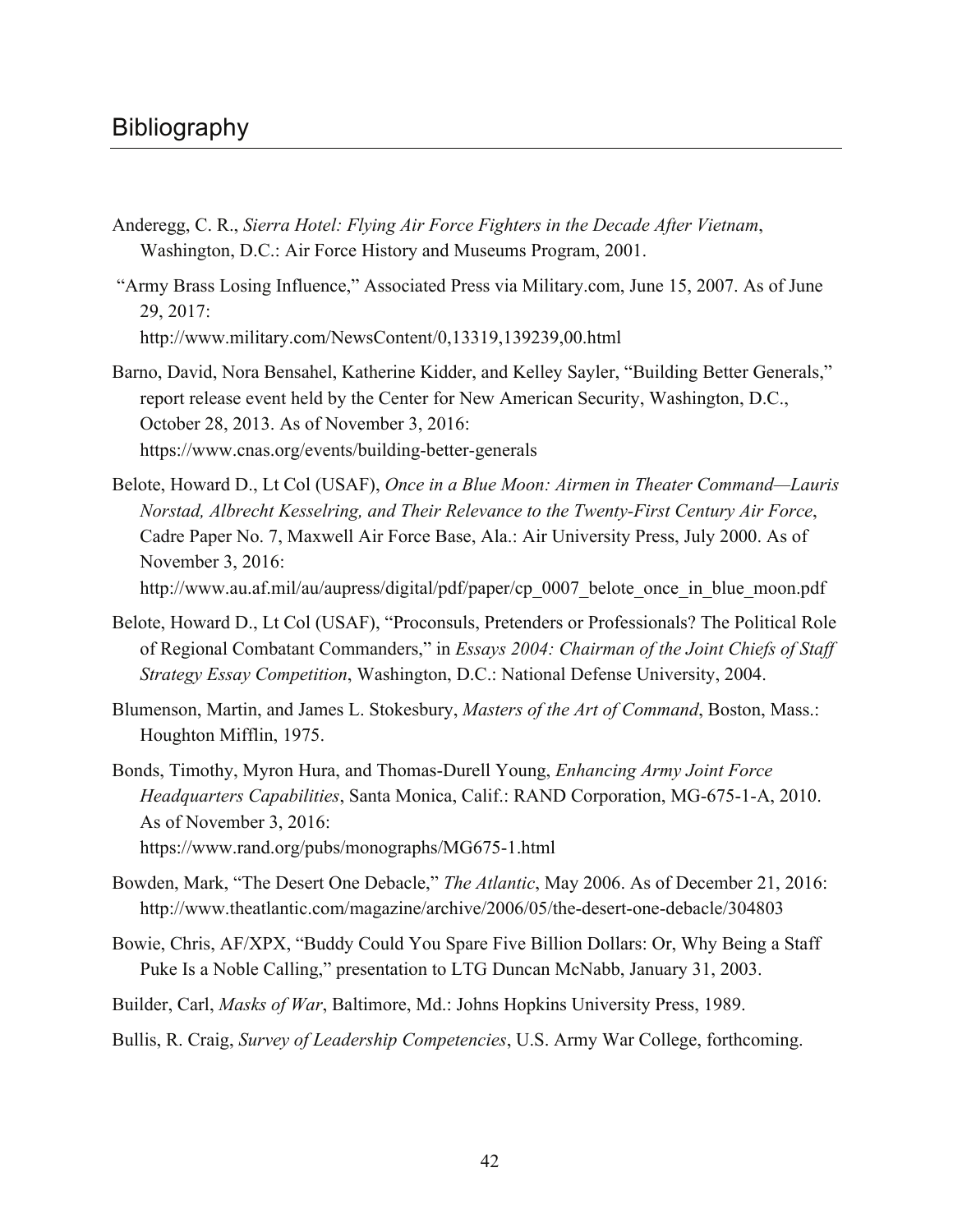- Burks, William H., Maj (USAF), "Blue Moon Rising? Air Force Institutional Challenges to Producing Senior Joint Leaders," master's thesis, Fort Leavenworth, Kan.: School of Advanced Military Studies, U.S. Army Command and General Staff College, 2010. As of December 29, 2016: <http://www.dtic.mil/dtic/tr/fulltext/u2/a523051.pdf>
- Cahlink, George, "Procurement Scandal Cuts Short Air Force General's Quest for Command," *Government Executive*, November 5, 2004. As of January 3, 2017: http://www.govexec.com/defense/2004/11/ [procurement-scandal-cuts-short-air-force-generals-quest-for-command/17963/](http://www.govexec.com/defense/2004/11/procurement-scandal-cuts-short-air-force-generals-quest-for-command/17963/)
- Cancian, Mark, "We Need a Map for Goldwater-Nichols Reform So We Don't Get Lost," *War on the Rocks*, March 17, 2016. As of November 3, 2016: http://warontherocks.com/2016/03/ [we-need-a-map-for-goldwater-nichols-reform-so-we-dont-get-lost/](http://warontherocks.com/2016/03/we-need-a-map-for-goldwater-nichols-reform-so-we-dont-get-lost/)
- Carter, Ashton, "Remarks on Goldwater Nichols at 30: An Agenda for Updating," Center for Strategic and International Studies, April 5, 2016. As of November 3, 2016: http://www.defense.gov/News/Speeches/Speech-View/Article/713736/ [remarks-on-goldwater-nichols-at-30-an-agenda-for-updating-center-for-strategic](http://www.defense.gov/News/Speeches/Speech-View/Article/713736/remarks-on-goldwater-nichols-at-30-an-agenda-for-updating-center-for-strategic)
- Cole, Ronald H., Walter S. Poole, James F. Schnable, Robert J. Watson, and Willard J. Webb, *A History of the Unified Command Plan, 1946–2012*, Washington, D.C.: Joint History Office, Office of the Joint Chiefs of Staff, 2013.
- Combined Joint Task Force—Operation Inherent Resolve Public Affairs Release, "III Corps Assumes Operation Inherent Resolve Mission," *Fort Hood Sentinel*, September 24, 2015. As of December 28, 2016:
	- http://www.forthoodsentinel.com/news/
	- iii-corps-assumes-operation-inherent-resolve-mission/
	- [article\\_cfb218bb-46a9-5234-8c32-e9461fd61c1d.html](http://www.forthoodsentinel.com/news/iii-corps-assumes-operation-inherent-resolve-mission/article_cfb218bb-46a9-5234-8c32-e9461fd61c1d.html)
- Danskine, Wm. Bruce, "Fall of the Fighter Generals: The Future of USAF Leadership," thesis, Maxwell Air Force Base, Ala.: School of Advanced Airpower Studies, June 2001. As of April 25, 2017:
	- <http://indianstrategicknowledgeonline.com/web/danskine.pdf>
- Deptula, David, Gen (USAF, Ret.), "Perspectives on Air Force Positions in Joint and COCOM Senior Leader Positions," presented at the Air Force Association Symposium, February 22, 2013, Orlando, Fla.
- DoD—*See* U.S. Department of Defense.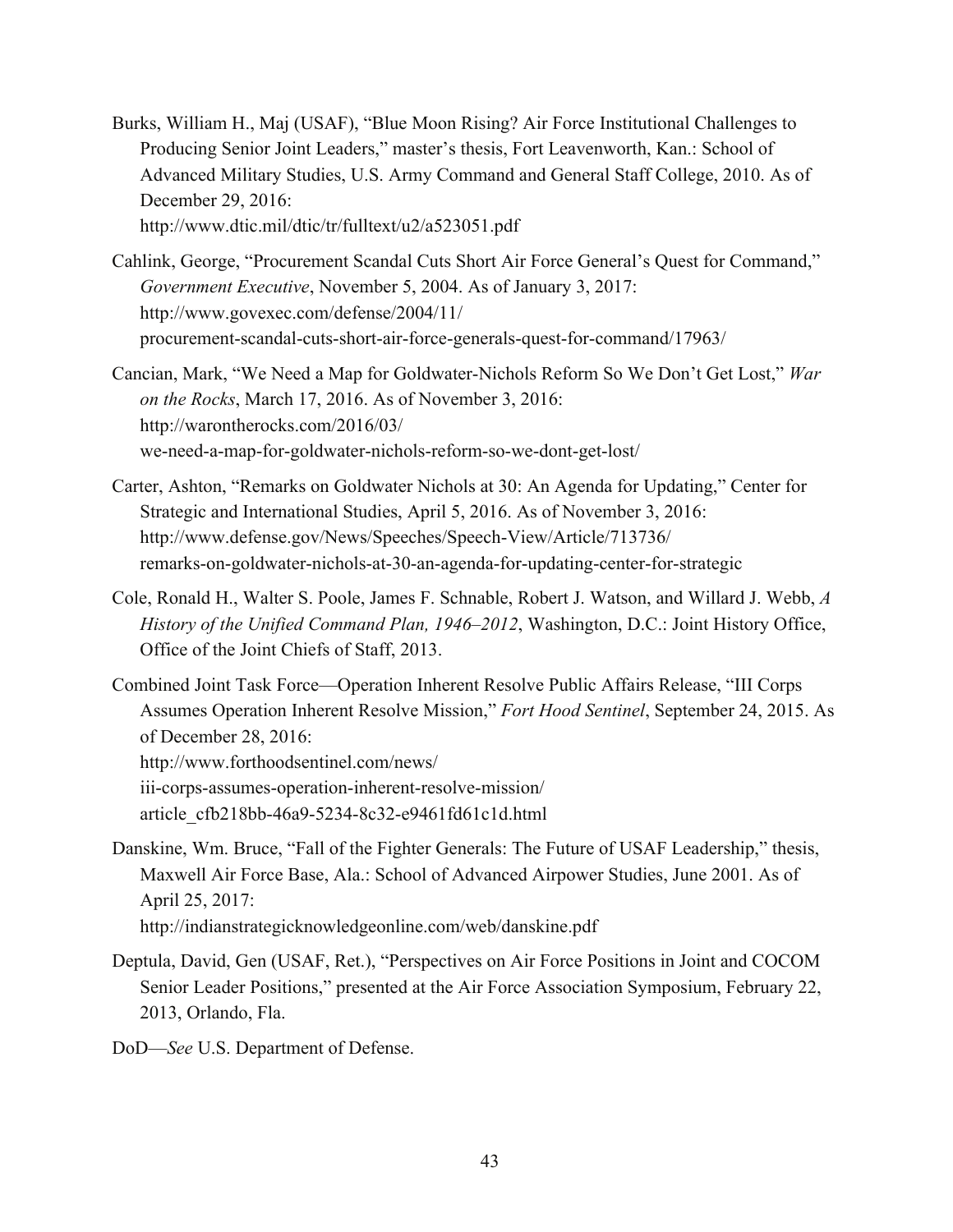- Ehrhard, Thomas P., *An Air Force Strategy for the Long Haul*, Washington, D.C.: Center for Strategic and Budgetary Assessments, 2009. As of November 3, 2016: <http://csbaonline.org/uploads/documents/2009.09.17-An-Air-Force-Strat.pdf>
- Eisenhower, Dwight D., *Crusade in Europe*, Baltimore: Johns Hopkins University Press, [1948] 1997.
- Feickert, Andrew, *The Unified Command Plan and Combatant Commands: Background and Issues for Congress*, Washington, D.C.: Congressional Research Service, R42077, January 3, 2013. As of December 28, 2016: <https://fas.org/sgp/crs/natsec/R42077.pdf>
- Fernández-Aráoz, Claudio, "21st Century Talent Spotting," *Harvard Business Review*, June 2014. As of February 2, 2017: <https://hbr.org/2014/06/21st-century-talent-spotting>
- Fernández-Aráoz, Claudio, Boris Groysberg, and Nitin Nohria, "How to Hang on to Your High Potentials," *Harvard Business Review*, October 2011. As of February 2, 2017: <https://hbr.org/2011/10/how-to-hang-on-to-your-high-potentials>
- Gellman, Barton, "Air Force Promotions Tainted," *Washington Post*, November 28, 1991. As of April 24, 2017: [https://www.washingtonpost.com/archive/politics/1991/11/28/air-force-promotions-tainted/](https://www.washingtonpost.com/archive/politics/1991/11/28/air-force-promotions-tainted/85325dd3-8704-42a5-a8c8-e414e4777088/?utm_term=.345c18e34d1d)  85325dd3-8704-42a5-a8c8-e414e4777088/?utm\_term=.345c18e34d1d
- Gladwell, Malcolm, "Most Likely to Succeed," *New Yorker*, December 15, 2008. As of February 2, 2017: <http://www.newyorker.com/magazine/2008/12/15/most-likely-to-succeed-malcolm-gladwell>
- Goldfein, David S., Gen (USAF), remarks at the 2016 Air, Space and Cyber Conference, Gaylord Convention Center, Oxon Hill, Md., September 20, 2016a.
- Goldfein, David S., Gen (USAF), *CSAF Focus Area: Strengthening Joint Leaders and Teams*, Washington, D.C.: U.S. Air Force, October 2016b. As of November 3, 2016: [http://www.af.mil/Portals/1/documents/csaf/letters/16%2010%2013%20Focus%20Area%20I](http://www.af.mil/Portals/1/documents/csaf/letters/16%2010%2013%20Focus%20Area%20II.pdf?ver=2016-10-13-105649-460×tamp=1476371621707) I.pdf?ver=2016-10-13-105649-460&timestamp=1476371621707
- Goldwater-Nichols Department of Defense Reorganization Act of 1986 (Pub. L. 99-433), October 1, 1986. As of November 3, 2016: [http://history.defense.gov/Portals/70/Documents/dod\\_reforms/](http://history.defense.gov/Portals/70/Documents/dod_reforms/Goldwater-NicholsDoDReordAct1986.pdf)  Goldwater-NicholsDoDReordAct1986.pdf
- Gordon, Michael R., "After Hard-Won Lessons, Army Doctrine Revised," *New York Times*, February 8, 2008. As of December 29, 2016: <http://www.nytimes.com/2008/02/08/washington/08strategy.html>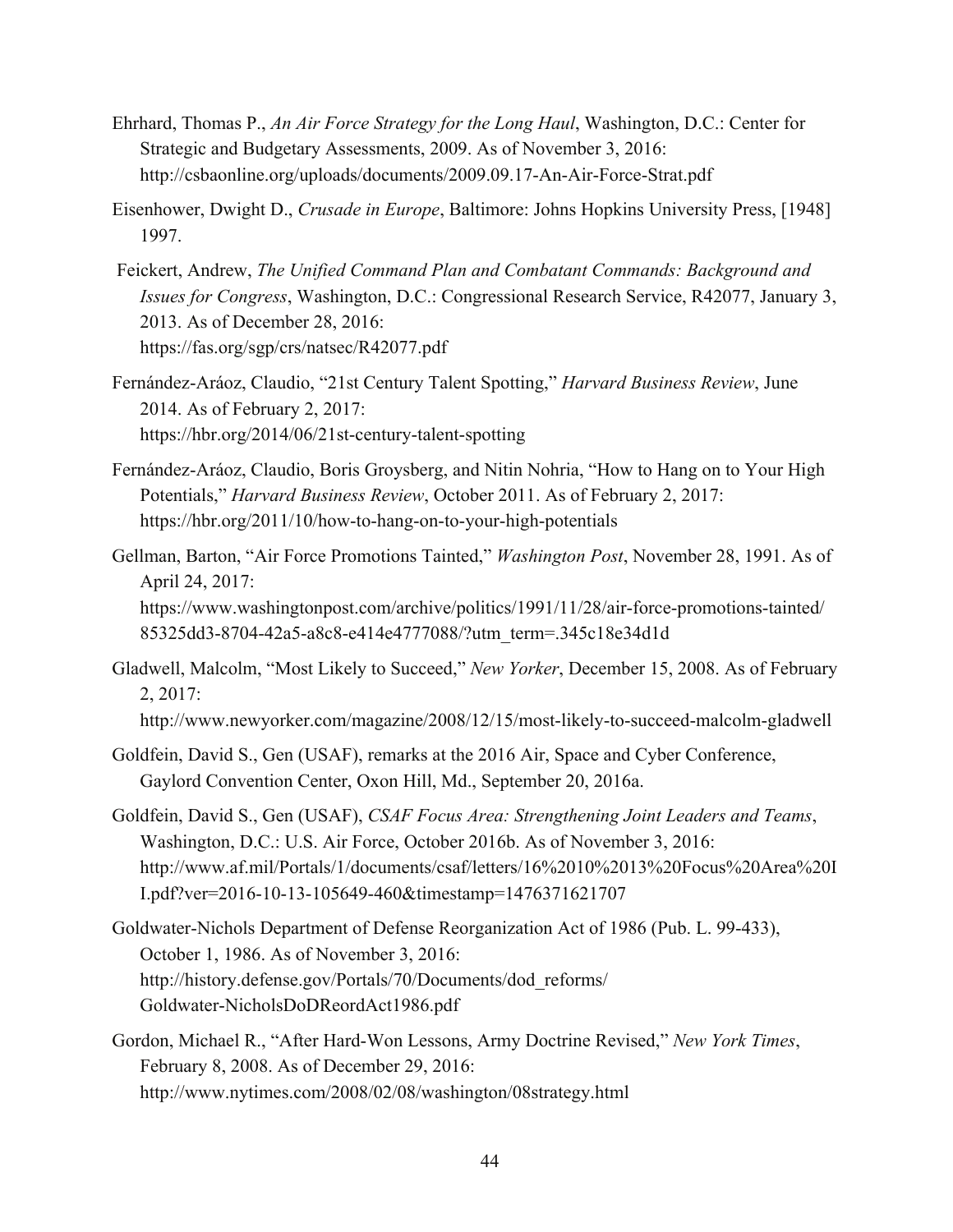- Gould, Joe, "As Congress Pushes Defense Department Reform, So Does Carter," *Federal Times*, December 14, 2015. As of November 3, 2016: [http://www.federaltimes.com/story/government/management/2015/12/14/](http://www.federaltimes.com/story/government/management/2015/12/14/congress-pushes-defense-department-reform-so-does-carter/77311426/)  congress-pushes-defense-department-reform-so-does-carter/77311426/
- Grant, Rebecca, "Why Airmen Don't Command," *Air Force Magazine*, March 2008, pp. 46–49. As of July 12, 2017: [http://www.airforcemag.com/MagazineArchive/Pages/2008/March%202008/](http://www.airforcemag.com/MagazineArchive/Pages/2008/March%202008/0308command.aspx)  0308command.aspx
- Halperin, Morton, Priscilla Clapp, and Arnold Kanter, *Bureaucratic Politics and Foreign Policy*, 2nd ed*.*, Washington, D.C.: Brookings Institution Press, 2006.
- Hamre, John, "Keep America's Top Military Officer Out of the Chain of Command," *Defense One*, March 15, 2016. As of November 3, 2016: http://www.defenseone.com/ideas/2016/03/ [keep-americas-top-military-officer-out-chain-command/126694](http://www.defenseone.com/ideas/2016/03/keep-americas-top-military-officer-out-chain-command/126694)
- Hoehn, Andrew R., Adam Grissom, David A. Ochmanek, David A. Shlapak, and Alan J. Vick, *A New Division of Labor: Meeting America's Security Challenges Beyond Iraq*, Santa Monica, Calif.: RAND Corporation, MG-499-AF, 2007. As of November 3, 2016: <http://www.rand.org/pubs/monographs/MG499.html>
- Hoehn, Andrew, Albert A. Robbert, and Margaret C. Harrell, *Succession Management for Senior Military Positions: The Rumsfeld Model for Secretary of Defense Involvement*, Santa Monica, Calif.: RAND Corporation, MG-1081-RC, 2011. As of June 29, 2017: <https://www.rand.org/pubs/monographs/MG1081.html>
- Hoffman, Michael, "Obama Nominates First Airmen for JCS Leadership Position in 10 Years," Military.com, May 5, 2015. As of November 3, 2016: http://www.military.com/daily-news/2015/05/05/ [obama-nominates-first-airman-for-jcs-leadership-position-in-10.html](http://www.military.com/daily-news/2015/05/05/obama-nominates-first-airman-for-jcs-leadership-position-in-10.html)
- Hosek, Susan D., Peter Tiemeyer, M. Rebecca Kilburn, Debra A. Strong, Selika Ducksworth, and Reginald Ray, *Minority and Gender Differences in Officer Career Progression*, Santa Monica, Calif.: RAND Corporation, MR-1184-OSD, 2001. As of June 29, 2017: [https://www.rand.org/pubs/monograph\\_reports/MR1184.html](https://www.rand.org/pubs/monograph_reports/MR1184.html)
- Huntington, Samuel, "Defense Organization and Military Strategy," *National Affairs*, No. 75, Spring 1984, pp. 20–46. As of December 20, 2016: [http://www.nationalaffairs.com/public\\_interest/detail/](http://www.nationalaffairs.com/public_interest/detail/defense-organization-and-military-strategy)  defense-organization-and-military-strategy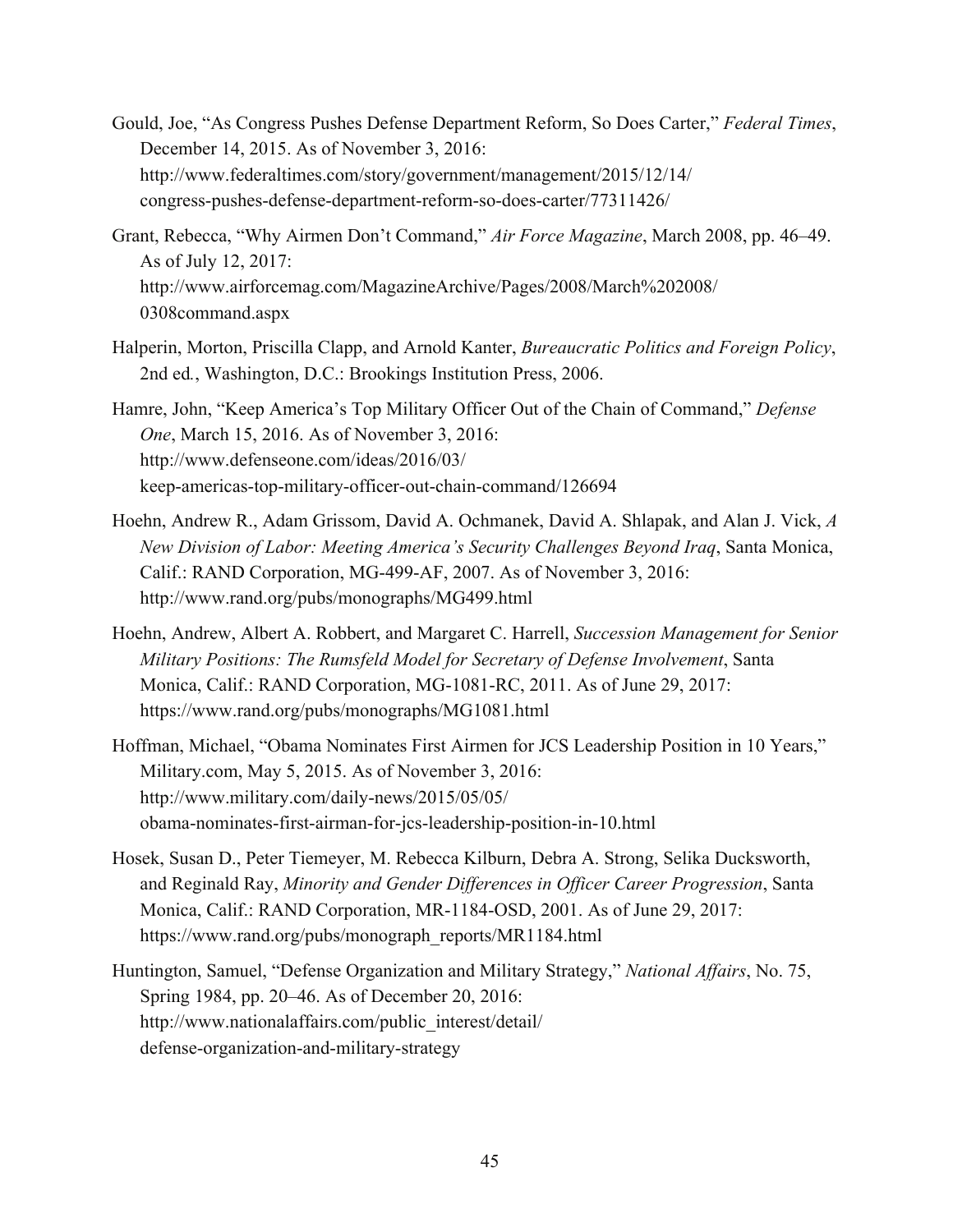- Johnson, David E., *Learning Large Lessons: The Evolving Roles of Ground Power and Air Power in the Post-Cold War Era*, Santa Monica, Calif.: RAND Corporation, MG-405-1-AF, 2007. As of November 3, 2016: <http://www.rand.org/pubs/monographs/MG405-1.html>
- Johnson, Stefanie K., David R. Hekman, and Elsa T. Chan, "If There's Only One Woman in Your Candidate Pool, There Is Statistically No Chance She'll Get Hired," *Harvard Business Review*, April 26, 2016. As of February 3, 2017: https://hbr.org/2016/04/ [if-theres-only-one-woman-in-your-candidate-pool-theres-statistically-no-chance-shell-be](https://hbr.org/2016/04/if-theres-only-one-woman-in-your-candidate-pool-theres-statistically-no-chance-shell-be-hired)hired
- Joint Chiefs of Staff, "About the Joint Chiefs of Staff," undated. As of November 2, 2016: <http://www.jcs.mil/About>
- Joint Chiefs of Staff, *CJCS Vision for Joint Development*, November 2005. As of November 3, 2016:

[http://www.dtic.mil/doctrine/education/officer\\_JPME/cjcsvision\\_jod.pdf](http://www.dtic.mil/doctrine/education/officer_JPME/cjcsvision_jod.pdf) 

- Joint Chiefs of Staff, *Joint Publication 1: Doctrine for the Armed Forces of the United States*, JP-1, March 25, 2013.
- Joint Forces Staff College, *The Joint Staff Officer's Guide 2000*, JFSC Pub 1, 2000. As of November 3, 2016: <http://www.au.af.mil/au/awc/awcgate/pub1/index2000.htm>
- Kakesako, Gregg K., "General Pulls Plug on Camp Smith Job," *Honolulu Star Bulletin*, October 7, 2004. As of January 2, 2016: <http://archives.starbulletin.com/2004/10/07/news/story1.html>
- Kamarck, Kristy N., *Goldwater-Nichols and the Evolution of Office Joint Professional Military Education*, Washington, D.C.: Congressional Research Service, January 13, 2016. As of November 3, 2016: <https://www.fas.org/sgp/crs/natsec/R44340.pdf>
- Kohn, Richard, "The Erosion of Civil Control in the United States Military Today," *Naval War College Review*, Vol. LV, No. 3, Summer 2002, pp. 8–59. As of January 4, 2016: [https://usnwc.edu/getattachment/c280d26a-9d66-466a-809b-e0804cbc05f4/](https://usnwc.edu/getattachment/c280d26a-9d66-466a-809b-e0804cbc05f4/erosion-of-civilian-control-of-the-military-in-the.aspx)  erosion-of-civilian-control-of-the-military-in-the.aspx
- Kuvaas, Jay, ed., *Napoleon on the Art of War*, New York: Free Press, 1999.
- Lambeth, Benjamin S., *The Transformation of American Airpower*, Ithaca, N.Y.: Cornell University Press, 2000.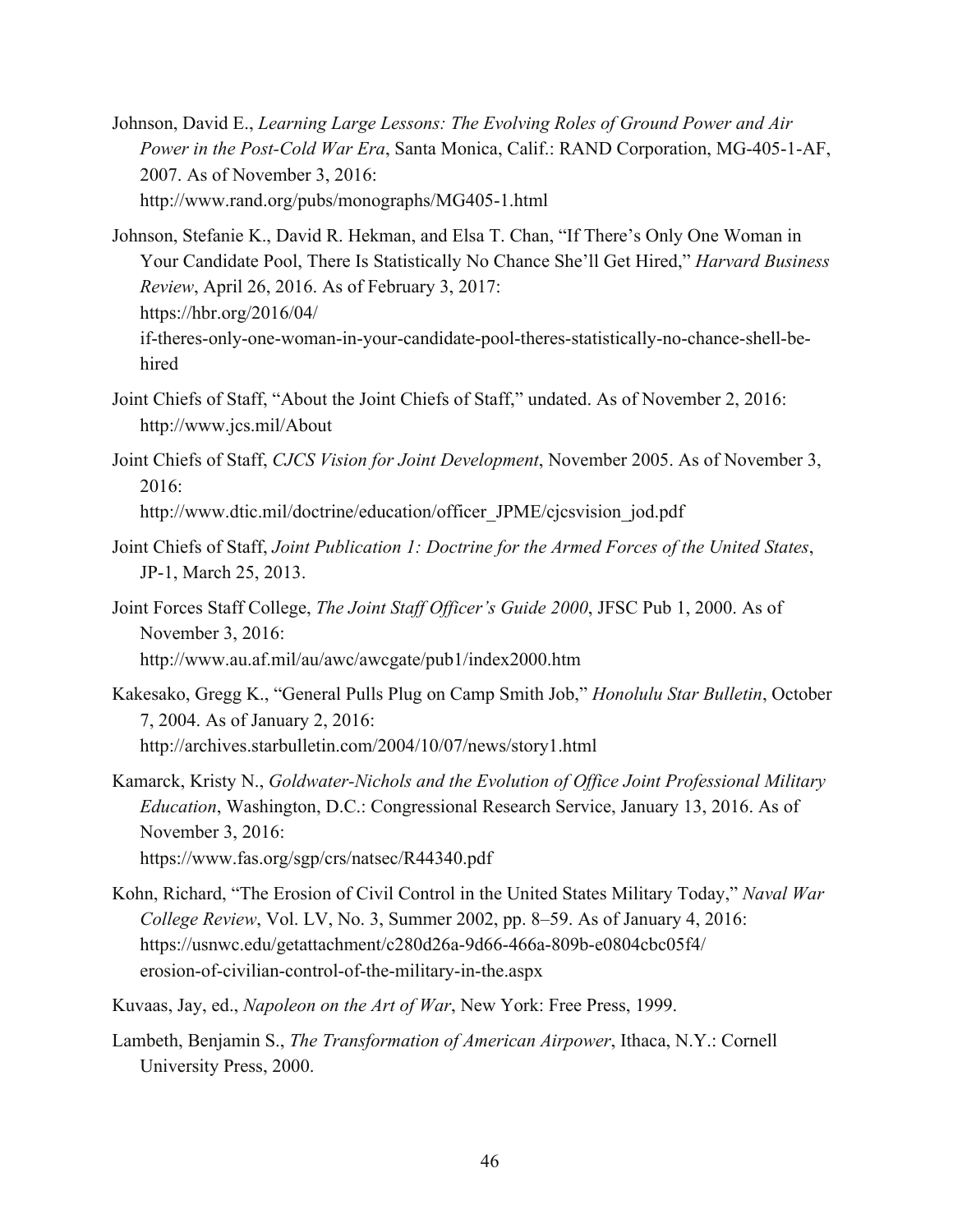- Lee, Caitlin, "The Culture of US Air Force Innovation: A Historical Case Study of the MQ-1 Predator Program," doctoral dissertation, King's College, London, May 2016.
- Levins, Harry, "Pace Appointment Shows Marines Have Arrived," *St. Louis Post Dispatch*, April 23, 2005, p. 23.
- Lim, Nelson, Jefferson P. Marquis, Kimberly Curry Hall, David Schulker, and Xiaohui Zhuo, *Officer Classification and the Future of Diversity Among Senior Military Leaders: A Case Study of the Army ROTC*, Santa Monica, Calif.: RAND Corporation, TR-731-OSD, 2009. As of June 29, 2017: [https://www.rand.org/pubs/technical\\_reports/TR731.html](https://www.rand.org/pubs/technical_reports/TR731.html)
- Locher, James R., III, "Has It Worked? The Goldwater-Nichols Reorganization Act," *Naval War College Review*, Vol. 56, No. 4, Autumn 2001, pp. 95–115. As of November 3, 2016: [https://www.usnwc.edu/getattachment/744b0f7d-4a3f-4473-8a27-c5b444c2ea27/](https://www.usnwc.edu/getattachment/744b0f7d-4a3f-4473-8a27-c5b444c2ea27/Has-It-Worked--The-Goldwater-Nichols-Reorganization)  Has-It-Worked--The-Goldwater-Nichols-Reorganization
- Locher, James R., III, *Victory on the Potomac*, College Station, Tex.: Texas A&M University Press*,* 2004.
- Luck, Gary, Gen (Ret.), Col Mike Findlay, and the Joint Warfighting Center Joint Training Division, *Joint Operations: Insights and Best Practices*, 2nd ed., July 2008. As of January 2, 2016:

http://www.au.af.mil/au/awc/awcgate/jfcom/joint\_ops\_insights\_july\_2008.pdf

Mack, Russell, Col (USAF), *Creating Joint Leaders Today for a Successful Air Force Tomorrow*, Maxwell Air Force Base, Ala.: Air University, May 11, 2010. As of November 3, 2016:

<http://projects.iq.harvard.edu/files/fellows/files/mack.pdf?m=1461781498>

- Marks, Edward, "Rethinking the Geographic Combatant Commands," *InterAgency Journal*, Vol. 1, No. 1, Fort Leavenworth, Kan.: Colonel Arthur D. Simons Center for the Study of Interagency Cooperation, Fall 2010, pp. 19–23. As of December 21, 2016: <http://thesimonscenter.org/wp-content/uploads/2010/11/IAJ-1-1-pg19-23.pdf>
- Marx, Aaron, LtCol. (USMC), *Rethinking Marine Corps Officer Promotion and Retention*, Washington, D.C.: Brookings Institution, August 2014. As of November 3, 2016: https://www.brookings.edu/wp-content/uploads/2016/06/ [Rethinking-Marine-Corps-Officer-Promotion-73014x2.pdf](https://www.brookings.edu/wp-content/uploads/2016/06/Rethinking-Marine-Corps-Officer-Promotion-73014x2.pdf)
- McInnis, Kathleen, *Goldwater-Nichols at 30: Defense Reform and Issues for Congress*, Congressional Research Service, R44474, June 2, 2016. As of November 3, 2016: <https://www.fas.org/sgp/crs/natsec/R44474.pdf>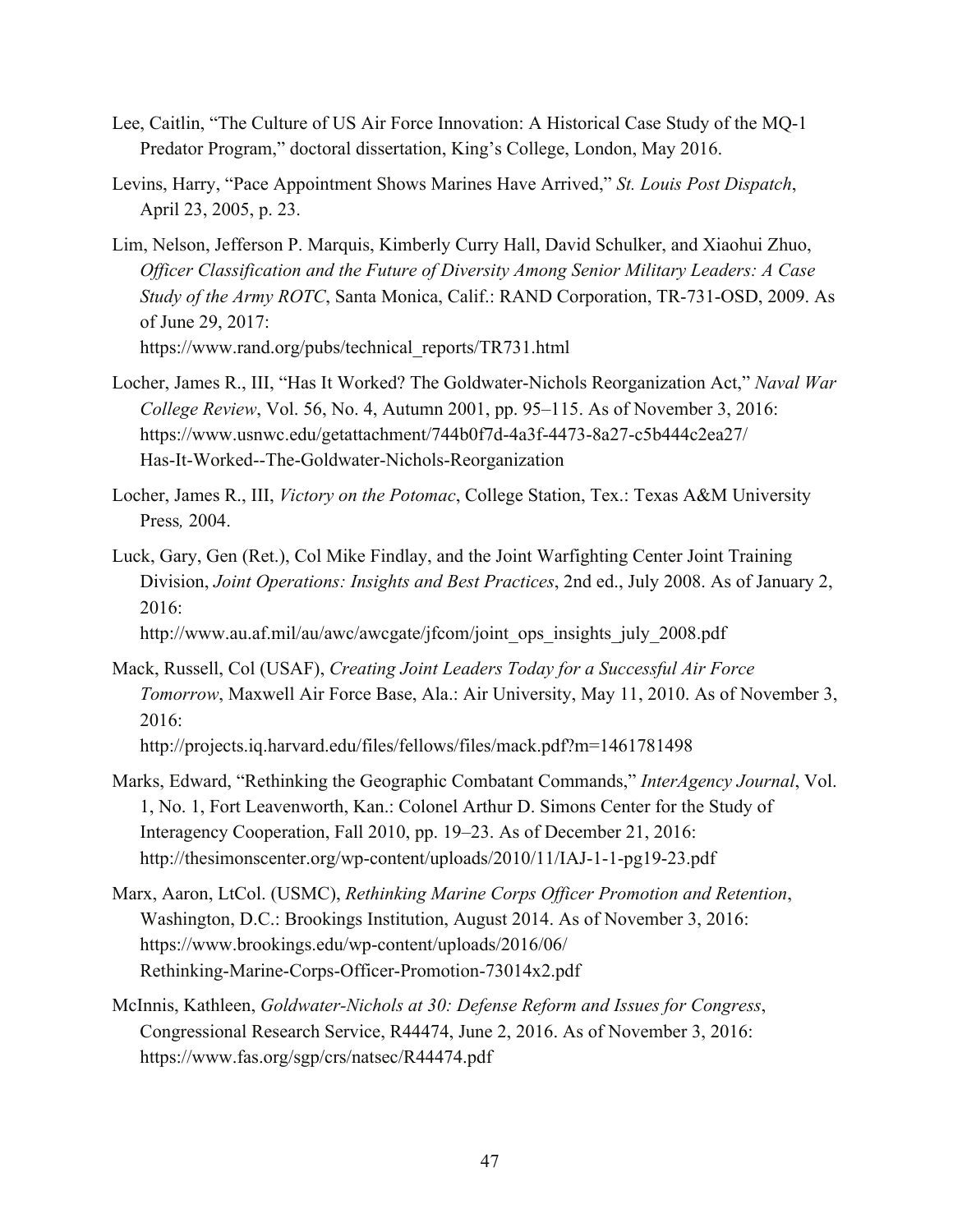- Mehta, Aaron, "SASC NDAA Swerves Hard on Goldwater Nichols Reforms," *Defense News*, May 12, 2016. As of November 3, 2016: [http://www.defensenews.com/story/defense/policy-budget/budget/2016/05/12/](http://www.defensenews.com/story/defense/policy-budget/budget/2016/05/12/sasc-ndaa-swerves-hard-goldwater-nichols-reforms-mccain/84311626/)  sasc-ndaa-swerves-hard-goldwater-nichols-reforms-mccain/84311626/
- Meilinger, Phillip S., Col (USAF, Ret.) "Airpower Past, Present and Future," presented at the Air Force Historical Foundation Symposium, Arlington, Va., October 16–17, 2007.
- Mendel, William, COL (U.S. Army, Ret.), and Graham H. Turbiville Jr., *The CINC's Strategies: The Combatant Command Process*, Fort Leavenworth, Kan.: Foreign Military Studies Office, Combined Arms Command, December 1, 1997. As of December 21, 2016: <http://www.strategicstudiesinstitute.army.mil/pdffiles/PUB316.pdf>
- Mullen, Michael, ADM (U.S. Navy), "Joint Chiefs of Staff Speech to the Naval War College," Newport, R.I.: Naval War College, January 8, 2010.
- Murdock, Clark A., Michele A. Fluornoy, Christopher A. Williams, and Kurt M. Campbell, *Beyond Goldwater-Nichols: Defense Reform for a New Strategic Era, Phase 1 Report*, Washington, D.C.: Center for Strategic and International Studies, March 2004. As of December 21, 2016: [https://csis-prod.s3.amazonaws.com/s3fs-public/legacy\\_files/](https://csis-prod.s3.amazonaws.com/s3fs-public/legacy_files/files/media/csis/pubs/bgn_ph1_report.pdf)  files/media/csis/pubs/bgn\_ph1\_report.pdf
- Murray, Shoon, "Ambassadors and the Geographic Commands," paper presented at Maritime Power and International Security EMC Chair Symposium, Newport, R.I.: U.S. Naval War College, March 25–26, 2015. As of December 24, 2016: https://www.usnwc.edu/Academics/Faculty/Derek-Reveron/ [Workshops/Maritime-Security,-Seapower,---Trade-\(1\)/papers/murray.aspx](https://www.usnwc.edu/Academics/Faculty/Derek-Reveron/Workshops/Maritime-Security,-Seapower,---Trade-(1)/papers/murray.aspx)
- "Oral History: Barnard Trainor," *PBS Frontline*, undated As of April 10, 2017: <http://www.pbs.org/wgbh/pages/frontline/gulf/oral/trainor/1.html>
- Owens, Mackubin Thomas, "What Military Officers Need to Know About Civil-Military Relations," *Naval War College Review*, Vol. 65, No. 2, Spring 2012. As of December 29, 2016: [https://www.usnwc.edu/getattachment/1ef74daf-ebff-4aa4-866e-e1dd201d780e/](https://www.usnwc.edu/getattachment/1ef74daf-ebff-4aa4-866e-e1dd201d780e/What-Military-Officers-Need-to-Know-about-Civil-Mi)  What-Military-Officers-Need-to-Know-about-Civil-Mi
- Palmer, Ian C., MAJ (U.S. Army), "A Model for Joint Leadership Doctrine," */luce.nt/*, 2012, pp. 40–54. As of November 3, 2016: <https://www.usnwc.edu/Lucent/OpenPdf.aspx?id=143&Title=2011-2012>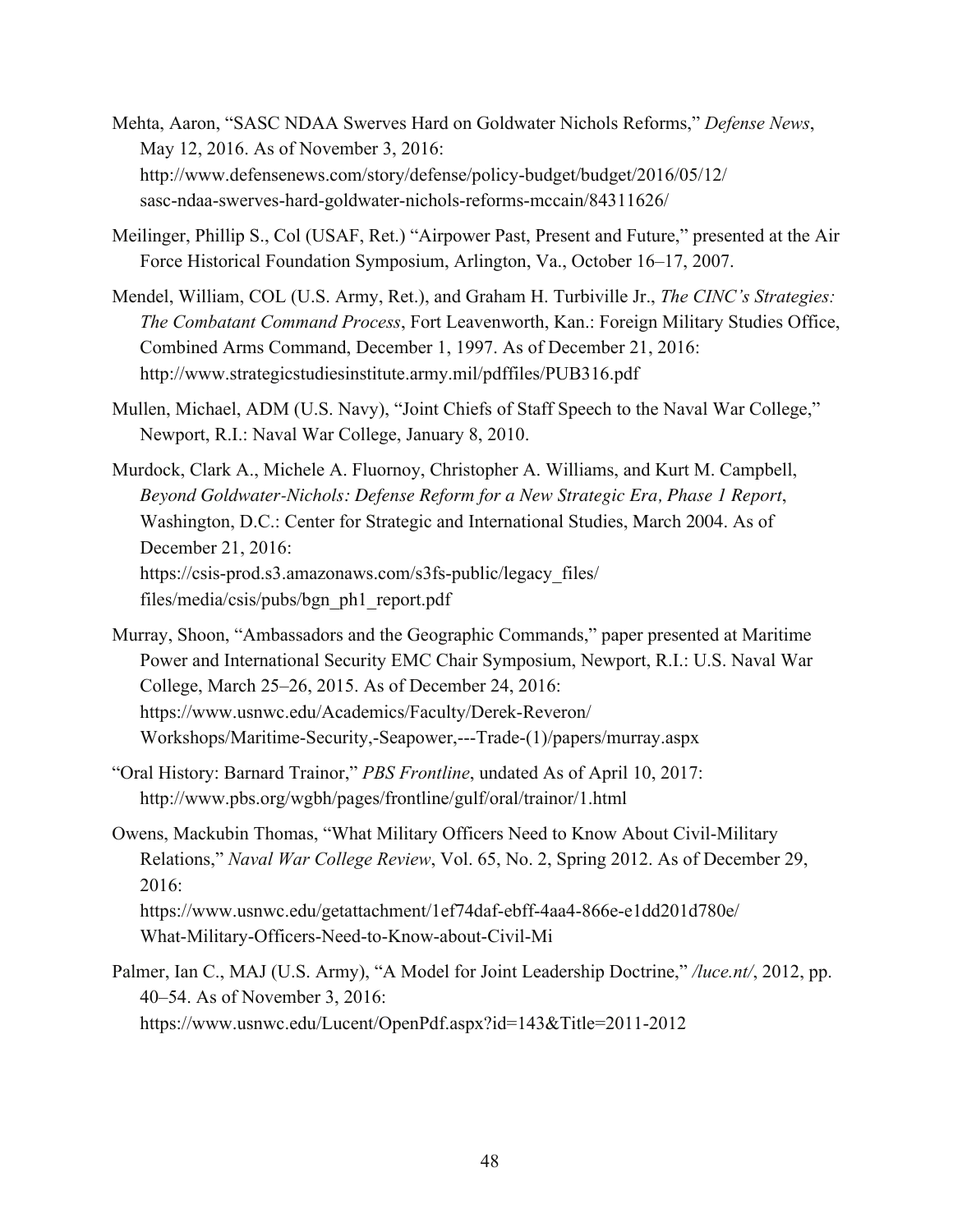- Pike, John, "Joint Special Operations Command (JSOC)," GlobalSecurity.org, undated. As of January 31, 2017: <http://www.globalsecurity.org/military/agency/dod/jsoc.htm>
- Powell, Colin, GEN (U.S. Army), "Testimony: Department of Defense Appropriations for Fiscal Year 1992," hearings before a subcommittee of the Senate Appropriations Committee, 102nd Congress, March 4, 1991.
- Priest, Dana, "A Four-Star Foreign Policy?" *Washington Post*, September 28, 2000. As of November 3, 2016: https://www.washingtonpost.com/archive/politics/2000/09/28/ [a-four-star-foreign-policy/f9779938-7a88-449f-9f55-84ab020abbd7/](https://www.washingtonpost.com/archive/politics/2000/09/28/a-four-star-foreign-policy/f9779938-7a88-449f-9f55-84ab020abbd7/)
- Priest, Dana, *The Mission: Waging War and Keeping Peace with America's Military*, New York: W. W. Norton & Company, 2003.
- Rearden, Steven L., *The Role and Influence of the Chairman: A Short History*, Joint History Office, Joint Chiefs of Staff, September 28, 2011. As of November 3, 2016: [http://www.jcs.mil/Portals/36/Documents/History/Institutional/](http://www.jcs.mil/Portals/36/Documents/History/Institutional/The_Role_and_Influence_of_the_Chairman.pdf)  The Role and Influence of the Chairman.pdf
- Reveron, Derek S., "Shaping and Military Diplomacy," presentation at the 2007 Annual Meeting of the American Political Science Association, August 30–September 2, 2007. As of December 24, 2016: http://www.faoa.org/resources/documents/apsa07\_proceeding\_210193.pdf
- Ricks, Thomas E., "Army Historian Cites Lack of Postwar Plan," *Washington Post*, December 25, 2004. As of December 29, 2016: <http://www.washingtonpost.com/wp-dyn/articles/A24891-2004Dec24.html>
- Robbert, Al, "Air Force Competitiveness for Senior Joint Assignments: Recommendations for SECAF and CSAF," briefing, March 2009.
- Rogers, Rep. Mike, "Remarks to 2017 Space Symposium," April 4, 2017. As of April 25, 2017: http://cdn.defensedaily.com/wp-content/uploads/post\_attachment/163165.pdf
- Rolan, Troy A., Sr., "Department of the Army Announces Deployment of Fort Bragg–Based Units," U.S. Army, March 18, 2016. As of December 28, 2016: https://www.army.mil/article/164519/ department of the army announces deployment of fort bragg based units
- Rumbaugh, R. Russell, "The Best Man for the Job? Combatant Commanders and the Politics of Jointness," *Joint Force Quarterly*, Vol. 75, September 30, 2014. As of November 3, 2016: [http://ndupress.ndu.edu/Media/News/News-Article-View/Article/577567/jfq-75-the-best](http://ndupress.ndu.edu/Media/News/News-Article-View/Article/577567/jfq-75-the-best-man-for-the-job-combatant-commanders-and-the-politics-of-jointn/)man-for-the-job-combatant-commanders-and-the-politics-of-jointn/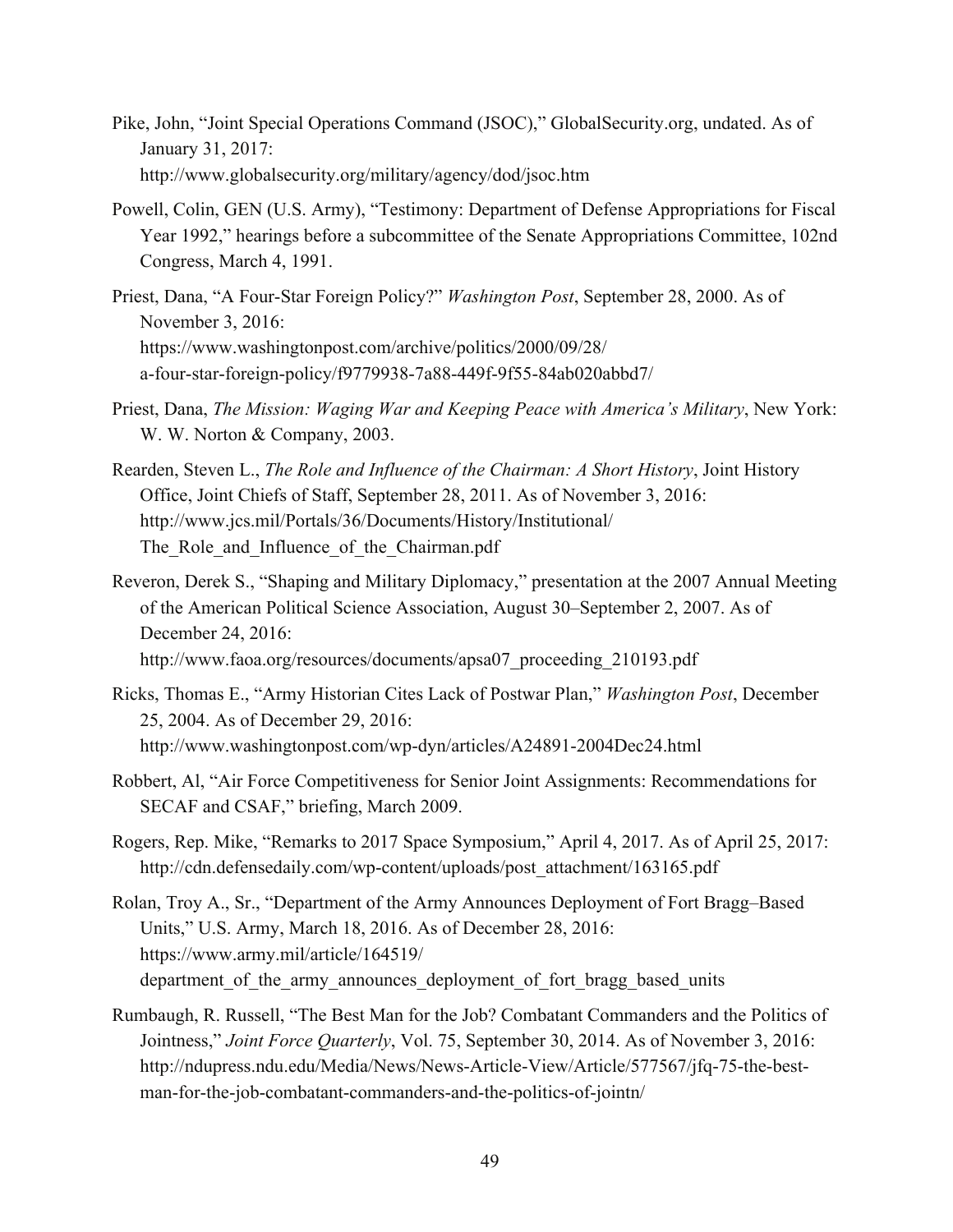Saslow, Scott, "Inside the US Navy's Leadership School," *Forbes*, April 27, 2010. As of December 29, 2016: http://www.forbes.com/2010/04/27/ [navy-executive-learning-office-leadership-managing-education.html](http://www.forbes.com/2010/04/27/navy-executive-learning-office-leadership-managing-education.html) 

Schwarzkopf, H. Norman, GEN (U.S. Army, Ret.), *It Doesn't Take a Hero*, excerpt, *Newsweek*, September 27, 1992. As of December 29, 2016: <http://www.newsweek.com/schwarzkopf-198508>

Shaw, Ryan, and Miriam Krieger, "Don't Leave Jointness to the Services: Preserving Joint Officer Development Amid Goldwater-Nichols Reform," *War on the Rocks*, December 30, 2015. As of November 3, 2016: http://warontherocks.com/2015/12/

[dont-leave-jointness-to-the-services-preserving-joint-officer-development-amid-goldwater](http://warontherocks.com/2015/12/http://warontherocks.com/2015/12/dont-leave-jointness-to-the-services-preserving-joint-officer-development-amid-goldwater-nichols-reform/)nichols-reform/

- Smith, Jeffrey, *Tomorrow's Air Force: Tracing the Past, Shaping the Future*, Bloomington, Ind.: Indiana University Press, 2014.
- Spirtas, Michael, Thomas-Durell Young, and S. Rebecca Zimmerman, *What It Takes: Air Force Command of Joint Operations*, Santa Monica, Calif.: RAND Corporation, MG-777-AF, 2009. As of November 2, 2016: <http://www.rand.org/pubs/monographs/MG777.html>
- Svan, Jennifer H., "Gen. Breedlove Nominated to Head US European Command," *Stars and Stripes,* March 28, 2013. As of May 17, 2017: https://www.stripes.com/news/ [gen-breedlove-nominated-to-head-us-european-command-1.214018#.WR8tklLMxcA](https://www.stripes.com/news/gen-breedlove-nominated-to-head-us-european-command-1.214018#.WR8tklLMxcA)
- Swift, Samuel A., Don A. Moore, Zacariah S. Sharek, and Francesca Gino, "Inflated Applicants: Attribution Errors in Performance Evaluation by Professionals," *PLOS One,* July 24, 2013.
- Terry, James L., LTG (U.S. Army), "US Army Central: Operating in a Complex World," U.S. Army, October 1, 2015. As of December 28, 2016: <https://www.army.mil/article/156510>
- Thornhill, Paula, *The Crisis Within: America's Military and the Struggle Between Overseas and Guardian Paradigms*, Santa Monica, Calif.: RAND Corporation, RR-1420-AF, 2016. As of June 29, 2017: [https://www.rand.org/pubs/research\\_reports/RR1420.html](https://www.rand.org/pubs/research_reports/RR1420.html)
- U.S. Department of Defense, *2001 Quadrennial Defense Review Report*, Washington, D.C., September 2001. As of November 3, 2016 <http://archive.defense.gov/pubs/qdr2001.pdf>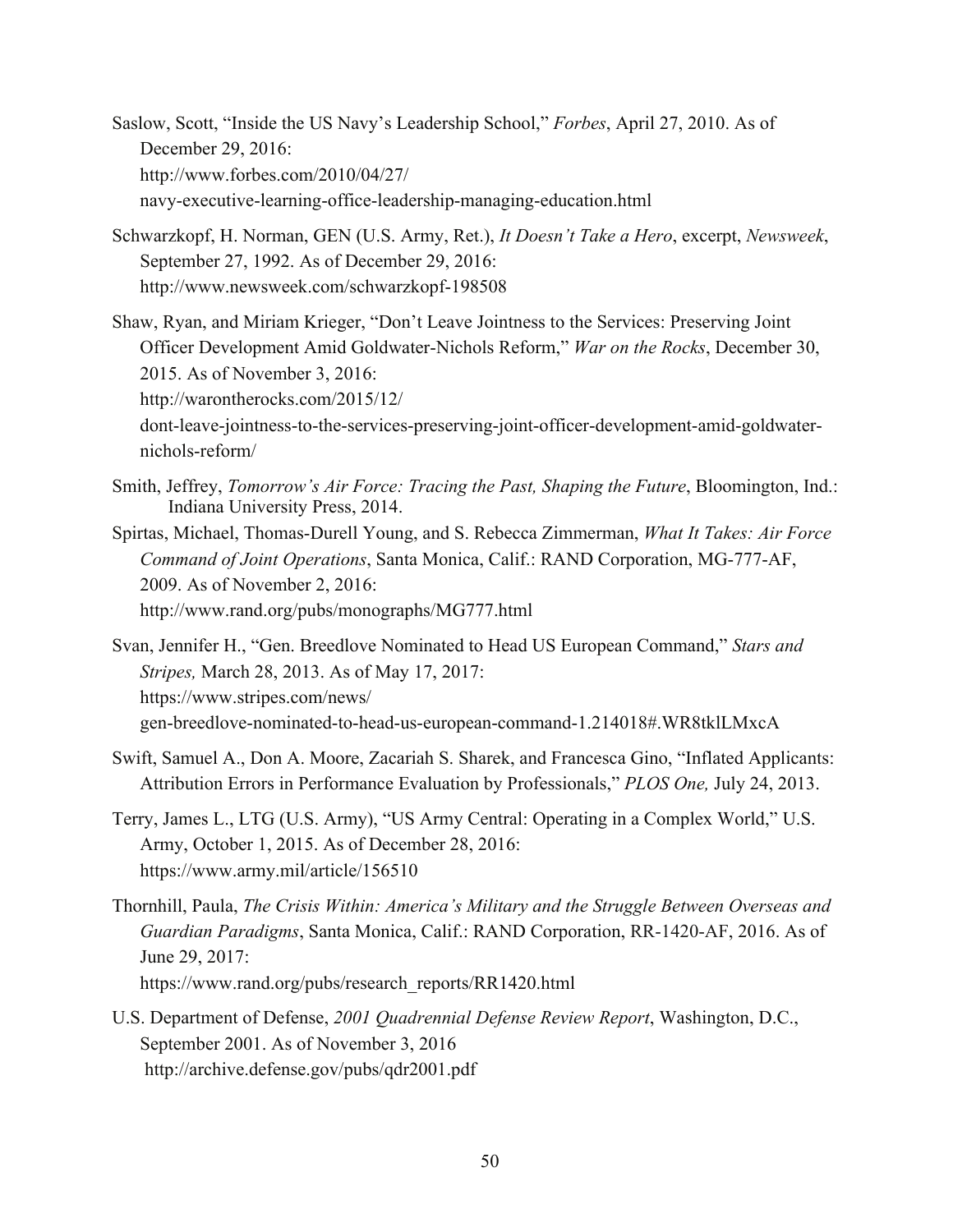- U.S. Department of Defense, "Townsend Takes Command of Operation Inherent Resolve," August 21, 2016. As of November 3, 2016: http://www.defense.gov/News/Article/Article/920930/ [townsend-takes-command-of-operation-inherent-resolve](http://www.defense.gov/News/Article/Article/920930/townsend-takes-command-of-operation-inherent-resolve)
- U.S. Government Accountability Office, *DOD Needs to Reevaluate Its Approach for Managing Resources Devoted to Functional Combatant Commands*, Washington, D.C., GAO-14-439, June 2014. As of December 28, 2016: <http://www.gao.gov/assets/670/664443.pdf>
- U.S. Government Accountability Office, *DOD Needs to Reassess Personnel Requirements for the Office of the Secretary of Defense, Joint Staff, and Military Service Secretariats*, Washington, D.C., GAO-15-10, January 2015. As of December 20, 2016: <http://www.gao.gov/assets/670/667997.pdf>
- von Kuhl, Hermann, General (German Army), "Unity of Command Among the Central Powers," *Foreign Affairs*, September 1923. As of December 20, 2016: [https://www.foreignaffairs.com/articles/russian-federation/1923-09-15/](https://www.foreignaffairs.com/articles/russian-federation/1923-09-15/unity-command-among-central-powers) unity-command-among-central-powers
- Watson, Cynthia, *Combatant Commands: Origins, Structure, and Engagements*, Santa Barbara, Calif.: Praeger, 2011.
- Worden, Michael, Col (USAF), *Rise of the Fighter Generals: The Problem of Air Force Leadership*, Maxwell Air Force Base, Ala.: Air University Press, 1998*.*
- Whittle, Richard, *Predator: The Secret Origins of the Drone Revolution*, New York: Harper Collins, 2014.
- Wright, Stephen E., "Two Sides of the Coin: The Strategist and the Planner," in Richard Bailey and James Forsyth, eds., *Strategy: Context and Adaptation from Archidamus to Airpower*, Annapolis, Md.: Naval Institute Press, 2016.